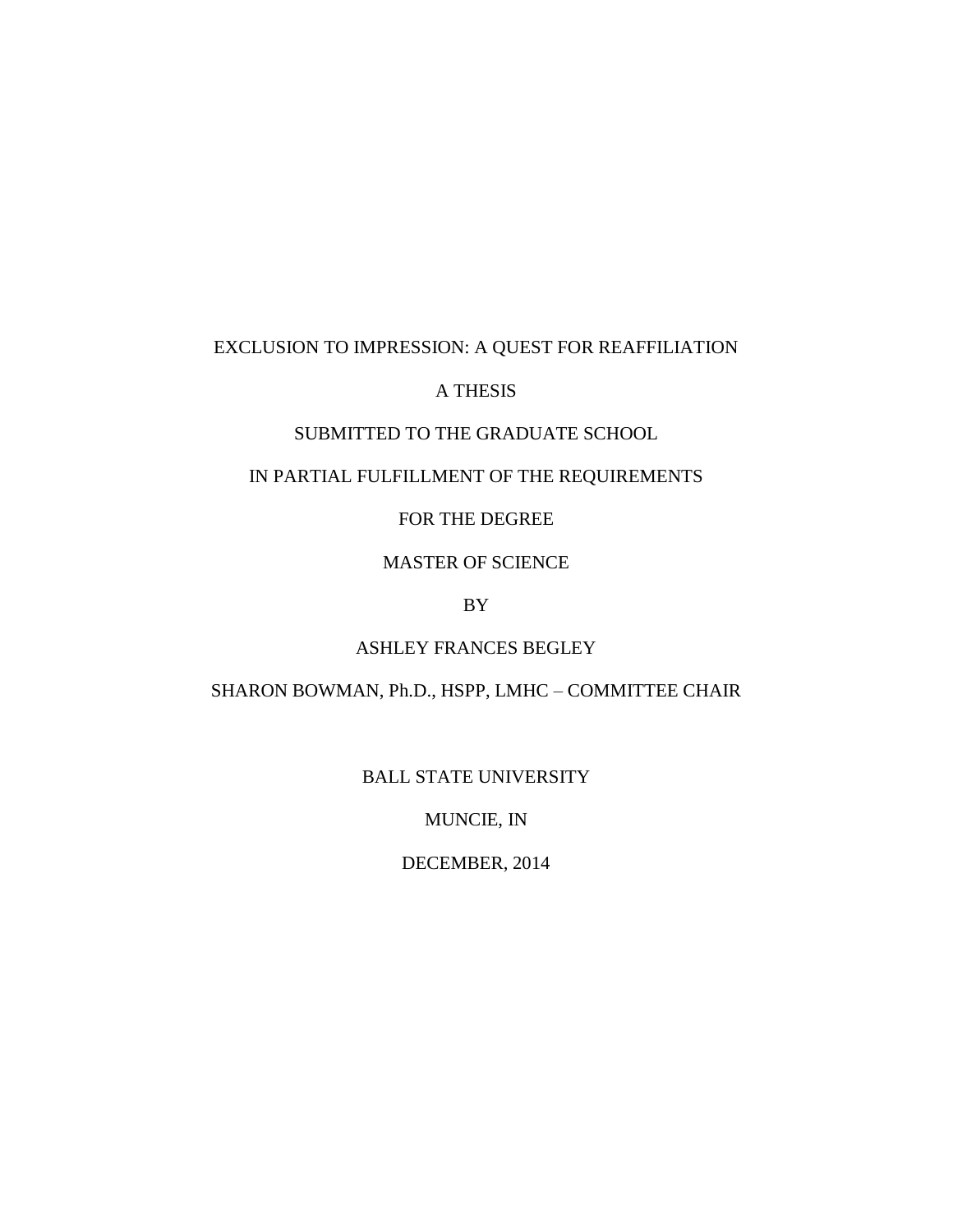#### **ABSTRACT**

**THESIS:** Exclusion to Impression: A Quest for Reaffiliation **STUDENT:** Ashley Begley **DEGREE:** Master of Arts **COLLEGE:** Counseling Psychology and Guidance Services **DATE:** December 2014

### **PAGES:** 56

In situations following social rejection, individuals experience changes in their behaviors, cognitions, and emotions. Documented consequences of social threat have included the need for social connection, a hypersensitive ability to detect social cues, and a preference toward positive information. The present work investigated this unique perspective, specifically exploring how the consequences of rejection influence social judgments (i.e. first impressions). In an experimental design, participants (excluded, included, and control conditions) reviewed facial stimuli (happy, neutral, and angry expressions), ultimately forming trait-based judgments on personality. Group differences in personality ratings, rating accuracy, degree of confidence, desire to affiliate, perceived similarity, and degree of likability were investigated. Results revealed excluded individuals are more confident in their personality predictions than participants in the other two conditions. There were no significant differences between the three groups in accuracy of those judgments, need for affiliation, or bias toward positivity.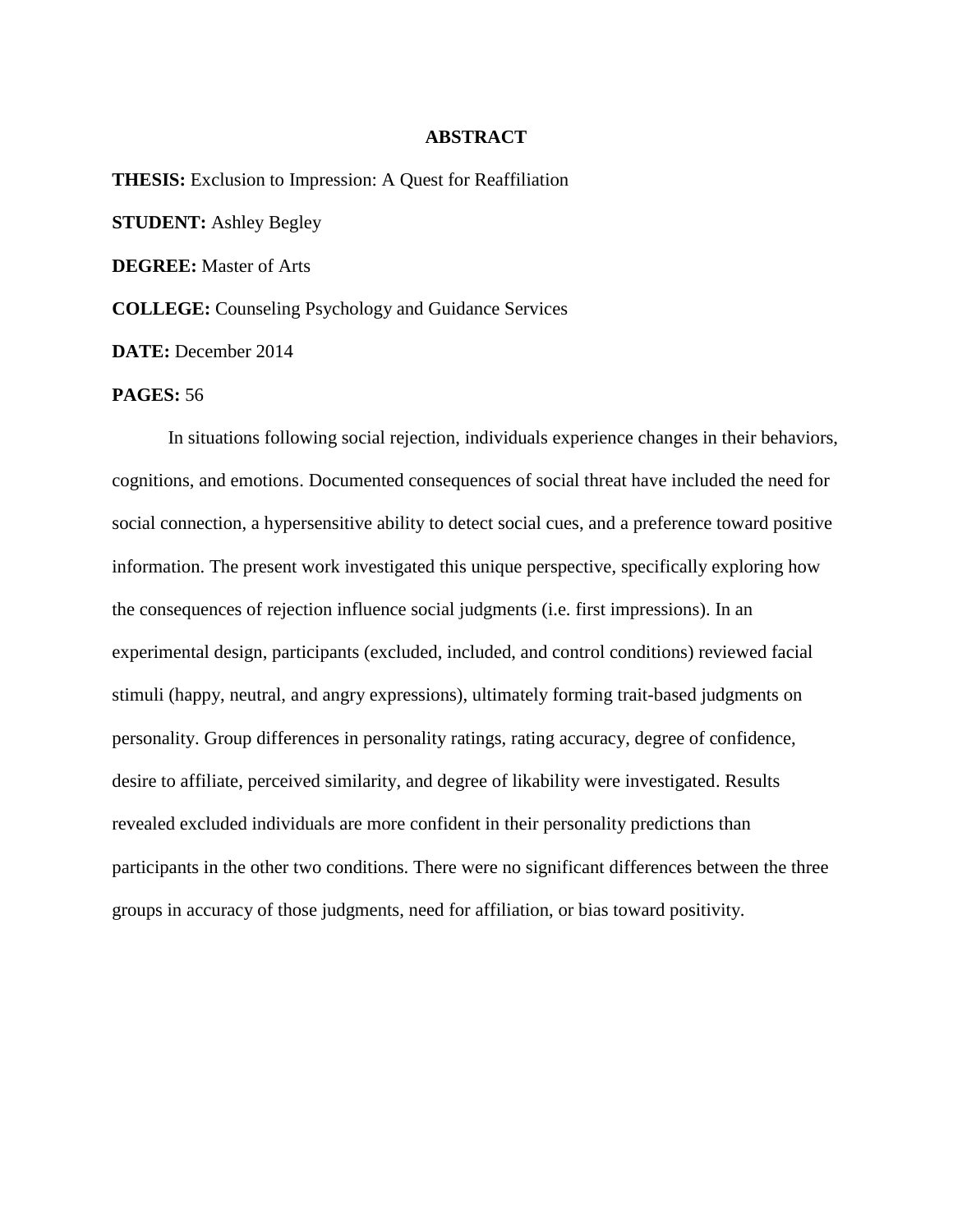## **Dedication**

This thesis is dedicated to my loving husband who has been a great source of support throughout my educational journey and academic career. He is an unbelievable motivator and an amazing partner in life. Without his strength and support, this work would not have been possible.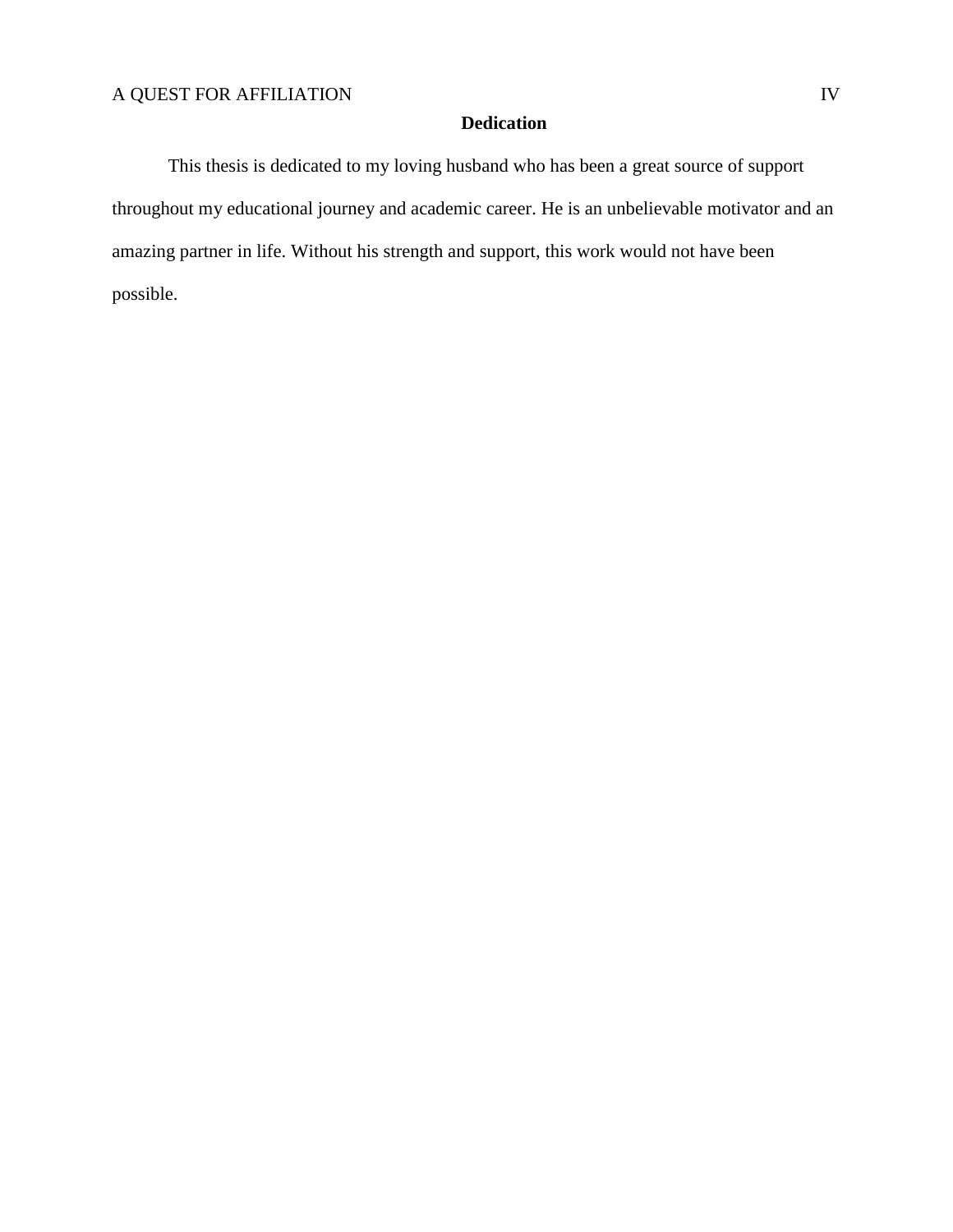#### **Acknowledgements**

I would like to express my appreciation to my thesis committee chair Dr. Sharon Bowman for her guidance and patience throughout this process. In my first year at Ball State University, I found it difficult to form a thesis committee. Dr. Bowman, despite her incredibly busy schedule, especially with her commitments as President of the Society of Counseling Psychology, made the time to commit to this project. Her dedication to her students is astounding and without her my graduate experience would not have been the same. She is the reason I feel my graduate education was a success. Her ability to ensure that each student reaches their potential is a commendable gift to which I am so thankful.

Dr. Joan Poulsen is another committee member and mentor to which I cannot express enough gratitude. Dr. Poulsen has gone to great lengths to ensure my academic success. After providing me with amazing undergraduate guidance, she never left my side. She took great strides to ensure this work could be completed, providing her time, knowledge, and access to resources. Her commitment and enthusiasm for this research is second only to mine. Dr. Poulsen has continuously provided important academic resources, feedback on my work, insight, suggestions, and numerous motivational talks that are unparalleled in excellence. Without her unfailing encouragement, even beginning graduate school or this project would have been but a passing thought.

In addition to these individuals, I would like to point out the significant contributions of Dr. Rachel Gentry. Despite the brief time we have known each other and her busy schedule, she took a chance and signed on to be part of this work. Dr. Gentry's willingness to be part of this process demonstrates the devotion that she has to the success of her students. I truly appreciate her enthusiasm for my success and her valuable feedback on the project.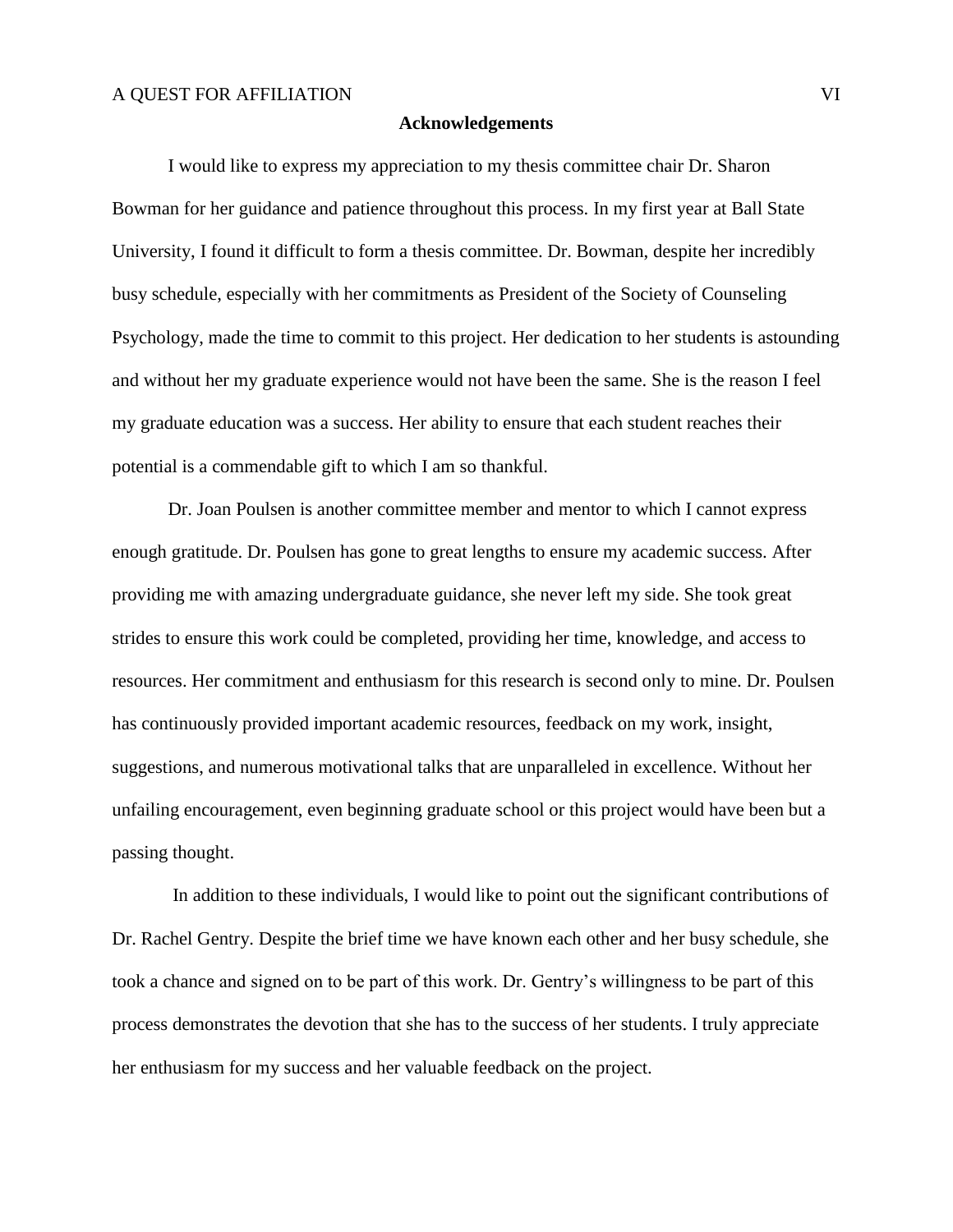Finally, I would like to acknowledge two friends who made this project possible. First, I would like to note Steven Malm, who, on many occasions, offered an ear for not only academic insight, but also for a place to share my struggles. The second friend I would like to acknowledge is Sabrina Smith, who endured countless therapeutic shopping trips which really helped to balance such a demanding project. I couldn't be more grateful for the contribution from these two people.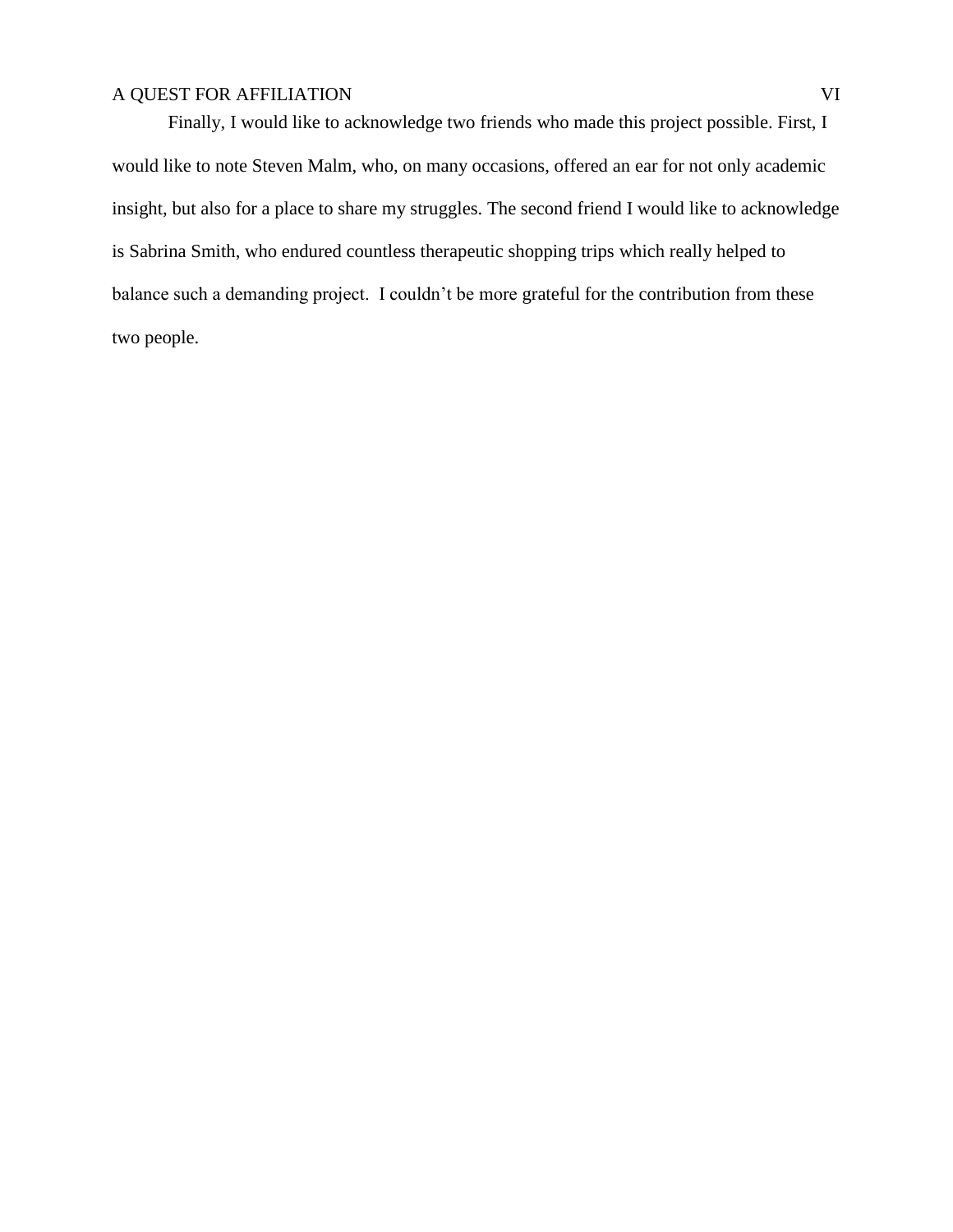## TABLE OF CONTENTS

| I.    | Ш  |
|-------|----|
| II.   | IV |
| Ш.    | V  |
| IV.   | 1  |
|       | 1  |
|       | 4  |
|       | 5  |
|       | 6  |
|       | 8  |
|       | 8  |
|       | 10 |
| V.    | 12 |
|       | 12 |
|       | 13 |
|       | 19 |
| VI.   | 21 |
| VII.  | 23 |
|       | 26 |
|       | 26 |
|       | 28 |
|       | 29 |
|       | 30 |
| VIII. | 31 |
| IX.   | 37 |
| X.    | 48 |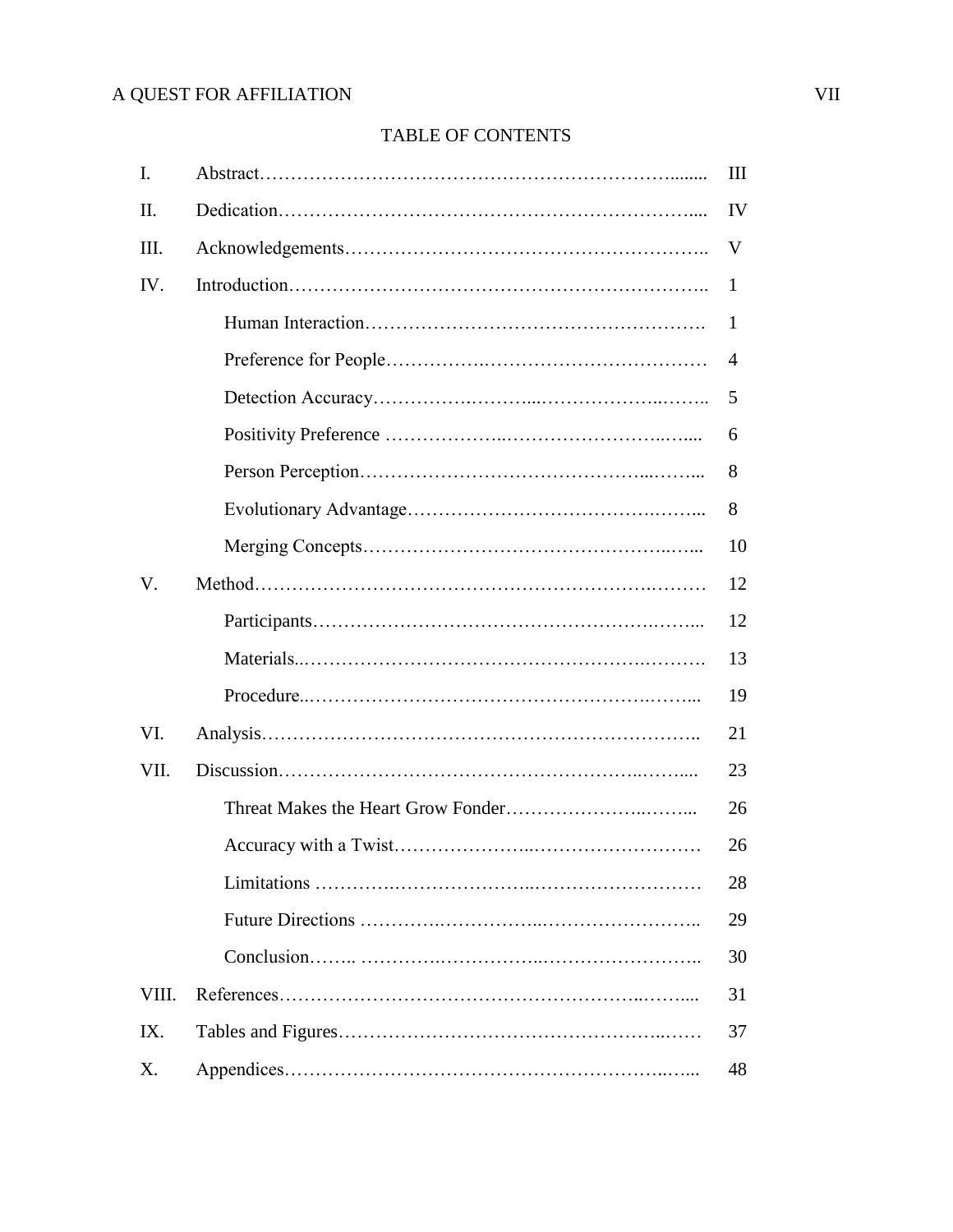#### **Introduction**

In much the same way the body processes pain in cases of severe physical distress, recent research suggests cases of social rejection may influence behaviors, cognitions, and emotions (Williams, 2001). However, the link between the psychological experience of social exclusion and any physiological pain-management response remains largely uninvestigated in the social exclusion research. The present work seeks to elucidate this relationship. In other words, how does the physiological pain-management system (i.e. consequences to social exclusion) influence our interpretation of the social world? This work will present three theories derived from documented social exclusion research. These theories indicate that the pain-management response produces a need for social connection, a hypersensitive ability to detect social cues, and a preference toward positive information. The general hypothesis is that these three consequences to social exclusion greatly influence the way we make social judgments or form first impressions of others.

#### **Human Interaction**

Rejection can happen anywhere, anytime, and can stem from unknown sources. Reports of exclusion have been revealed in the workplace, in families, and from strangers (Williams, 2001). Diary studies show that this negative experience can occur as frequently as daily and it has been reported to have occurred under many contexts and across cultures (Williams, 2009). Ostracism, rejection, or being devalued by a group can be distressing for the targeted person. This distress can be present regardless of length of the experience or whether the rejection is coming from a meaningless source (Williams, 2000). The emotional sting of rejection is a pervasive phenomenon that has a wide variety of important consequences to be explored.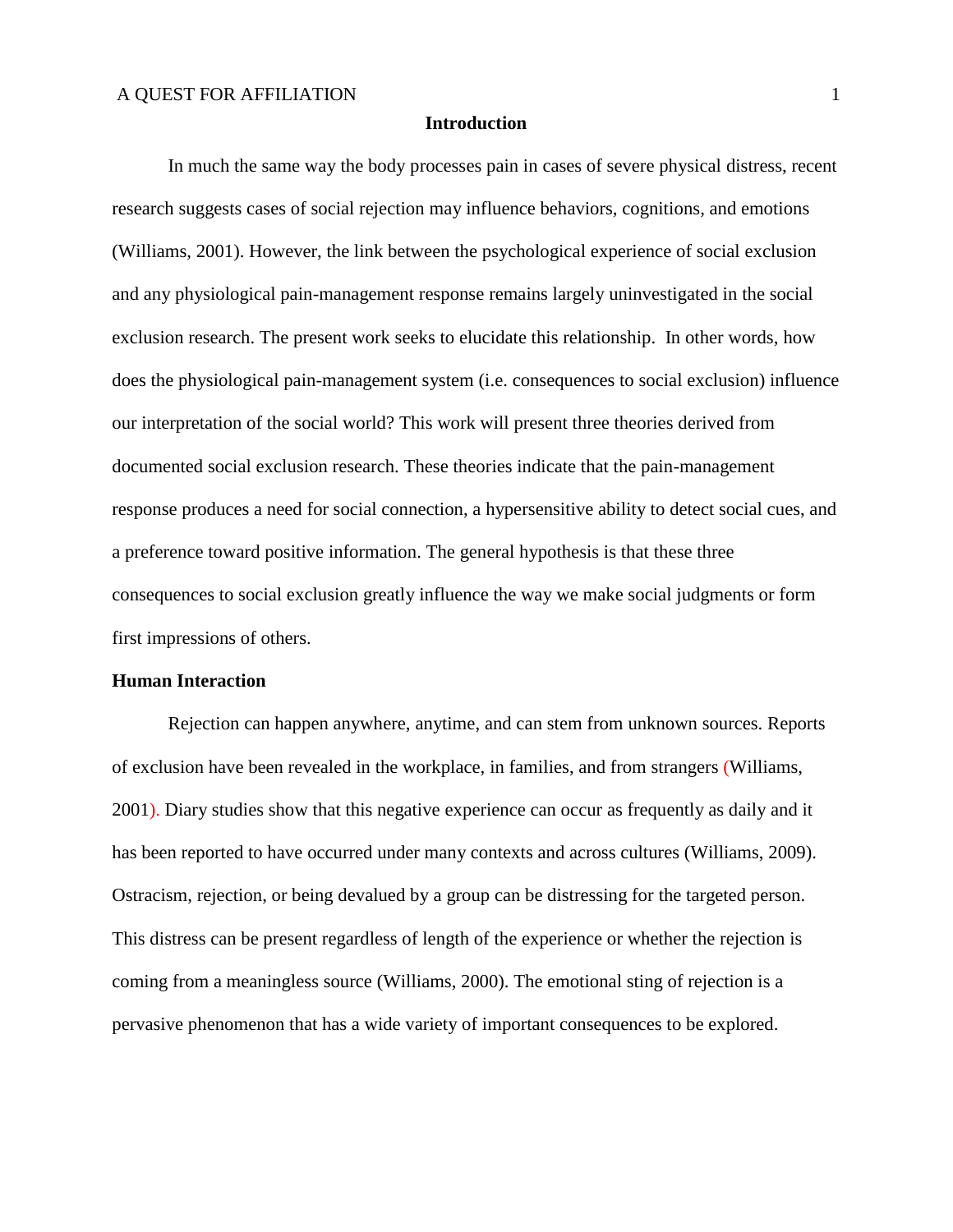Humans are known to have a fundamental need to belong or affiliate with others socially (Baumeister & Leary, 1995). Groups of two or more provide additional resources and potential benefits than being alone, making groups ideal for survival. When this group inclusion is not being met, perhaps from being excluded by others, there can often be severe negative consequences such as increased psychological pain and negative affect (Williams, 2009). Many scientists believe that exclusion has a high emotional impact on individuals based on survivalist mechanisms that become activated due to the negative experience. Because humans have a highly evolved threat detection system, it can be used to accurately detect situations of exclusion or ostracism, and can allow humans to cue into situations of threat and avoid negative consequences (Wesselman, Naire, & Williams, 2012).

Indeed, this threat system works much in the same way as does physical pain detection. In fact, both social and physical pain systems overlap neurologically throughout the body (Eisenberger, Lieberman, & Williams 2003). Both pain systems use a detection device to refocus attention to the source of threat during a negative experience. Because humans are such social animals and rely heavily on groups, the detection system has become sensitive to both physical and socially threatening cues (MacDonald & Leary, 2005). fMRI scans reveal that both social pain and physical pain activate the dorsal anterior cingulate cortex (dACC) and the right ventral pre-frontal cortex in individuals, providing further evidence of the overlap and significance of the human pain detection system (Eisenberger & Leiberman, 2005). The overlap between physical pain systems and social pain systems provide an opportunity to understand the consequences and emotional sting of social pain. Through mapping similar neurological patterns in both pain mechanisms, hurt feelings can be perceived much in the same way as a broken bone (Eisenberger, 2012).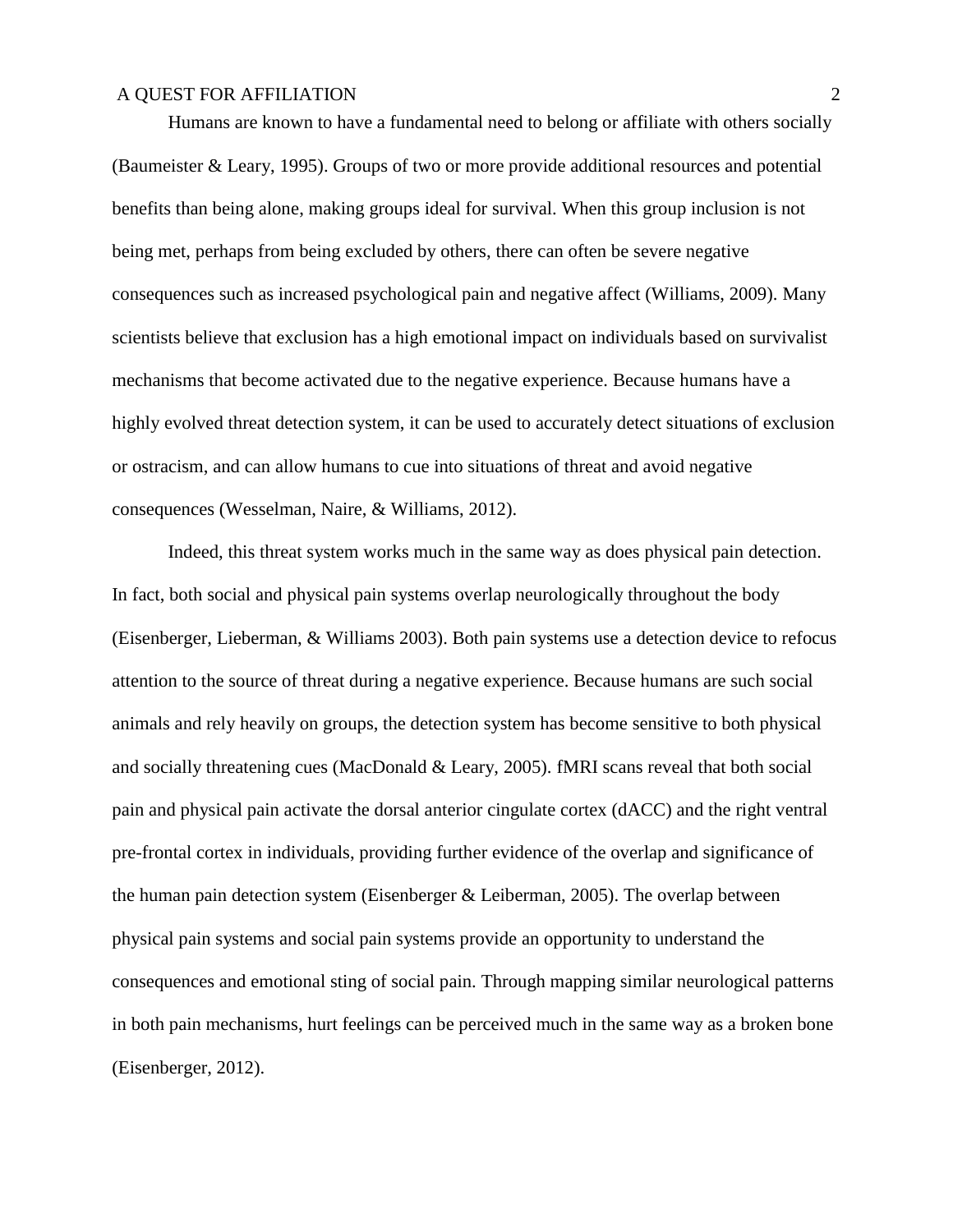While similarities in the overall perception of physical and social pain exist, there are situations where the consequences from a socially driven threat differ from tissue damage (i.e., physical pain). In a study of ostracism, researchers used multiple paradigms including Cyberball (an interactive game that induces exclusion) and exclusion-relived (e.g., recalling a previous exclusion experience) to show that both physical and social threats thwart feelings of need deprivation. However, participants in the social pain conditions reported even lower need satisfaction than those in the physical pain conditions (Riva, Wirth, & Williams, 2011). One explanation for this is that social pain experiences can easily be experienced again through episodic memory. In a study using the exclusion-relived paradigm, participants were asked to either relive a situation in which they felt excluded or a physically painful experience. They were also asked how painful the experience was at the time. After the manipulation, participants were asked how much pain they were currently in. While both conditions indicated high levels of pain at the time the incident occurred only the social pain condition experienced pain upon recalling the experience (Chen, Williams, Fitness, & Newton, 2008). This evidence suggests that the emotional sting from a threatened social need may easily be detected and can elicit severe negative consequences.

When the threat of social exclusion occurs, a basic human motivation activates behaviors, cognitions, and emotions needed to facilitate a close connection and ultimately reaffiliate (Wesselman et al., 2012). Several empirical studies support the idea that individuals who have experienced exclusion may respond in such a way that promotes reaffiliation into a group. In fact, the threat-need model posits that an excluded individual's main goal is to recover from the threatened need satisfaction and that one way to do that is to focus on re-inclusion (Williams, 2009). New research is also finding that the motivation to reconnect is so vital to survival that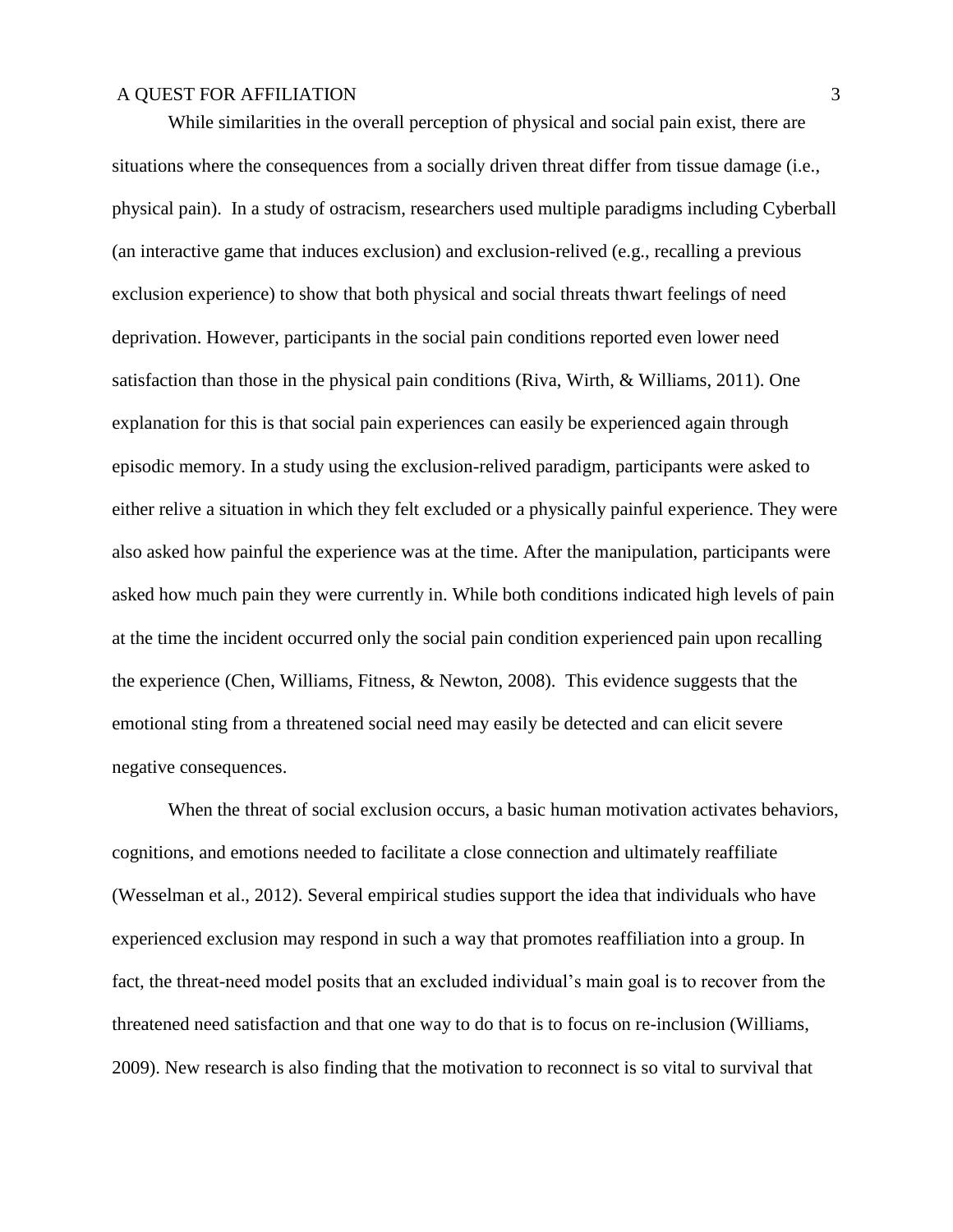humans may experience a hypersensitive emotional and cognitive state that assists in reconnecting with another human being. In sum, social exclusion from an individual or group may elicit a heightened sensation which can be used in detecting social cues (Pickett & Gardner, 2005).

A number of studies provide evidence that rejected individuals experience a heightened social awareness after experiencing social threat (Bernstein & Claypool, 2012; Gerber & Wheeler, 2005). Three current trends in the consequences following exclusion have been documented. The first major consequence from social exclusion is that individuals often show a preference for affiliating with others or a preferences for understanding social information. The second is that excluded individuals experience higher rates of accuracy in detecting social cues compared to those who were included. Third, social exclusion research suggests individuals who have had an exclusion experience often elicit a preference for positive information compared with their included counterparts. In the next section, these three major trends are described in more detail.

#### **Preference for People**

Empirical evidence exists to support the notion that socially rejected individuals use reaffiliation tactics to cope with the negative repercussions of the experience (Williams, 2009). In fact, Molden, Lucas, Gardner, Dean, and Knowles (2009) suggest that those who have been excluded tend to refocus their attention on many different strategies that promote an inclusive environment with others. Maner and colleagues (2007) more explicitly tested this idea that rejected individuals show a preference for people. They found that rejected targets have a greater desire to make friends than those who have been included. After having participants recall a previous rejection or inclusion experience, excluded individuals expressed more interest than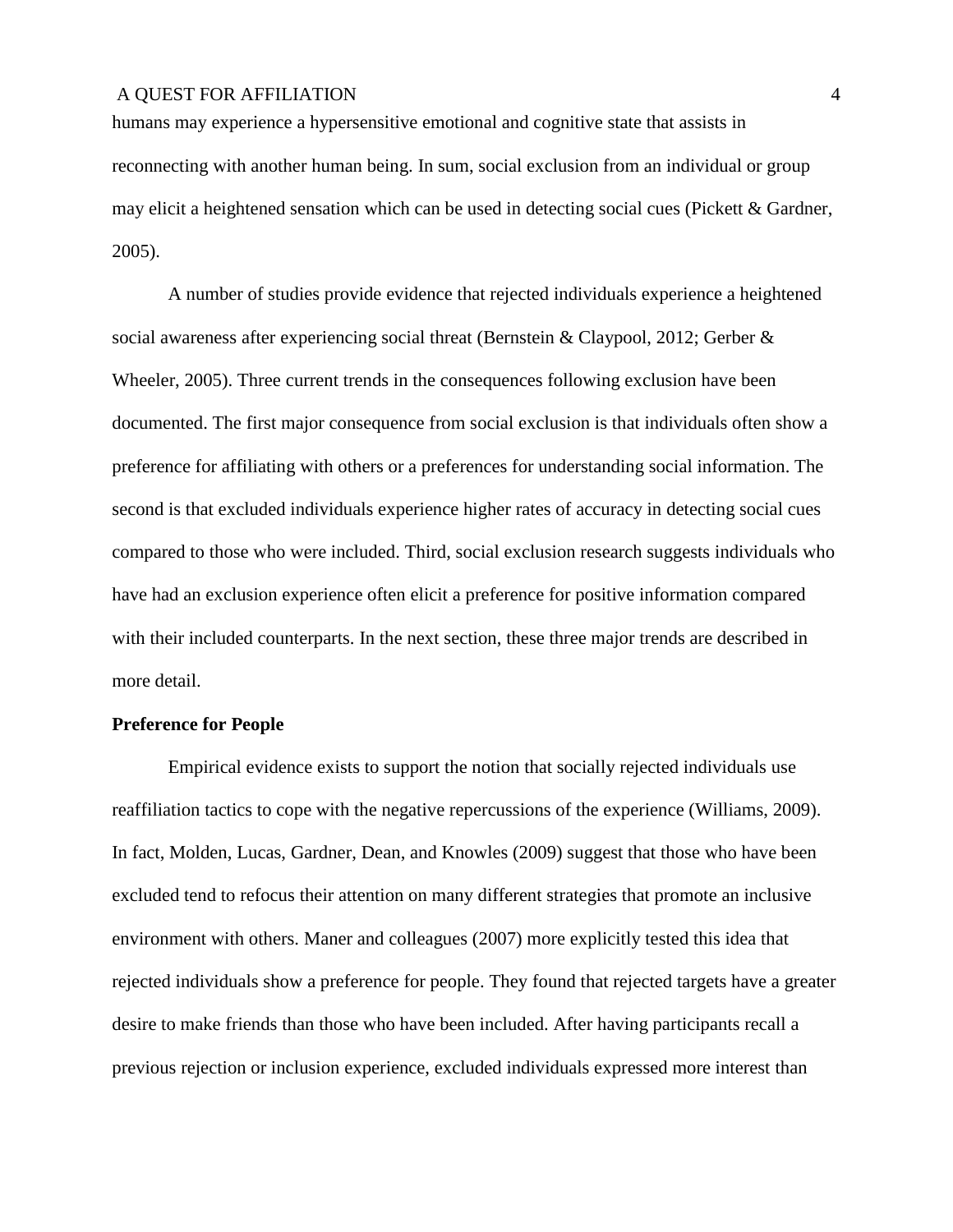included individuals, in meeting new people by indicating on a survey that they were interested in joining a factitious social service organization where meeting others would be very likely. In the second study in this series, participants experienced either an inclusion or exclusion manipulation. They were then asked to complete a task in which they could choose whether to complete the task alone or with the help of someone else. The exclusion group participants were far more likely than the inclusion group participants to indicate that they wanted to complete the task with someone rather than alone. These studies provide evidence that excluded individuals have a preference for people and a desire to affiliate with others.

While socially rejected individuals seem to favor situations where inclusion is likely, they also show favor for social information when no other options are presented. Gardner, Pickett, and Brewer (2010) developed a study which, ultimately, related belongingness needs to the selective retention of social information. This study used a chat room situation to elicit social inclusion or exclusion outcomes from participations. Then, participants were asked to read a diary which included both social or group information as well as individual events. The socially accepted individuals recalled fewer social events than the rejection group. The authors posit that this phenomenon could be a result of social hunger, or the need to resort to socially relevant information when belongingness needs are not currently being met. Specifically, this study asserts that participants have better memory recall of social information following a socially depriving experience. This parallels other studies which reference the need for others following an exclusion event.

#### **Detection Accuracy**

Research suggests recently rejected individuals experience an increase in detection accuracy for many facets of social information. Rejected individuals are often good at trait-based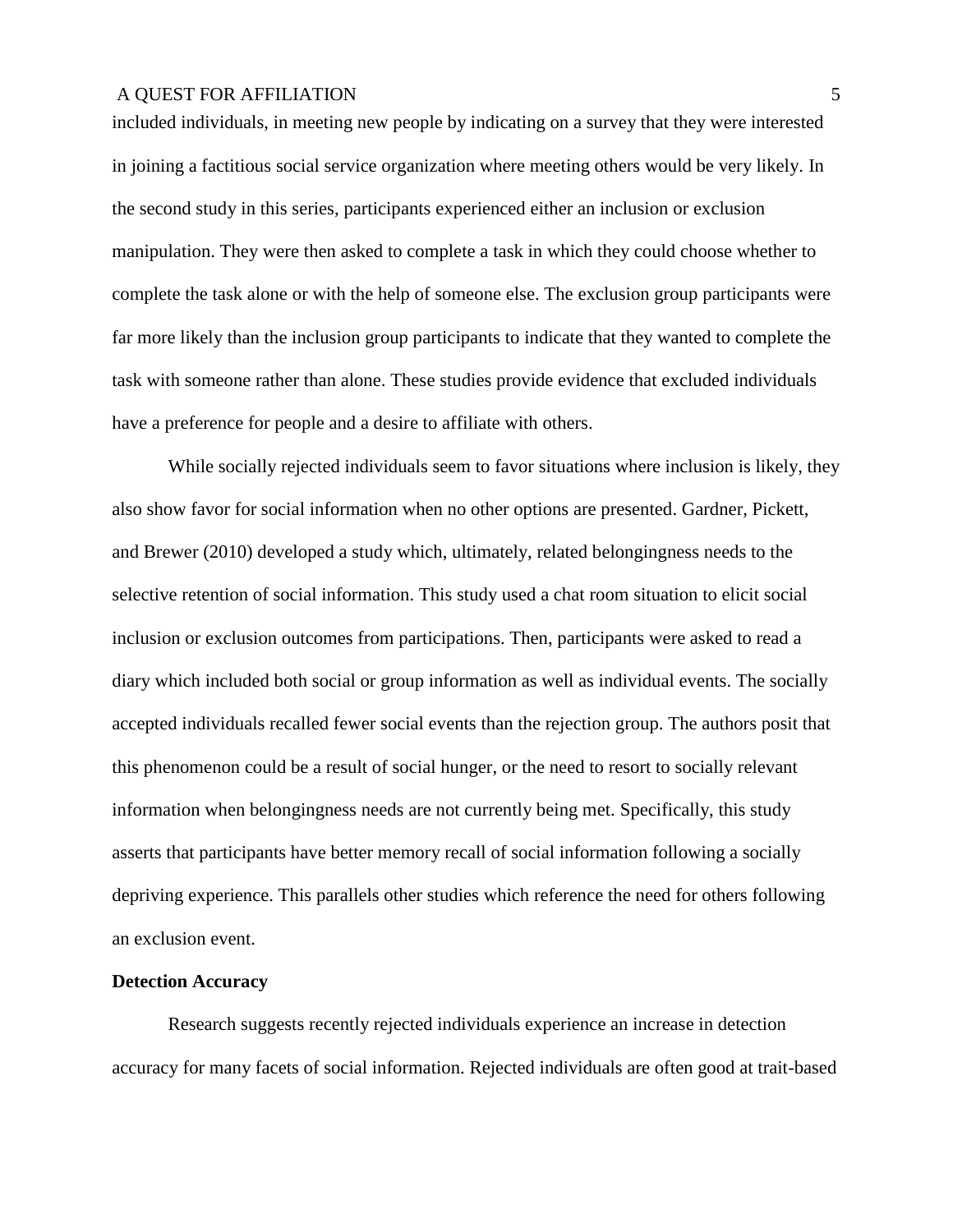memory tasks (Cacioppo & Cacioppo, 2012); a meta-analysis on ostracism showed a clear increase in perceptual performance when comparing rejected individuals to socially included participants (Williams, 2007). In another study, participants were assigned to recall and write about a past experience in which they felt socially rejected or included. Following the manipulation, results indicated that threatened participants (i.e., the socially rejected condition) were better at distinguishing real versus fake smiles (Bernstein, Young, Brown, Sacco, & Claypool, 2008) when compared to those in an inclusion condition. These studies provide support for the assertion that socially excluded individuals experience heightened perceptual awareness and overall accuracy.

Parallel indicators reiterate that socially threatened individuals have a heightened accuracy for social cues in that targets are often more accurate and elicit greater incidences of behavioral mimicry than their included counterparts (Lakin, Chartand, & Arkin, 2008). In this laboratory experiment, rejected individuals mimicked a confederate's behavior (e.g., foot movements) more often than non-rejected individuals. Further, socially rejected individuals mimicked in-group confederates more often than those perceived as in an out-group. A heightened accuracy for social cues, particularly for those in socially driven situations who are perceived as an in-group, provides further evidence that excluded individuals may have an adaptive means to promote affiliation after a socially threatening experience (Lakin, Chartand, & Arkin, 2008).

#### **Positivity Preference**

As stated earlier, socially rejected individuals may have a preference for positive information. Dewall and colleagues (2011) reported that excluded individuals are better at recalling past positive events rather than past negative events. In this series of four studies the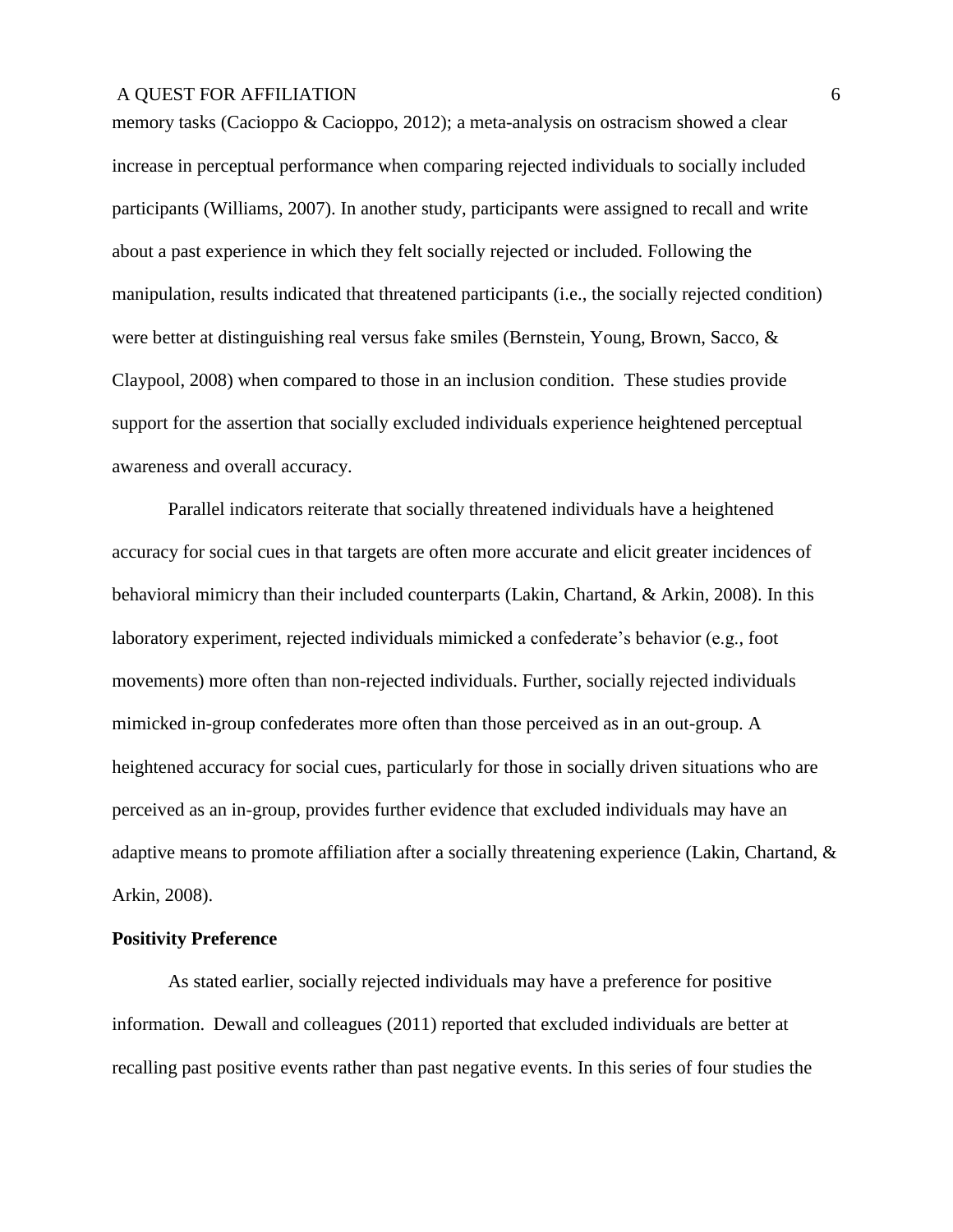researchers posit that an exclusion or rejection experience unconsciously increases the need for positive affect. In the first study, excluded participants recalled more positive memories from their childhood than accepted individuals. Using a judgment and decision making task, respectively, the second and third studies showed that excluded individuals had a preference for positive emotion in their judgments of word similarity. Finally, the fourth study revealed that excluded individuals completed more ambiguous word stems with happy or positive words than those individuals who had been accepted. These researchers also explain that, when excluded individuals recall past positive information, it happens automatically and without much cost in resources. Not only does this parallel the increased accuracy hypothesis, it further supports the idea that socially excluded individuals prefer positivity.

The preference for positivity has also been documented using social interaction research. Bernstein and colleagues (2008) found distressed participants displayed a preference for real smiling faces as opposed to those with fake or forced smiling faces. The investigators explain that relationship was influenced by both relational needs and self-esteem suggesting that individuals may have a skewed perception of others based on their own need state just after a rejection experience. This evidence further suggests that excluded individuals have a preference for positivity which may facilitate affiliation with others who are likely to reciprocate and alleviate the need for companionship.

In another study investigating social interaction, Maner and colleagues (2007) had participants watch a three minute video of someone discussing their personal and professional goals. Participants were then asked to develop an idea of whether others perceived the target stimulus (the person in the video) as sociable or hostile. Rejected individuals were more likely to assume that others would think the stimulus or person in the video was more sociable. The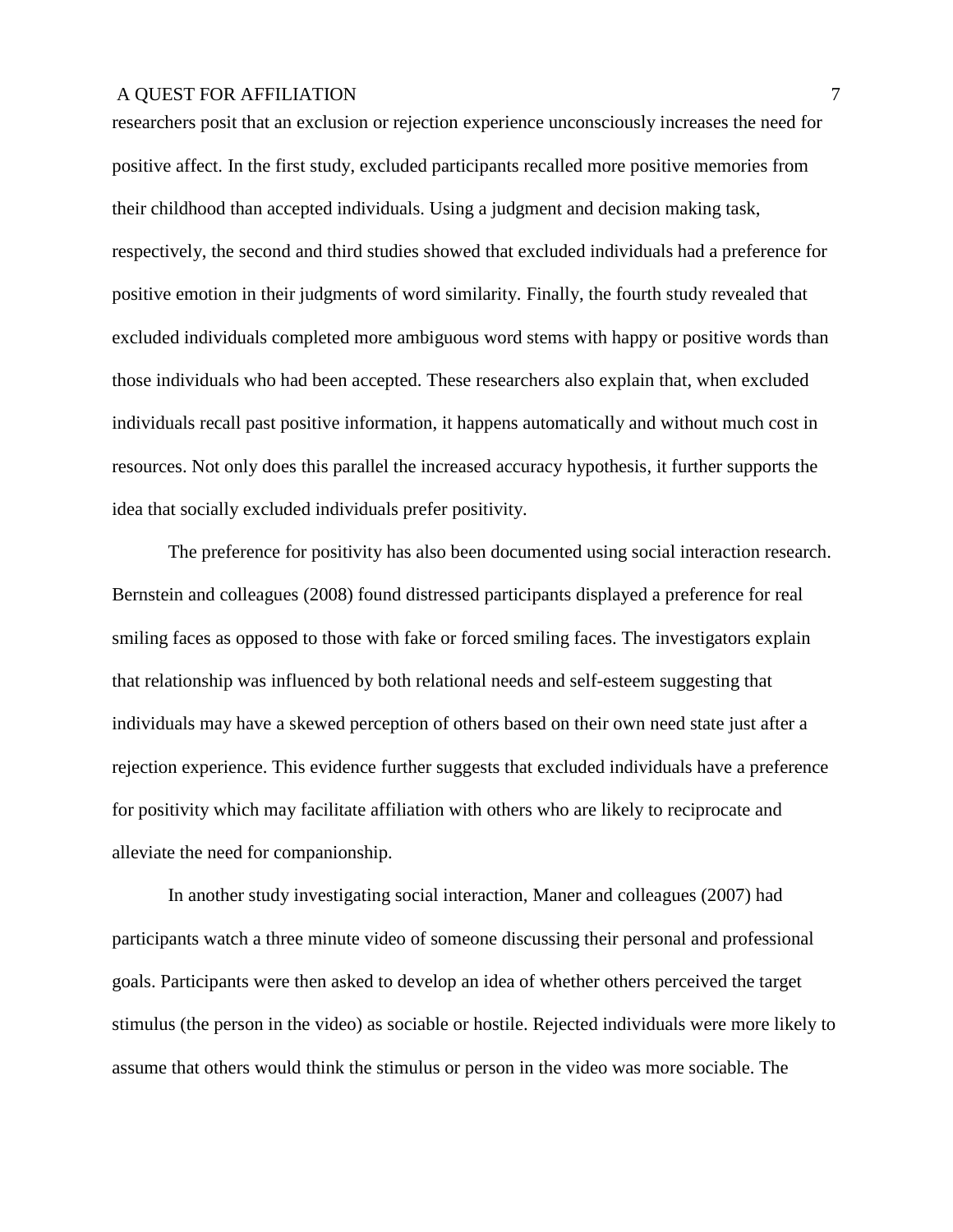authors point out that because excluded individuals may feel devalued or alone, they may perceive others as more equipped to fulfill their sense of belonging than they really are. This evidence suggests that those who have been excluded may perceive others in a more positive manner, which furthers the argument that rejected individuals show a preference for positivity. These studies provide compelling evidence to support the claim that social exclusion creates a preference for positively charged experiences.

#### **Person Perception**

Evidence suggests that there are three mechanisms that come into play after an exclusion experience has occurred. They include: need to affiliate with others, heightened accuracy in detecting social cues, and preference for positive information elicited by those who have experienced social rejection could have a profound impact on the way they interpret their social world. The connection between the repercussions of social pain and the goal of alleviating the resulting discomfort provides an opportunity that could lead to an interest in meeting new people and seeking out social connections. Specifically, this research could have implications for person perception research and the way we form impressions of others.

The goal of re-inclusion could lead to forming new impressions which could easily be subject to priming by the consequences discussed above, namely, preference for people, heightened accuracy, and preference for positivity. Asch's (1946) work on information processing explains that impression formation is subject to many forms of priming and recency effects. This may include the experience of exclusion affecting the way we form impressions of others. This next section reviews literature on person perception research and spontaneous inference based on facial stimuli. It provides information for understanding how forming new impressions of others may be influenced by previous experiences.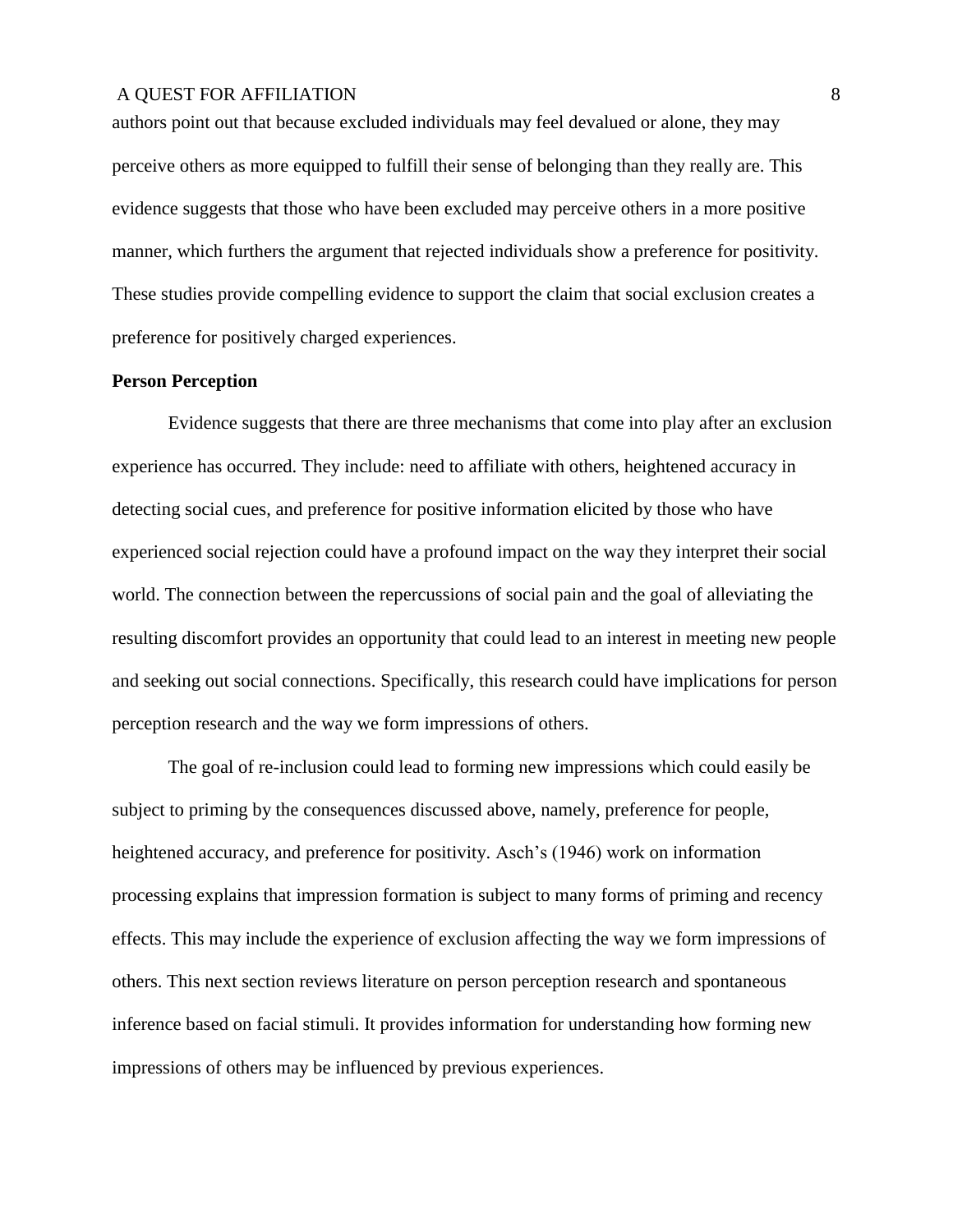# A OUEST FOR AFFILIATION 9 **Evolutionary Advantage**

The idea that faces can reveal vital information about a person is a cross-cultural belief (Liggett, 1974). In fact, philosophers, historians, and literary scholars have been documenting this phenomenon for centuries (Enlow, Moyers, Merow, & Poston, 1982). Research has only more recently shed light on this subject, ultimately agreeing that faces are meaningful and may provide a source for others to categorize a person as part of a social group (Allport, 1954). Further research investigating facial stimuli found that people have a tendency to make spontaneous inferences about character and personality based on what the individual is seeing (Gilbert, Pelham, & Krull, 1988). These investigators suggest that people often make immediate assumptions about a person based on very little information, such as a face. They also posit that these spontaneous inferences happen without trying and are a low tax response from cognitive resources. Said and colleagues (2009) also found that people often make assumptions about personality, inner thoughts, and core beliefs based on facial appearance alone. In general, it seems that faces provide perceptual information and others make quick decisions or form impressions based on that information.

Forming impressions quickly and with little information (i.e., just on a face) has evolutionarily adaptive qualities which could parallel those following a socially threatening experience. Gibson (1979) explains that human faces can provide a wide variety of adaptive information about a person and they reveal the potential quality of a social interaction. In a study investigating responses to a variety of facial expressions, participants elicited behavior in accordance with evolutionary predictions. After being exposed to angry expressive faces, participants in the study reacted in a defensive manner and began to engage in avoidant behavior (Balaban, 1995). The author suggested the participants' reaction was due to a threat alarm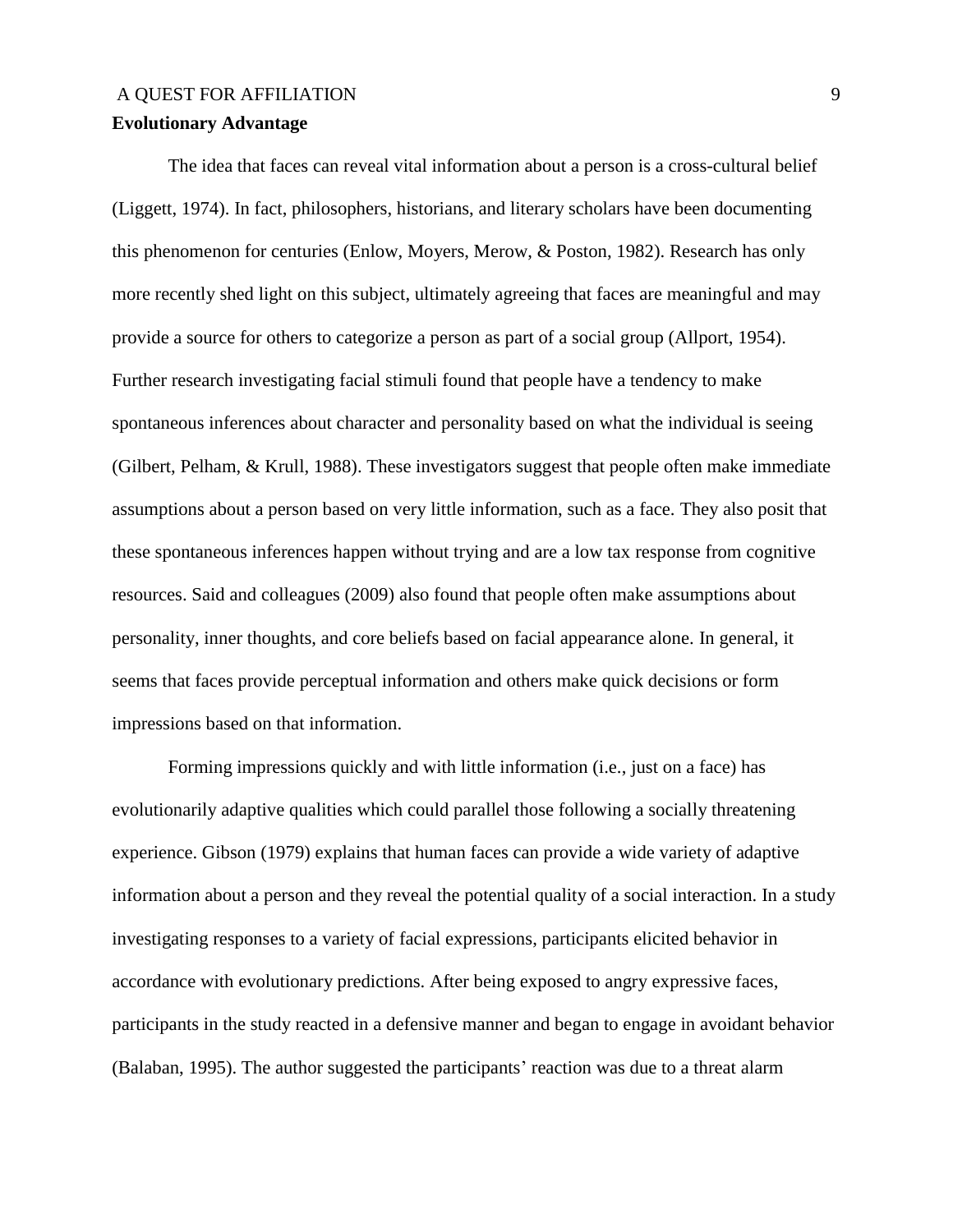activation which resulted in perceiving the angry face as a potential threat. Interpreting facial cues is a beneficial and adaptive trait for understanding our social world.

Understanding when the possibility of threat, or alternatively affiliation, are high from a quick decision based on facial cues may be beneficial to ensuring our own self-interests and preserving existing social bonds (Wesselman et al., 2012). Berry and McArthur (1986) examined adults in a lab based computer study. Participants were observed while viewing pictures of 'cute' baby faces. They concluded that the 'cute' factor in the pictures elicited physiological and behavioral approach response in adult subjects. This coincides with the previously cited evolutionary research. It concludes that, from a survivalist perspective, social cues such as facial expressions are telling and may provide vital information resulting in automatic behavioral responses.

#### **Merging Concepts**

The need to affiliate with others and be part of a group is a pervasive and dominant characteristic of the human race. The experience of being ignored, rejected, or devalued by group members has clear detrimental emotional consequences. In order to relieve the sting of the resulting social loss, rejected individuals often seek reaffiliation from another. However, little is known about how a person perceives others after an exclusion experience. Specifically, there is very little research on how the consequences of exclusion change the way a rejected individual forms impressions of others.

Knowing that social pain and physical pain neurologically overlap within the body provides a strong foundation for identifying factors that may be influencing the behavioral effects of rejection. As reviewed above, research on social-physical pain overlap explains that rejected individuals may elicit a hypersensitive response to social cues. Three fundamental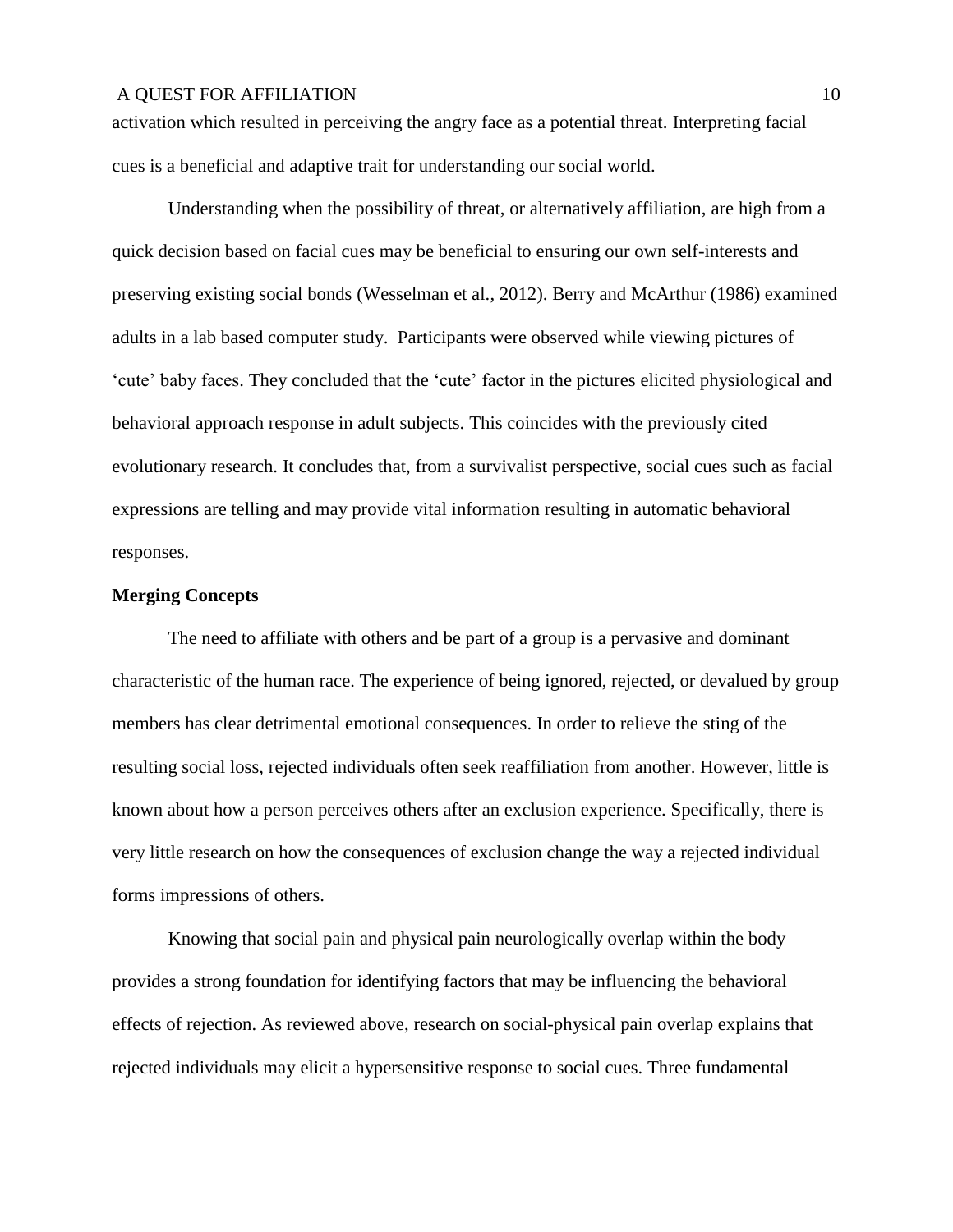consequences of experiencing social exclusion have been identified in the current literature. Rejected individuals may experience 1) a need for social connection with others, 2) increased accuracy in detecting social cues, and 3) a preference for positive information. Based on these assumptions, it stands to reason a rejected individual could be subject to bias in the quest to resolve the social loss.

The study presented here tested whether these three assumptions about the consequences of experiencing social rejection influenced the way in which excluded individuals formed impressions based on three expressive types of facial stimuli: happy, neutral, and angry. Because rejected individuals have a high motivation to resolve the social loss and have an intense need to connect with others hypothesis one stated that individuals in the rejection group will be more likely than individuals in the inclusion or control groups to want to meet the targeted stimuli in the photos.

The second set of hypotheses was based on the second principle, stating that rejected individuals experience an increased accuracy in detecting social cues. Based on that information, the second hypothesis stated that individuals in the rejection group will be more accurate than individuals in the inclusion or control conditions in forming a first impression of the targeted stimuli. It stands to reason that with higher rates of accuracy, hypothesis three would state that excluded individuals will be more confident than would individuals in the inclusion or control group in their overall personality predictions when meeting individuals for the first time.

Finally, the last hypothesis was derived from the concept that socially excluded individuals possess a preference for positive information which may bias resulting actions and decision making. Being aware of an excluded individual's need for social reconnection and their preference for positive interpretation drives hypothesis four which states that individuals in the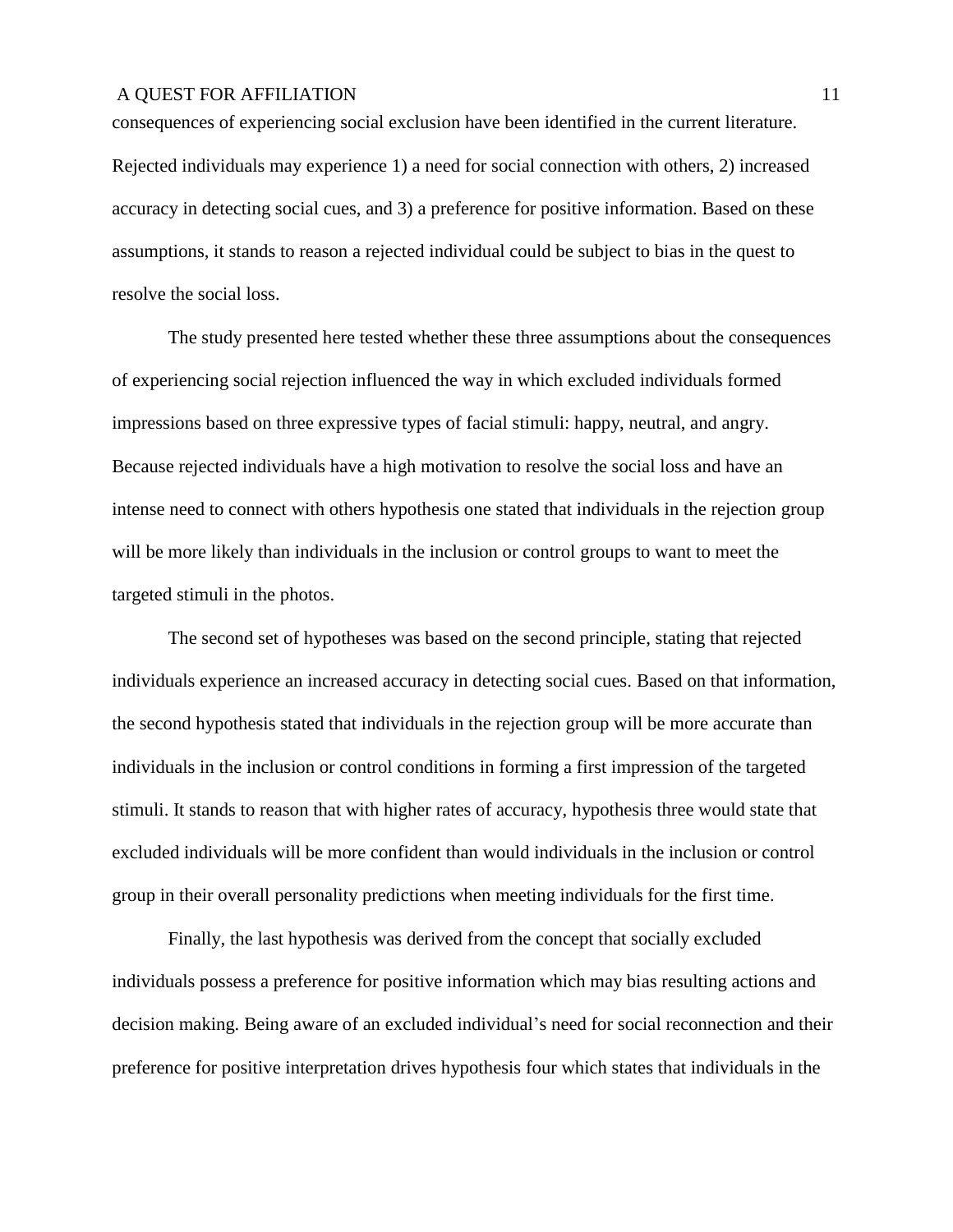rejection condition would rate faces more positively than would individuals in the inclusion or control conditions.

#### **Method**

#### **Participants**

Participants were recruited via flyers from a small Midwestern university and the surrounding area. The inclusion criteria required participants to be adults over the age of 18. An a priori power calculation performed based on Maner and colleagues' (2007) documented research suggested a minimum of 45 participants be investigated to capture significant results. A total of 63 participants completed the research protocol. Six individuals were dropped from the final data set; three participants recognized a 'person' picture presented as experimental material, while three others had taken pain medication within six hours prior to the study (a known confound to the effects of exclusion). The final pool included 57 individuals (25 males, 32 female,  $M_{\text{age}} = 26.32$  years, age range: 18-54). In order to gain a better understanding of the sample collected other demographic information was collected: ethnicity (2% identified as Hispanic/Latino/a, 91% as White/Caucasian, 5% as Black/African American, and 2% identifying in another category) student status (77% attending school full-time, 11% attending school parttime, and 13% not identifying as a student), year in school (of the students attending school 42% were in their first or second year of college, 46% were in their third or fourth year of college, and the remaining 14% were attending school in their fifth, sixth, or seventh year of college), employment status (19% employed full-time, 61% employed part-time, and 3% unemployed), and having 20/20 vision (61% responding yes and 39% responding no). The latter included a follow-up question probing about the specific type of corrective equipment used (35% requiring glasses, 30% wear contacts, with remaining 35% not requiring eyewear).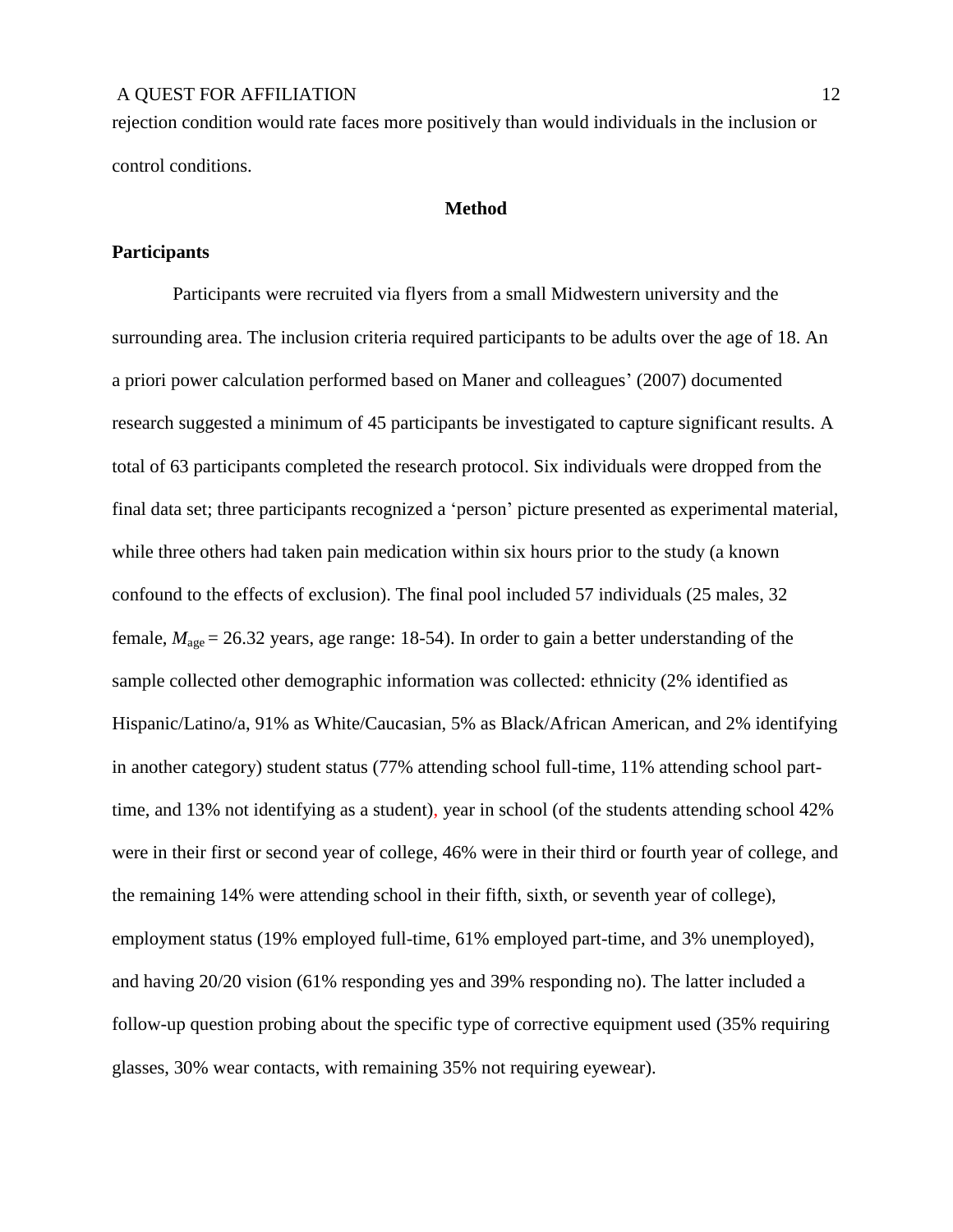## **Materials**

**Stimulus Profiles.** Before beginning with the experimental procedure stimulus packages containing information to be presented to the target audience needed to be prepared. This procedure was adapted from an empirical study that used Facebook profiles as the stimulus for researching the relationship between person perception and decision making (Waggoner, Smith, & Collins, 2009). Each profile contained three pictures of a facial expression, one neutral, one happy and one angry. The profile package also included each stimulus target's responses to the Ten Item Personality Indicator questionnaire (TIPI; Gosling, Rentfrow, & Swann, 2003). Target profiles were developed using nine students from another small Midwestern university. The goal was to form the stimulus materials using individuals from an outside university and over two hours away from where the participants were collected. This was to avoid the possibility of the participants recognizing a person depicted in the photo, although three participants still recognized someone.

Target candidates included only Caucasian males in order to control for possible gender and racial biases. All target participants were void of facial obstructions to provide the best visibility of each facial expression (i.e., no glasses or facial hair). Pictures were taken using a 13 megapixel camera. The area captured spans from shoulder to shoulder and from the top of the head to the top of the chest against a white background. Only direct overhead lighting was used to control for possible shadowing in the picture, a known variable that can create meaningful differences in others perspective of a given photo (Braje, Kersten, Tarr, & Troje, 1998).

Target profile participants were asked to pose for a total of three pictures: one depicting a 'really happy face,' one depicting a 'really angry face,' and one depicting a 'neutral' face. Before the picture was taken, the neutral face definition, a 'plain, alert face, like a passport photo,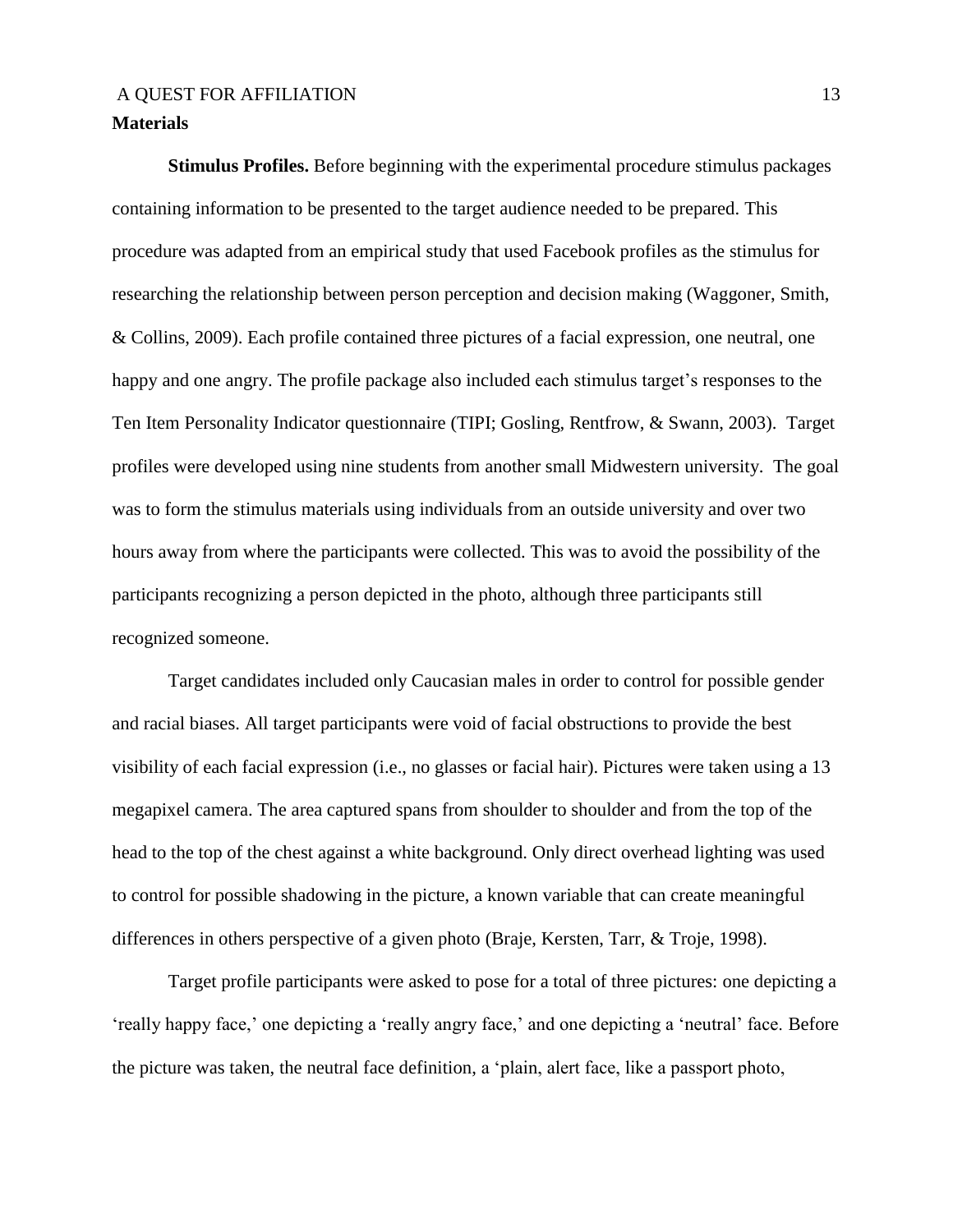neither positive or negative', was provided (adapted from NimSim database methodology, Tottenham et al., 2009). After finishing all three pictures participants took the Ten Item Personality Inventory (TIPI; see Appendix A; Gosling, Rentfrow, & Swann, 2003). This completed the profile package used as stimuli for the study. Two independent raters reviewed the photos, labeling each picture as either "angry", "surprised", "afraid", "sad", "happy", "disgusted", "neutral", or "none of the above" when appropriate. The raters were in agreement 98% of the time when reviewing the series of photos.

Pictures were collected and edited to a black/white color scale and input into SurveyMonkey to be used in the experimental study (see Figure 1). Each stimulus target's TIPI questionnaire results were put into a database to be used for a comparison report.

**TIPI.** The Ten-Item Personality Inventory was presented after each photo, but with modified instructions (Gosling, Rentfrow, & Swann, 2003). Originally, the survey asked the participant to rate "the degree to which each trait applies to you" (i.e., participant taking the survey). However, for the purposes of this study participants were asked to assess the degree to which each trait applied to the person in the photo.

This was a ten-item questionnaire presented on a six point scale with 1 indicating "*strongly disagree*" and 6 indicating "*strongly agree*," (see Appendix A). The scale was scored by dividing the 10 questions into five subscales which included extraversion, agreeableness, conscientiousness, neuroticism, and openness to experiences. Each subscale included two questions, one directly describing the trait and the other discriminant with the trait which was later reversed scored.

The personality trait of extraversion can be identified by the amount one enjoys engaging with the external or social world. Specifically, the TIPI asks individuals to rate how much they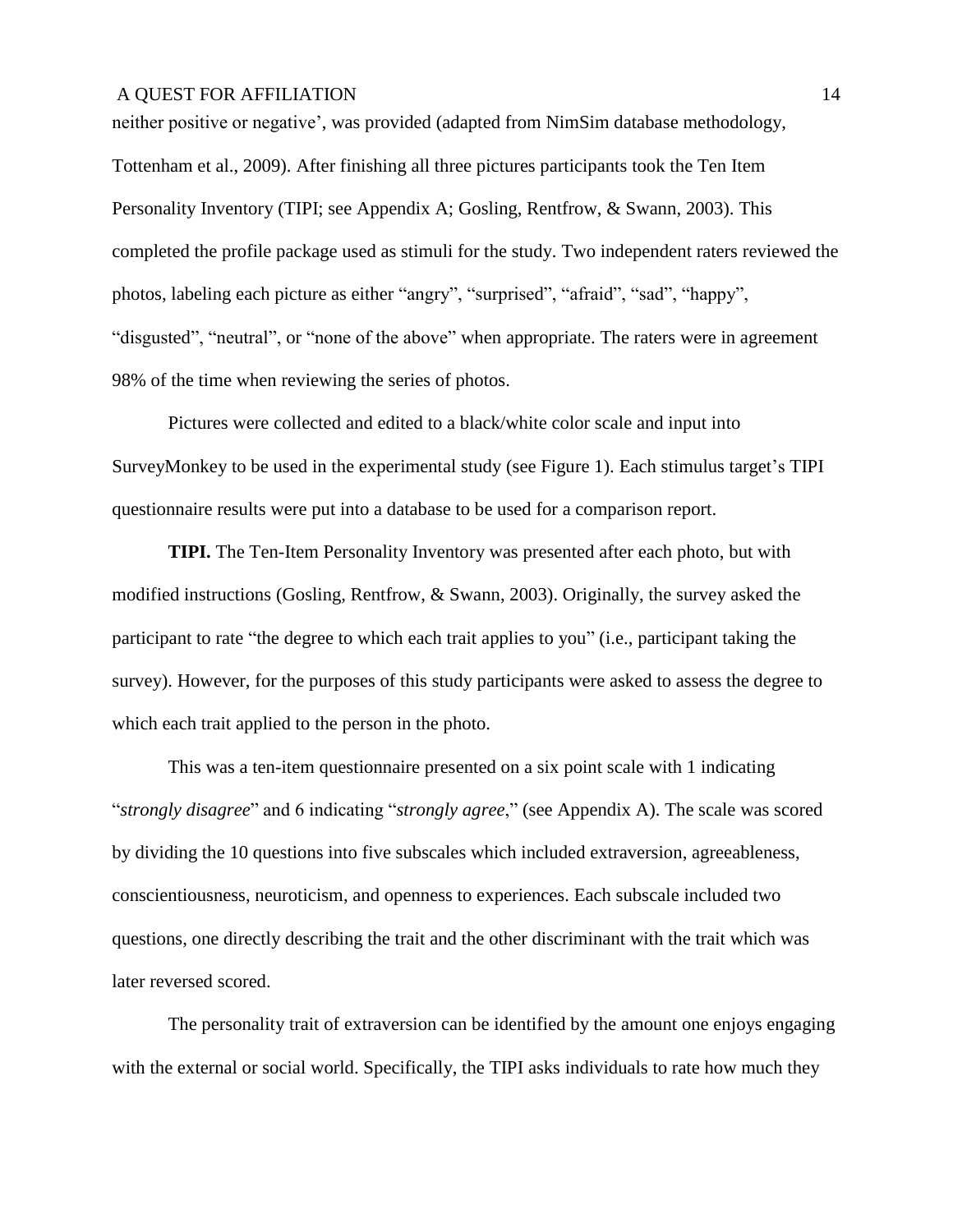agree with the traits of "extraverted/enthusiastic" and the discriminant traits of "reserved/quiet." Total extraversion was calculated based on each expression provided to the audience including the happy faced stimuli, neutral faced stimuli and angry faced stimuli (see Table A for psychometric properties of all subscales/traits).

The personality trait of agreeableness relates to how well an individual strives or values getting along with others. People high in agreeableness tend to be optimistic and have a concern for social balance. The TIPI uses the ratings of "sympathetic/warm" and the discriminant traits of "critical/quarrelsome" to determine levels of agreeableness. A total agreeableness rating was calculated for each of the three facial expressions presented as stimuli within the study.

Openness to experience is by far the most diverse trait measured as part of the personality traits measured by the TIPI. It is often documented as capturing intellectual curiosity, awareness of diversity, and an appreciation for atypical creativity. TIPI measures this personality trait using two separate questions with ratings on "openness to new experiences/complex" as well as "conventional/uncreative" being the oppositional validation. Openness was also calculated for all three stimuli (i.e. happy, neutral, and angry) as part of this study (Gosling, et. al., 2003).

Neuroticism is the tendency to experience emotions with a negative connotation. Individuals high in neuroticism may be more venerable to stress and have less tolerance to adverse events. Indicators of neuroticism measured on the TIPI are "anxious/easily upset" and "calm/emotionally stable" as the counterpart. Happy expressions, neutral expressions, and angry expressions were all used to calculate separate totals for neuroticism.

Individuals high in conscientiousness tend to have a heightened sense of self-regulation, prefer planned behavior, and may be more mindful in their decision making processes. TIPI records ratings of "dependable/self-discipline" and conversely, disorganized/careless" in order to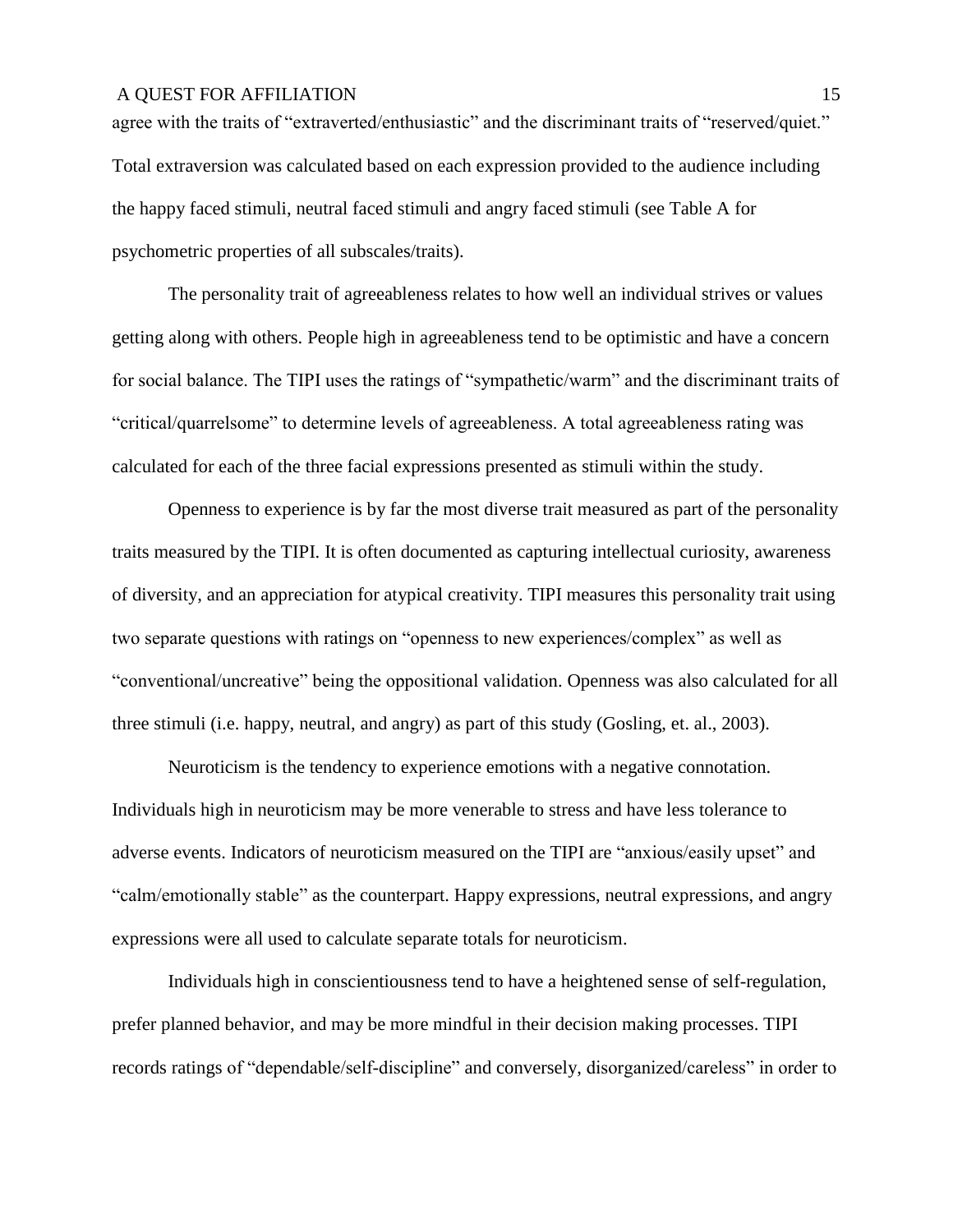capture the overall trait of conscientiousness. The average ratings across both constructs were averaged to obtain totals for happy expressions, angry expressions, and neutral expressions.

Gosling and colleagues (2003) reported test-retest reliability at a mean of .72. This is just .08 shy of the Big-Five Inventory, a common scale in capturing indicators of personality (John & Srivastava, 1999). The Big-Five has a well-documented record of strong reliability and validity. However, this comes at a price of length, often producing participant boredom and frustration (Gosling et al., 2003). The TIPI provides a scale which captures those same traits but in a shorter format. Gosling and colleagues (2003) reported the following internal consistency for each trait: extraversion (.77), agreeableness (.71), conscientiousness (.76), neuroticism (.70), and open to experience (.62). The authors also published convergent correlations to the Big-Five including: extraversion (.87) agreeableness (.70), conscientiousness (.75), neuroticism (.81), and open to experience (.65). Because participants were required to fill out the TIPI for each of the nine photographs that they view, the short form was chosen to avoid boredom and to keep the participants focused during the entire experiment.

**Positivity/Emotional Stability.** In order to access how positive the observer perceived the stimulus to be, traits from the TIPI scale were used to assess emotional stability, a common positive personality indicator. Based on the work of DeYoung, Quilty, and Peterson (2007), emotional stability was calculated by averaging scores from the agreeableness, conscientiousness, and neuroticism subscales. This calculation was performed for all three expression types (i.e. happy, angry, and neutral) to produce three separate scores. High emotional stability, under this definition, was produced from high agreeableness, high conscientiousness, and low neuroticism subscale scores. Specifically, agreeableness, conscientiousness, and the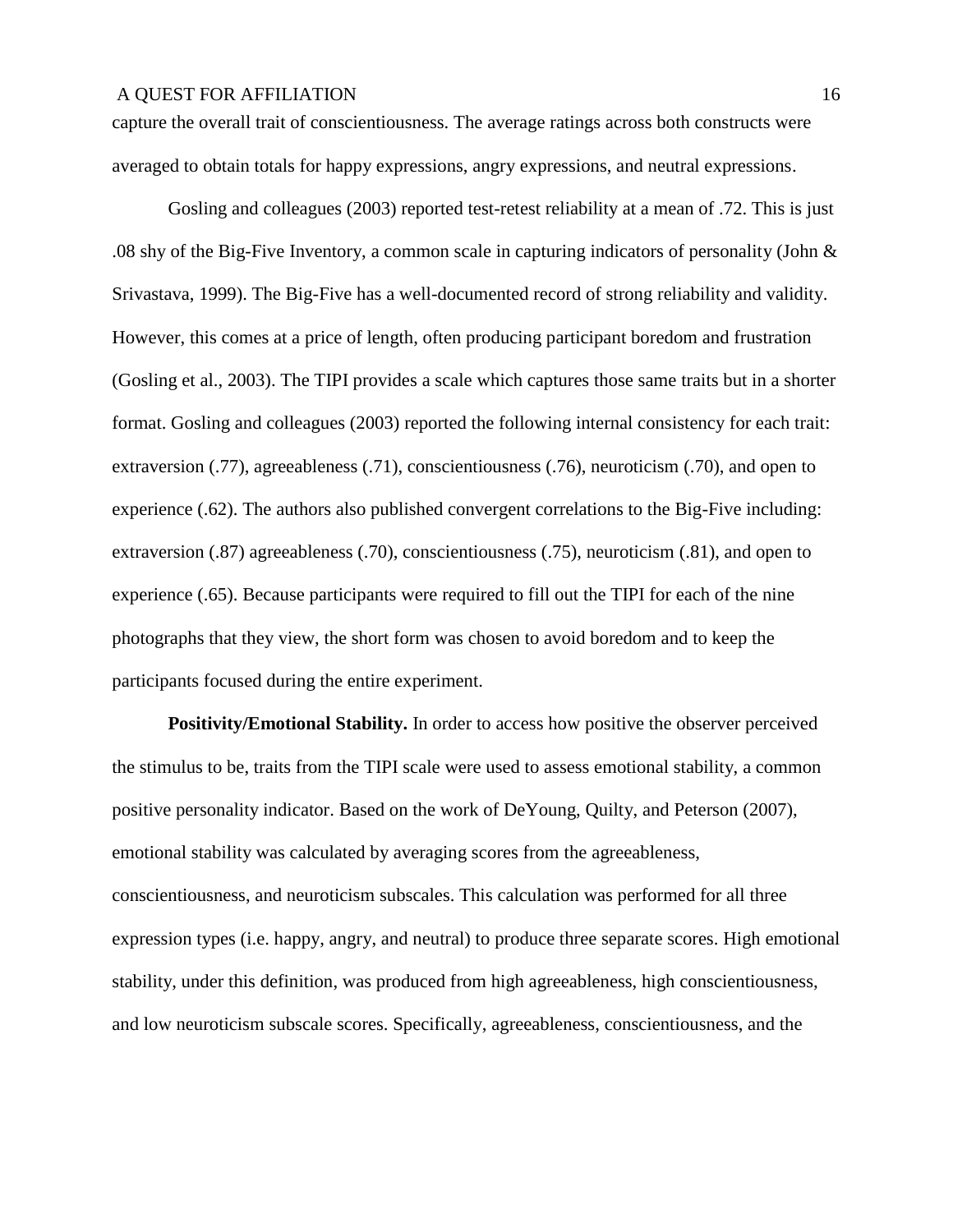reversed scores of neuroticism would be averaged to form the emotional stability scale (see Table A for psychometric properties for this subscale).

**Negativity/Negative Emotionality.** To assess the overall level of negativity rated by each observer, traits from the TIPI were also combined to produce a negative emotionality score. Negative emotionality is characterized by a strong propensity to view the internal and external environment in a negative way, often reacting unpleasantly and with great sensitivity. In accordance with DeYoung's (2006) work negative emotionality was calculated using neuroticism and extraversion subscale scores. In this case high levels of the subscale neuroticism and low levels of the subscale extraversion would produce a high level of negative emotionality. Specifically, neuroticism and the reversed scores of extraversion would be averaged to form the negative emotionality scale. As previously documented, three heterogeneous scores were produced categorized by happy expressions, angry expressions, and neutral expressions (see Table A for psychometric properties).

**Confidence.** Participants were asked to rate the confidence of their estimations of the traits displayed on the TIPI for every picture viewed. This was presented as a single item question on a six point scale, with 1 representing "*very uncertain*" and 6 representing "*very confident*." This was used to potentially investigate relationships between confidence and accuracy as well as inter/intra-group differences between expression interpretations (see Table A for psychometric properties; see Appendix B).

**Affiliation.** In order to assess whether the participant would like to affiliate (i.e. meet) with the stimulus face presented, a single item question was asked after being presented after each photo. This measure was used to assess the potential for connection between the participant and presented facial stimuli. The question asked "how interested would you be in meeting this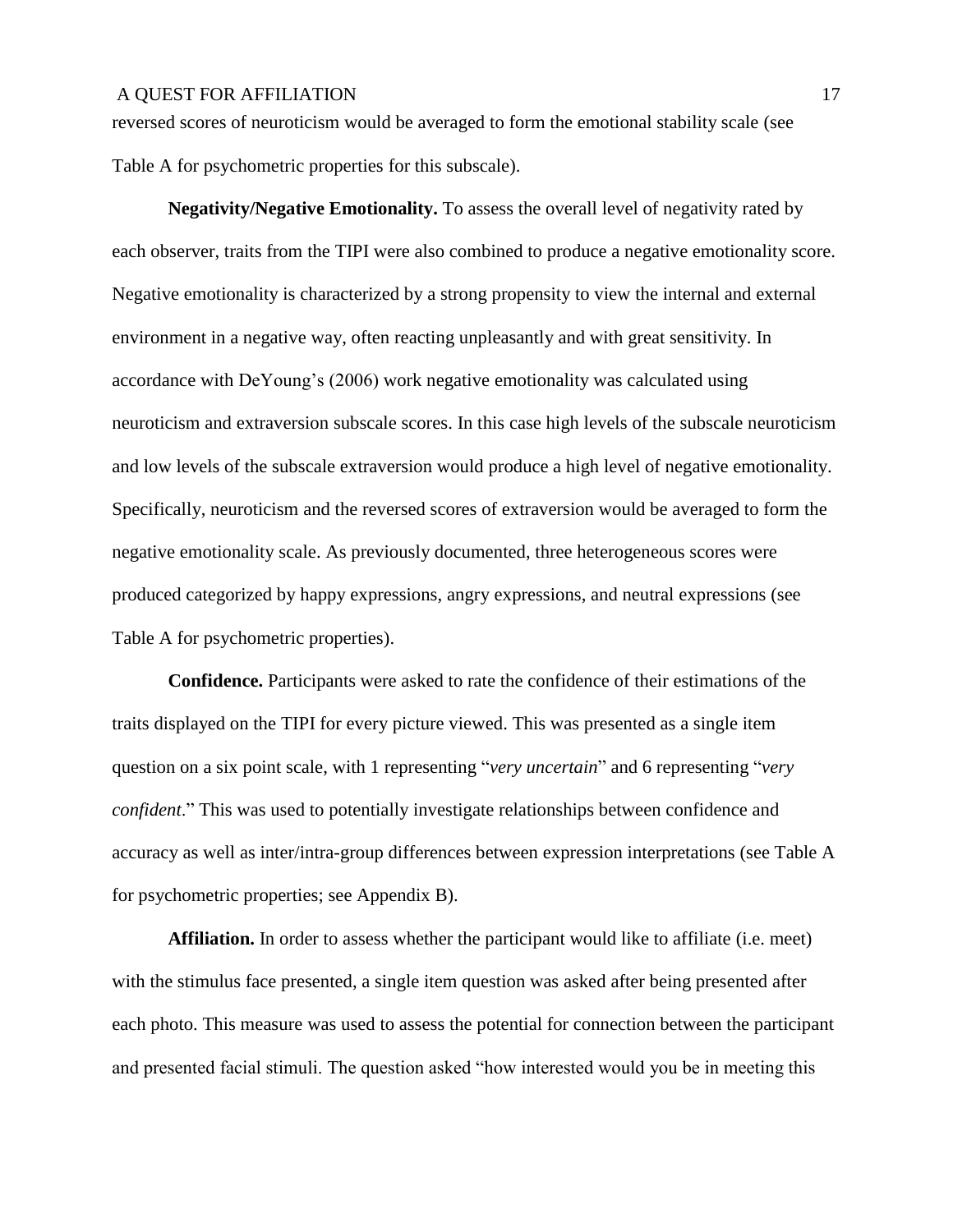person?" The participant was presented with a six-point Likert-type scale (1= "*very* 

*disinterested*" and 6= "*very interested*") (see Table A for psychometric properties; see Appendix B).

**Similarity.** Another single item question was asked to assess how similar the participant felt the person in each photograph was to him or her. This was investigated to understand whether feelings of extraversion could elicit specific adaptive reactions (i.e., interpreting another person to share similar characteristics), which may aid reaffiliative behavior. The question read "how similar did you feel that this person was to you?" It was presented with a six point scale where 1 indicated "*very dissimilar*" and 6 indicated "very similar" (see Table A for psychometric properties; see Appendix B).

**Feeling Thermometer.** A feeling thermometer was presented after each facial stimulus to assess the participants' overall likeability of the person in the photo, and was used to gain a better understanding of their first impression of each individual. The feeling thermometer was adapted from the American National Election Studies (ANES) which is used to assess the public's likeability of potential political candidates in national elections (Curran, 2005). This was a single item, nine point scale presented in the structure of a thermometer. Zero degrees indicated that the participant felt "*very cold or unfavorable*" toward the person while 100 degrees indicated that the participant felt "*very warm or favorable*" toward the person in the photograph (see Table A for psychometric properties; see Appendix B).

**Demographics.** An author-generated demographic survey was also distributed. It included questions about age, gender, ethnicity, year in school, and student status. Manipulation check questions regarding participants' vision (i.e., able to see with or without corrective lenses), recent use of pain medications (use of pain inhibitors in the previous 6 hours), or personal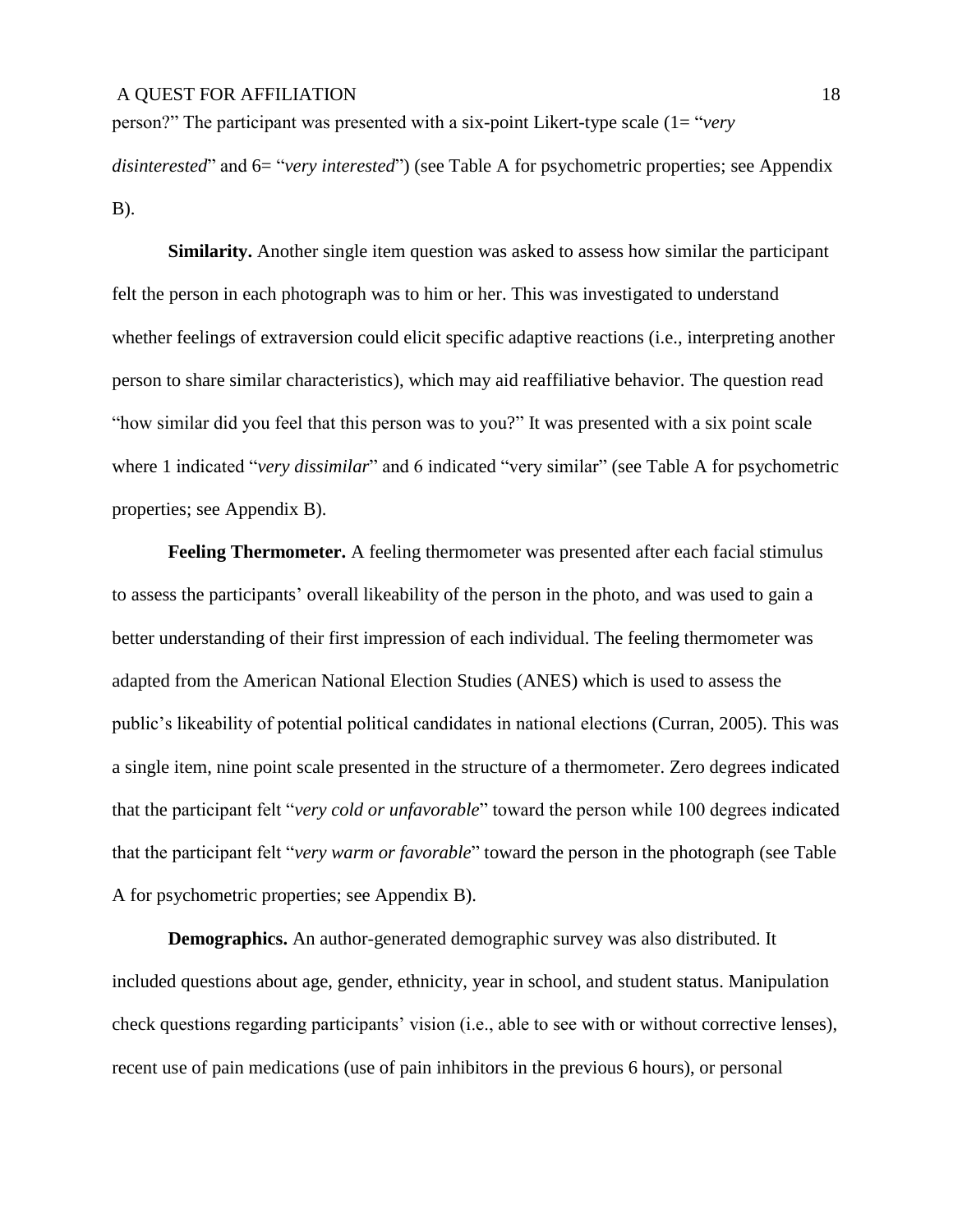knowledge regarding the persons portraying the target stimuli (i.e., did they have prior knowledge of the persons portraying the target stimuli) were also asked.

**Accuracy.** In order to access the accuracy of the participants' judgments an actorobserver discrepancy rating was calculated for each of the stimuli categories. First, the original TIPI ratings provided by the persons portraying the target stimuli in the picture were subtracted from each of the participants' best estimates. Then, each score was put into the absolute value form. Finally, all scores were averaged across expression for each of the TIPI traits, resulting in accuracy ratings for all seven TIPI related traits (i.e. extraversion, agreeableness, conscientiousness, neuroticism, openness, emotional stability, and negative emotionality) for each of the three expressions (i.e. happy, neutral, and angry). Scores nearing zero were considered more accurate (or less discrepant) than higher scores, meaning the higher the number the more discrepancy between the actual ratings of the stimuli and the observer's best guess (see Table A for psychometric properties; see Appendix B; Robins, Spranca, & Mendelsohn, 1996).

### **Procedure**

Participants were randomly assigned to one of three conditions (exclusion, inclusion, and neutral) using a random number generator. When each person arrived in the research lab for his/her scheduled appointment, the researcher explained the study, and then presented the informed consent for the participant's signature. The participant was then given his/her randomly pulled number, which was then used to elicit the appropriate prompt for the research condition. The computer would project a short explanation of the directions, followed by the survey itself.

Once in front of the screen the computer asked for their subject identification number. The participants began the manipulation by taking part in the Exclusion-Relived paradigm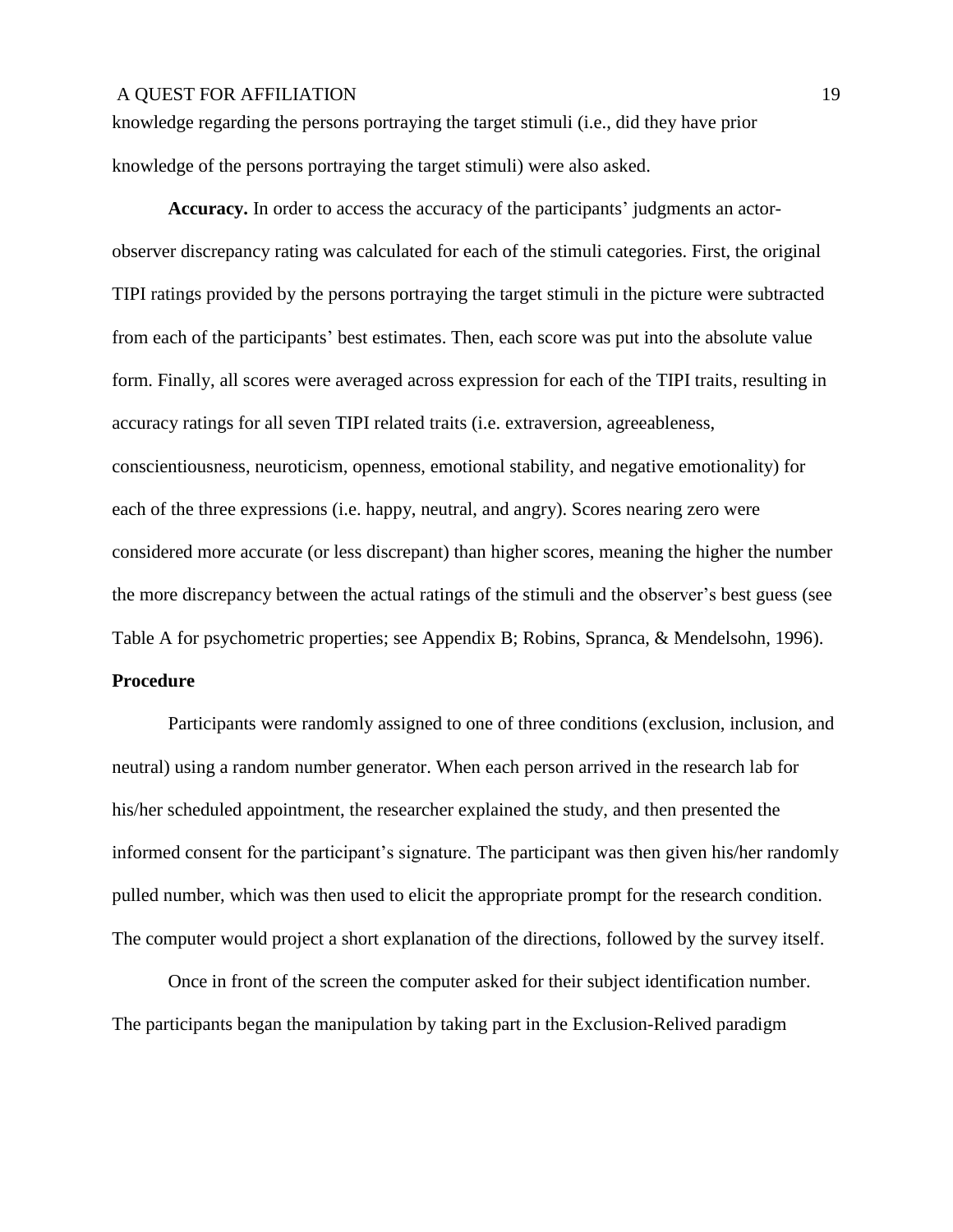(Pickett, Gardner, & Knowles, 2004). Participants in the exclusion condition received this prompt on the computer screen:

Please take five minutes to reflect on a time when you felt excluded or rejected.

Please free write detailed information about the event.

Participants in the Inclusion-Relived condition were prompted with:

Please take five minutes to reflect on a time when you felt included or accepted.

Please free write detailed information about the event.

Finally, subjects in the neutral condition were prompted with:

Please take the next five minutes to reflect about the last time you went to the grocery store. Please write detailed instructions on how to travel from the university to the grocery store.

Participants were provided with a five minute timer and told to take as much time as they liked to finish the free writing section, but at least five minutes must pass.

Following the manipulation, participants were presented with a series of facial stimuli and questions about each picture (see Figure 1). Participants were instructed to take as much time as they needed to complete the questionnaire. As each picture from the stimuli package appeared on the screen, the TIPI also appeared onscreen. The questions rating the participants' confidence about the TIPI ratings, and perceptions of affiliation, similarity, and degree of likeability for the target stimulus, also appeared at the bottom of the screen. Participants repeated this procedure for a total of 9 pictures (3 positive, 3 neutral, & 3 negative), randomly selected from the original designed target profiles. Finally, after responding to 9 target stimuli, the participants completed the demographic questions. Total participation time ranged between 18 and 27 minutes.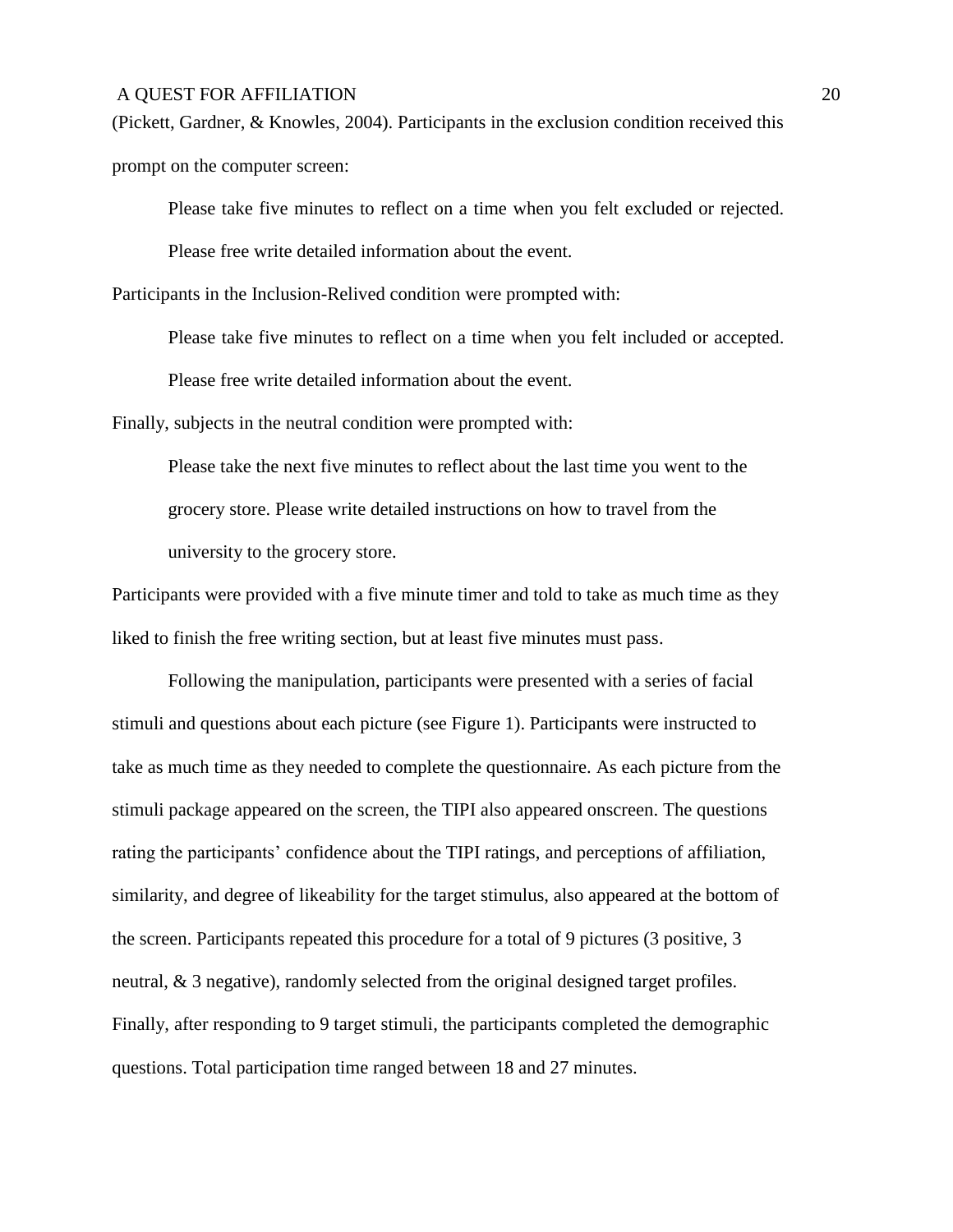#### **Analysis**

Hypothesis one stated that individuals in the rejection group will be more likely than individuals in the inclusion or control groups to want to meet the targeted stimuli in the photos. A 3 (condition) x 3 (expression) multivariate factorial repeated measures ANOVA was calculated using the dependent variable of affiliation in which higher scores meant that the participant has a stronger desire to meet the stimuli on the screen. Between-subjects analysis resulted in no significant effects,  $F(2, 54) = .90$ ,  $ns$ ,  $\eta_p^2 = .02$ ; however, again, significant main effects for the within-subjects factor of expression were found,  $F(2, 108) = 38.31$ ,  $p < 01$ ,  $\eta_p^2 = 0.42$ . Results indicate that there were no differences between groups and their desire to affiliate, but that overall subjects had a greater desire to affiliate with the photos depicting a happy expression.

The second hypothesis stated that individuals in the rejection group will be more accurate than individuals in the inclusion or control conditions in forming a first impression of the targeted stimuli. To test this hypothesis, two separate 3 (condition) x 3 (expression) multivariate factorial repeated measures ANOVAs were calculated. The first was analyzed using the accuracy of emotional stability and the second ANOVA was calculated using the dependent variable of the accuracy of negative emotionality. Results for the accuracy of emotional stability yielded no significant differences between conditions  $F(2, 54) = 2.30$ , *ns*,  $\eta_p^2 = .08$ , with a statistically significant effect for expression *F* (2, 108) =33.58, *p* <.01,  $\eta_p^2$  = 38. The accuracy of negative emotionality also revealed no statistically significant effects *F* (2, 54) =1.03, *ns*,  $\eta_p^2 = 0.04$ , but showed a main effect for expression *F* (2, 108) = 2.54, *ns*,  $\eta_p^2 = 0.05$ . Participants in the rejection condition were no more accurate than the inclusion or neutral groups in predicting both emotional stability and negative emotionality.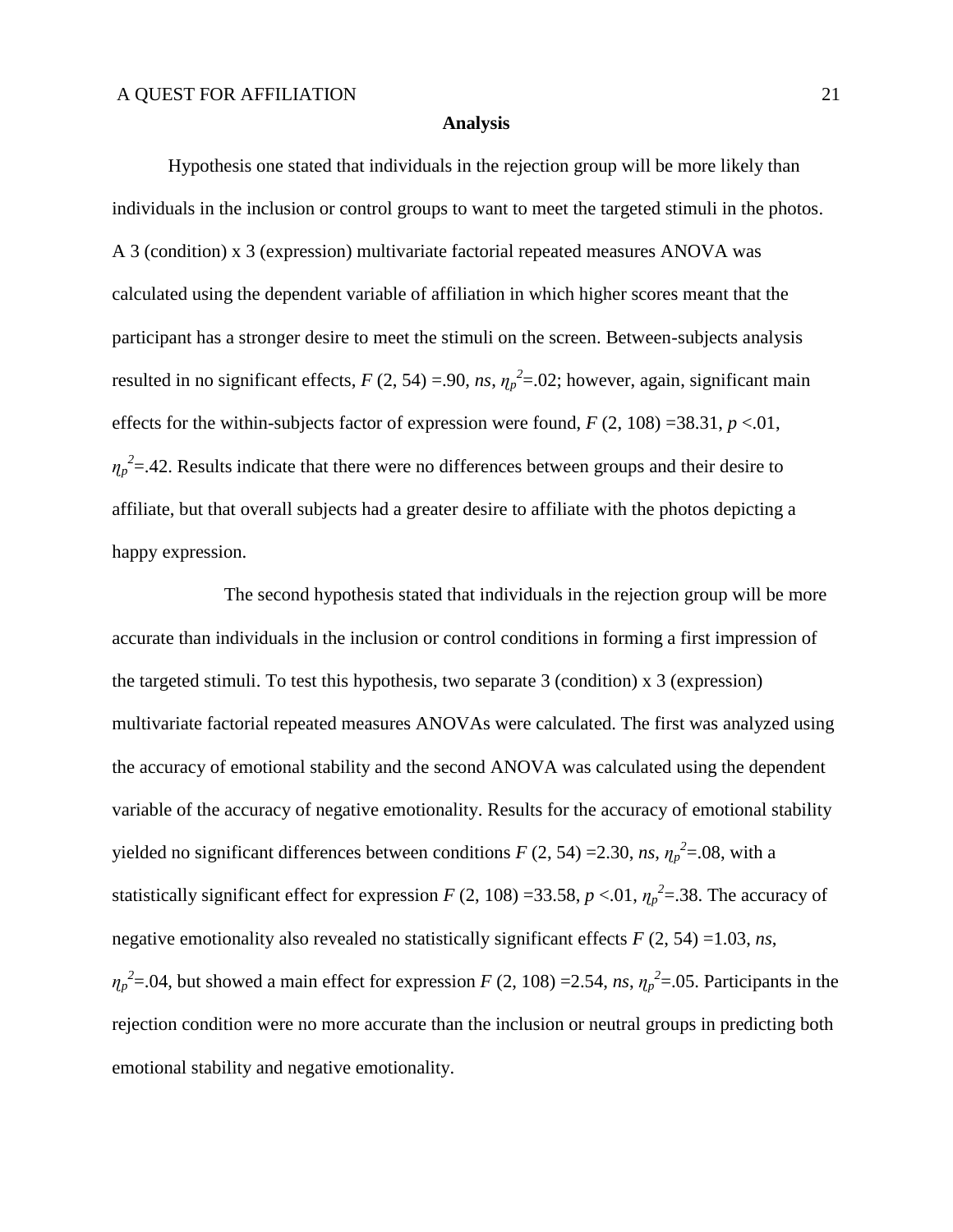Hypothesis three stated that excluded individuals will be more confident than would individuals in the inclusion or control group in their overall personality predictions when meeting individuals for the first time. Analysis included a 3 (condition) x 3 (expression) multivariate factorial repeated measures ANOVA with confidence as the investigated outcome. Between-subjects analysis did reveal a main effect for this test  $F(2, 54) = 16.13, p < 0.01, \eta_p^2 = 19$ , as did the with-in subjects factor *F* (2, 108) =4.36, *p* <.05,  $\eta_p^2$  =.08. While rejected individuals were no more accurate in their trait assumptions, differences were detected the overall confidence of those predictions. The rejected condition did were more confident in their personality predictions than those in the neutral or inclusion conditions.

Finally, the fourth hypothesis stated that individuals in the rejection condition would rate faces more positively than would individuals in the inclusion or control conditions. A 3 (condition) x 3 (expression) multivariate factorial repeated measures ANOVA was calculated with the positive construct of emotional stability as the dependent variable. Results indicated that there were no significant effects in the between-subject analysis  $F(2, 54) = .93$ , *ns*,  $\eta_p^2 = .03$ ; however, there was a significant main effect for the within subjects factor *F* (2, 108) =19.34, *p*  $< 0.01$ ,  $\eta_p^2 = 26$ . Rejected individuals rated the photos similarly to those in the inclusion or neutral condition. No significant differences in positivity were found between these three groups.

#### **Discussion**

What are the consequences of social exclusion and how does the body's reaction to social pain impact the way we interpret our social world? Three theories were developed from previously documented research and hypotheses were formed based on the fundamental understanding that excluded individuals have a need for social connection, possess a hypersensitive ability to detect social cues, and have a preference for positivity.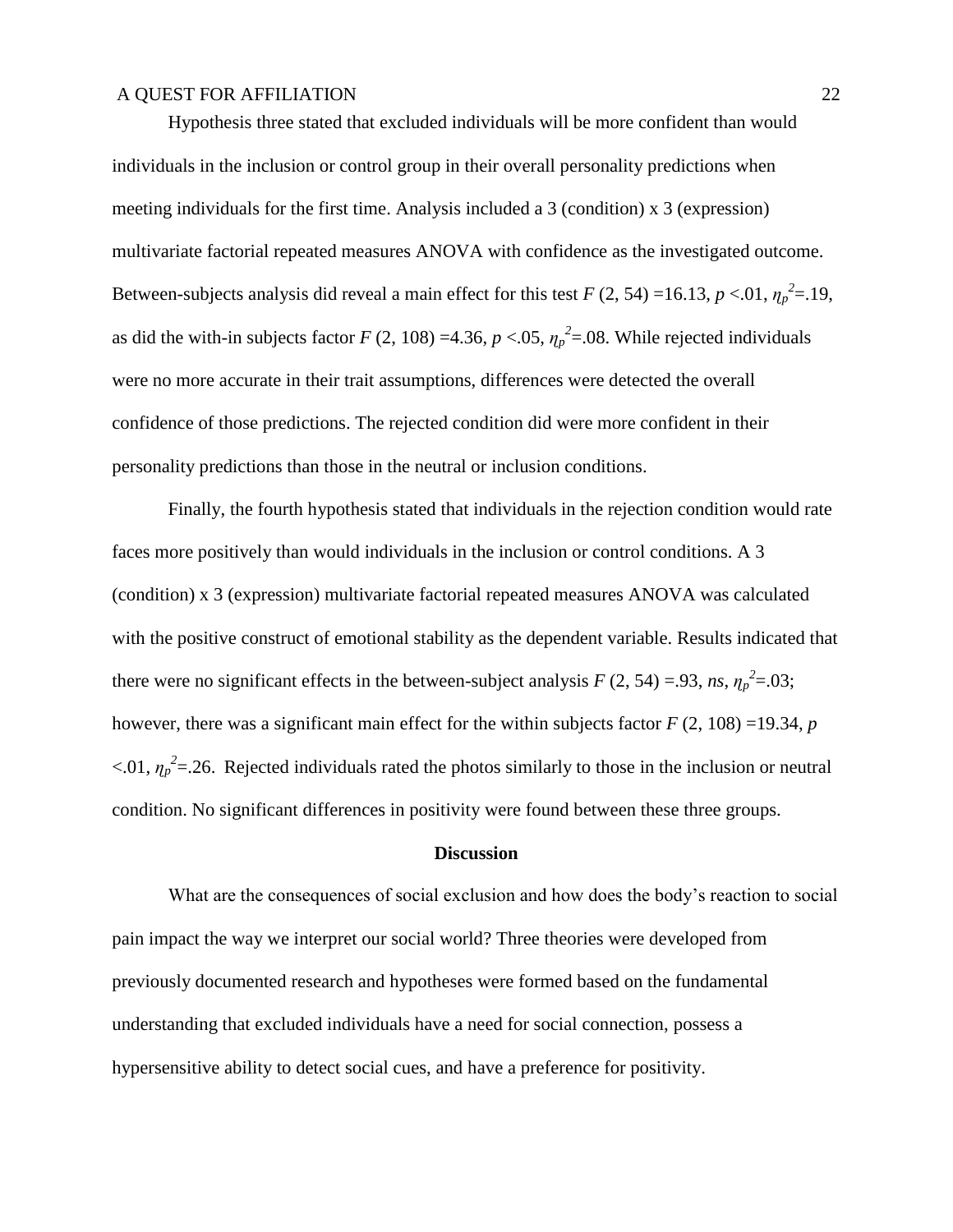Hypothesis one stated that individuals in the rejection group will be more likely than individuals in the inclusion or control groups to want to meet the targeted stimuli in the photos. Despite previous research, rejected individuals were no more likely to want to meet the person depicted in the photos. To ensure that there was no indication that excluded individuals may be more interested in meeting with the individuals in the photos, feelings of similarity was also tested. To clarify, similarity was investigated to identify whether the need for social connection influenced excluded individuals judgments of others. The idea was that excluded individuals' need to reconnect would be so great that they may interpret others as more similar to themselves in order to resolve the disconnection. A 3 (condition) x 3 (expression) multivariate factorial repeated measures ANOVA was calculated investigating similarity as the outcome. The between-subjects analysis revealed no significant differences between the conditions *F* (2, 54)  $=$  37, *ns*,  $\eta_p^2$  = 01, while the within-subjects factor did reveal a statistically significant effect *F* (2, 108) =27.68,  $p < 01$ ,  $\eta_p^2 = 0.34$ . Similarity did not provide any further information as the included and neutral groups were just as likely to view the person in the photos as similar to themselves. This confirmed that there were no differences in the need for reconnection between the excluded, included and neutral groups.

Hypothesis two stated that individuals in the rejection group will be more accurate than individuals in the inclusion or control conditions in forming a first impression of the targeted stimuli. The analysis sought to reveal differences between exclusion, inclusion, and neutral conditions based on an actor-observer rating of emotional stability and negative emotionality. Neither the accuracy of emotional stability nor the accuracy of negative emotionality produced noticeable differences between the exclusion, inclusion, or neutral conditions. In short, the accuracy of excluded individuals' social judgments displayed no differences than that of their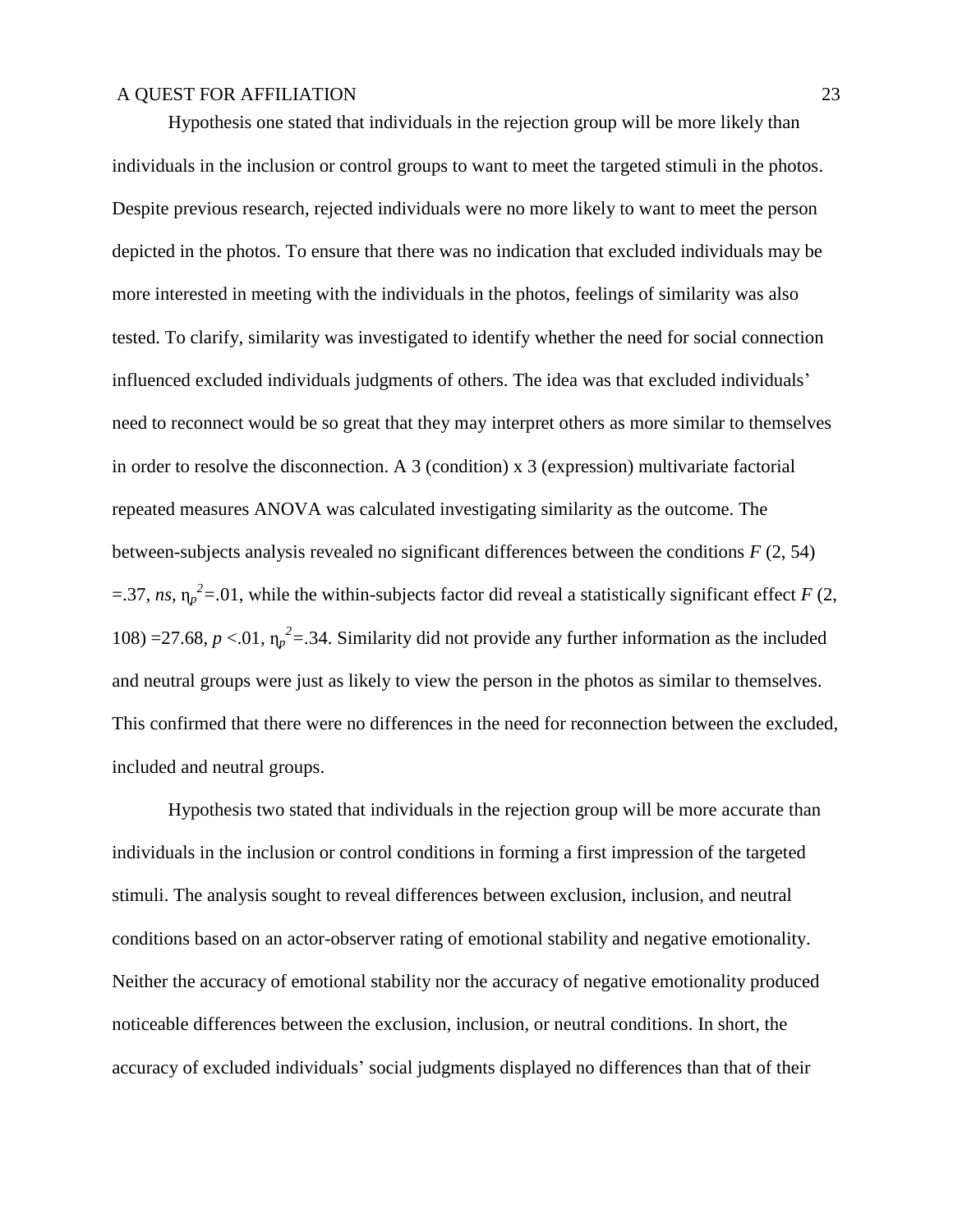inclusion and neutral condition counterparts, despite their documented hypersensitivity to social cues.

Even though excluded individuals demonstrated no significant differences in their social judgments, the analysis of hypothesis three revealed that they were significantly more confident in the overall decisions of their social judgments compared to those in the inclusion or neutral conditions. Specifically, hypothesis three stated that excluded individuals will be more confident than would individuals in the inclusion or control group in their overall personality predictions, when meeting individuals for the first time. These findings were significant. More importantly, this demonstrates that excluded individuals felt that their predictions were more accurate than those of the inclusion and neutral groups.

The fourth hypothesis stated that individuals in the rejection condition would rate faces more positively than would individuals in the inclusion or control conditions. Results elicited no significant results, meaning excluded individuals rated photos no more positively than did the individuals in the inclusion or neutral groups.

Results revealed no significant differences between excluded, included, and neutral conditions in terms of the need to affiliate with the target stimuli, accuracy of predicted traits, and ratings for positivity. One likely issue was that of sample size. While a priori power analysis suggested a minimum of 45 participants, post-hoc power analysis suggests that this was not sufficient to capture an effect. To begin a minimum of 30 participants per condition is standard to elicit 80% power per cell (Cohen, 1988). However, this study lacks the 30 participants required per cell. Clearly, a larger sample size could have elicited more confirmatory results.

The second and parallel issue is that of power. Every analysis performed to test the main hypotheses lacked the necessary observed power to draw any conclusions. In the case of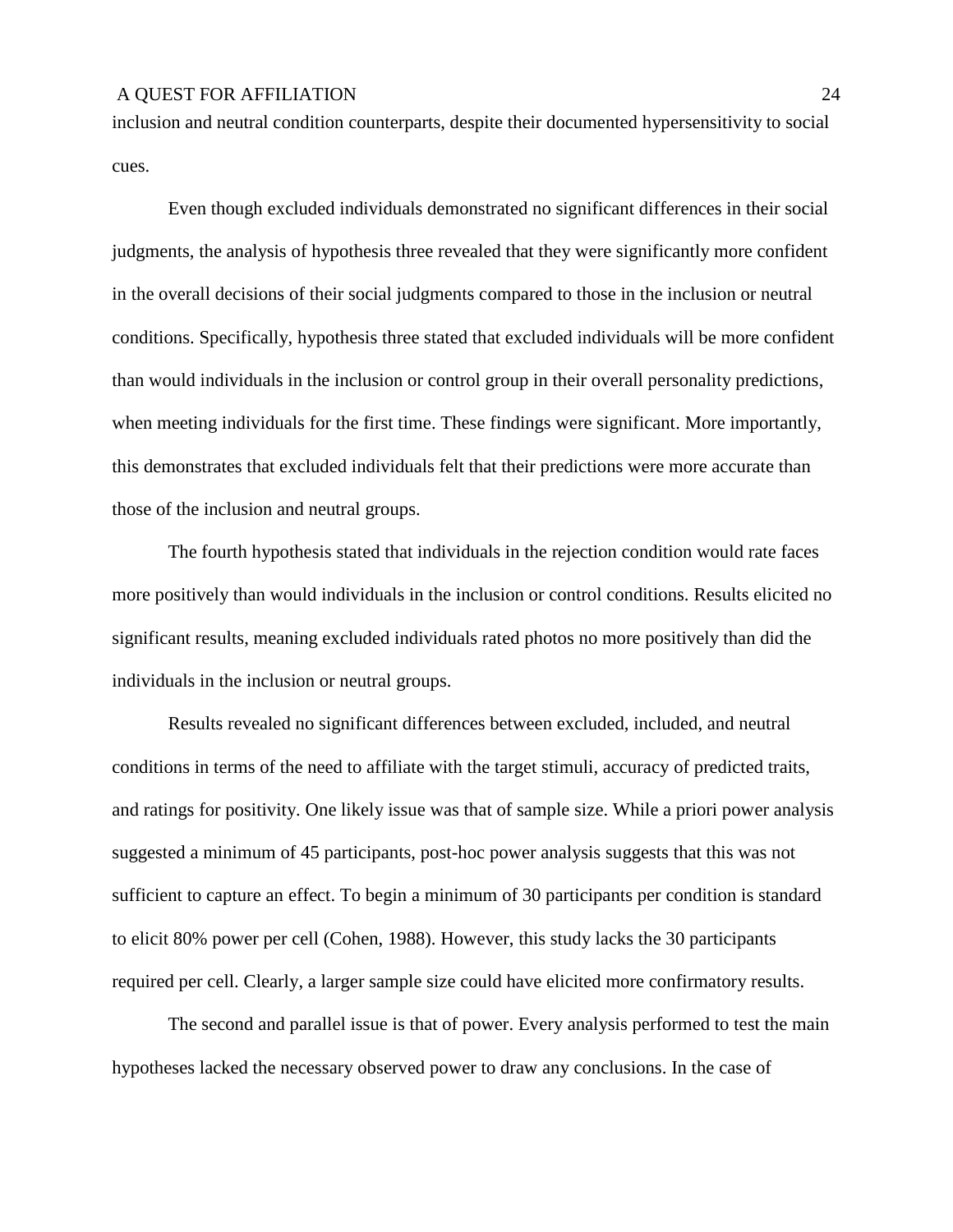differences in the need for affiliation, post hoc power analysis for the between-subjects analysis was far below the recommended power at .10, leaving the possibility for a Type I error. Cohen (1992) set a president requiring power above .80; thus, all observed power under this requirement is insufficient making the conclusions vulnerable to Type I error. Further evidence is provided in the second analysis, comparing group in terms of accuracy in their personality predictions, which revealed a post hoc power analysis of .47 for the accuracy of emotional stability and .22 for the accuracy of negative emotionality. Finally, post hoc power analysis for ratings of positivity yielded .20 in observed power. Each of the insignificant analyses lacked the necessary power to make these clear conclusions. Again, it becomes clear that a larger sample size was needed.

Another issue that may have contributed to the insignificant results was the lack of rich surveys. Need for affiliation, confidence, and similarity were all single-item questions which may lack reliability and validity. The TIPI is also questionable source of information. While the short form had advantages, it may have cost considerable reliability and validity needed to truly capture clear results. Indeed, the TIPI contains only two questions per construct, overall decreasing possible reliability based on longer form version like the Big-Five Inventory (Gosling et al., 2003). It is possible that this provided a breeding ground for statistical error and noise within the data making it difficult to capture any effects.

One last possibility for the outcome of this study was the manipulation dissipating over time. It is possible that those in the exclusion condition were less affected by expressions near the end of the study. For example, pictures seven through nine may have had less of an effect on the participants than pictures one through six. One way to remedy this would be to make the pictures more exaggerated in order to ensure a continuous reaction from each of the pictures. In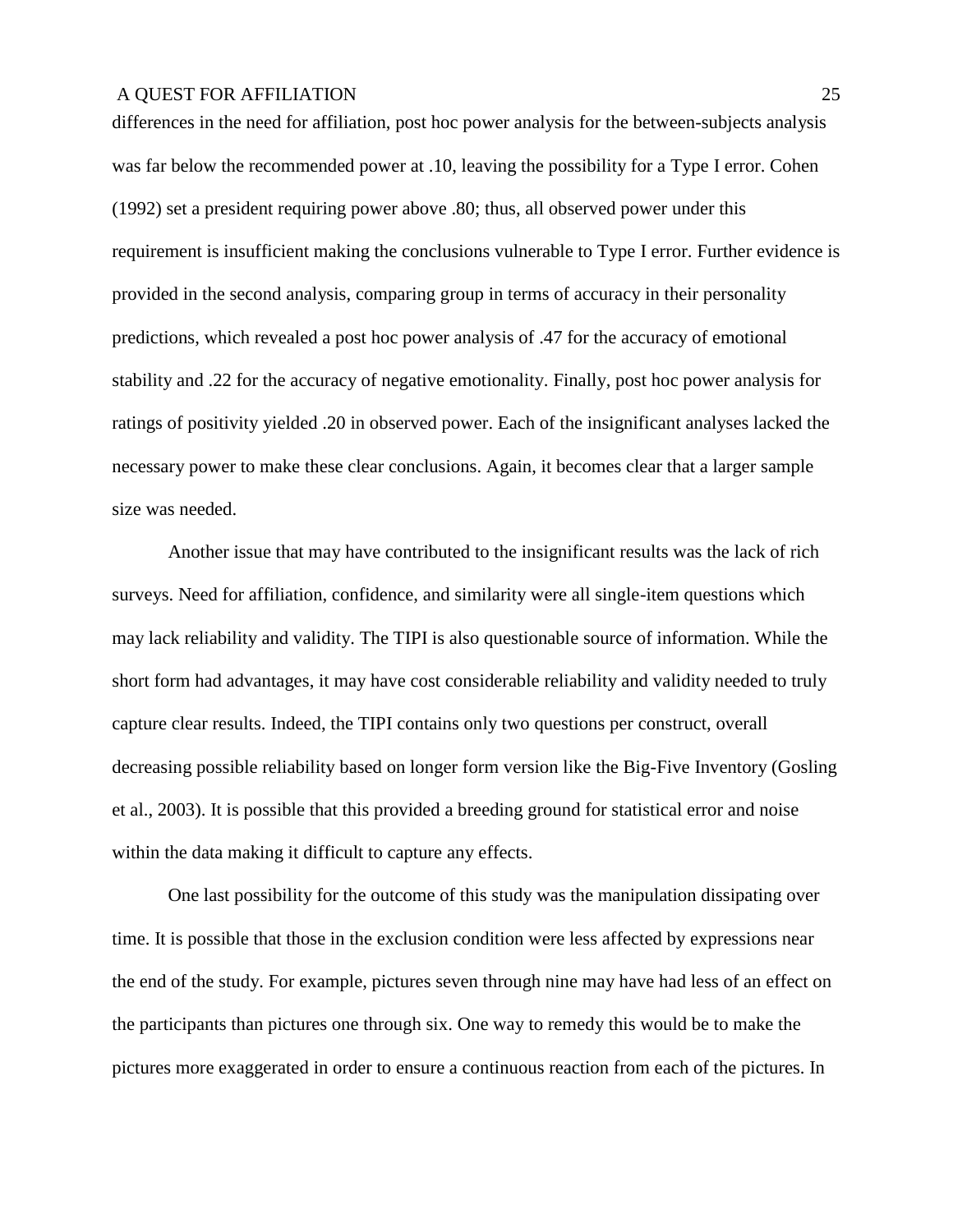fact, when reviewing the pictures with the independent raters each of the original discrepancies were with neutral photos, often confusing them with angry expressions. Specifically, one rater would report the photo as neutral while the other would report it as angry, until they looked at it a second time. If the neutral photos were removed this would eliminate possible confusion, shorten the length of the study, and provide an opportunity for the angry faces to seem more exaggerated as they would only be compared to happy faced expressions.

#### **Threat Makes the Heart Grow Fonder**

While three of the four hypotheses failed to show significant results, the investigation did illustrate a few important trends. First, visual differences can be seen in the ratings of the need for affiliation, perceived similarity, and degree of likability when reviewing angry expressions. It was hypothesized that, based on their need for social connection and preference for positivity, excluded individuals would possess a greater desire to reconnect (or meet new faces). A followup analysis included similarity and likability. These analyses were performed under the assumption that excluded individuals may see themselves as more similar to the portrayed stimuli to increase possibility of reconnection and that rate each picture with a higher degree of likability than would the inclusion or neutral groups. Again, while these results remain statistically insignificant, visual differences (when viewing in graphical form) can be seen in the results which may reveal important trends overlooked in the analysis. Interestingly, excluded individuals also rated each (angry faced) photo with a greater need for affiliation, perceived similarity, and degree of likability than the inclusion group (see Figure 3). While these results in no way confirm the hypothesis, based on the statistical insignificance, the repeatedly high rankings do raise questions and encourage further exploration.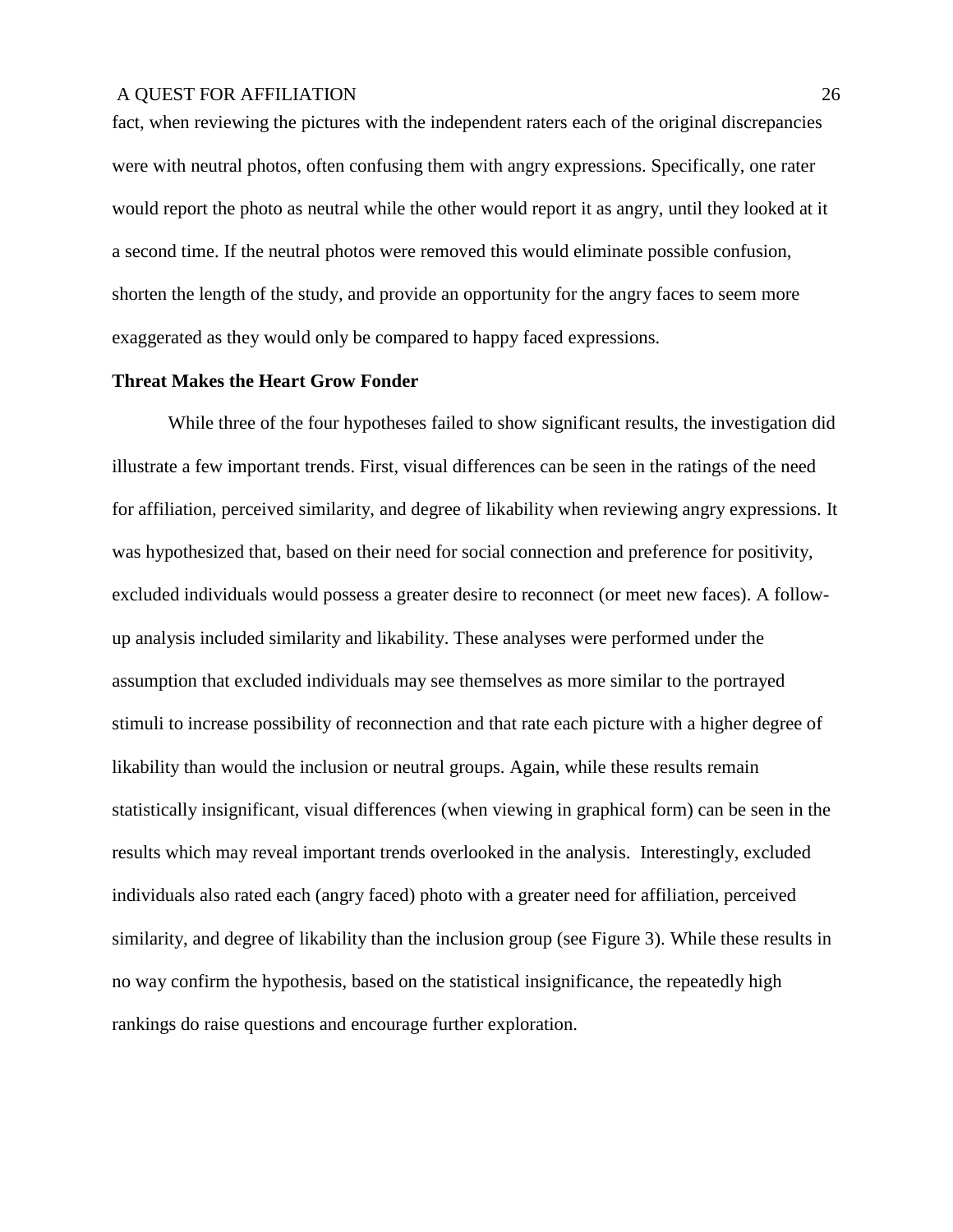# A OUEST FOR AFFILIATION 27 **Accuracy with a Twist**

Another important result of this investigation was based on the concept that excluded individuals possess a heightened awareness for social cues. It was hypothesized that these socially threatened individuals would be more accurate in their trait-assumptions or personality predictions than would those in the neutral or inclusion conditions. While the results, again, remain insignificant, excluded individuals displayed a tendency to rank angry expressions less accurately than the inclusion or neutral groups on four of the Big Five personality indicators as well as both emotional stability and negative emotionality (see Figures 4  $\&$  5). However, in reviewing the results for happy expressions, the reverse is true. Here, excluded individuals appear to rank happy faces more accurately on three of the personality indicators as well as both emotional stability and negative emotionality (see Figures 6 & 7).

It seems that when excluded individuals made social judgments of angry faces, their predictions were far less accurate than the other conditions. However, when excluded individuals made social judgments of happy faces their accuracy improved and surpassed those in the inclusion and neutral conditions. These relationships seem to indicate an inverse relationship between making trait-based predictions about happy faces verses prediction about angry faces.

One explanation for the inaccuracy in judgments of angry faces is that excluded individuals have already become sensitive to socially threatening cues and therefore should be more sensitive to the angry faces. Bernstein and Claypool (2012) wrote that hypersensitivity to social cues only occurs during slightly threatening experiences. They went on to conclude that intense social rejection can lead to a numbing or flattened affective state, ultimately changing what is happening neurologically. It may be that because excluded individuals have already experienced social pain, the sight of another threatening cue may promote a neurologically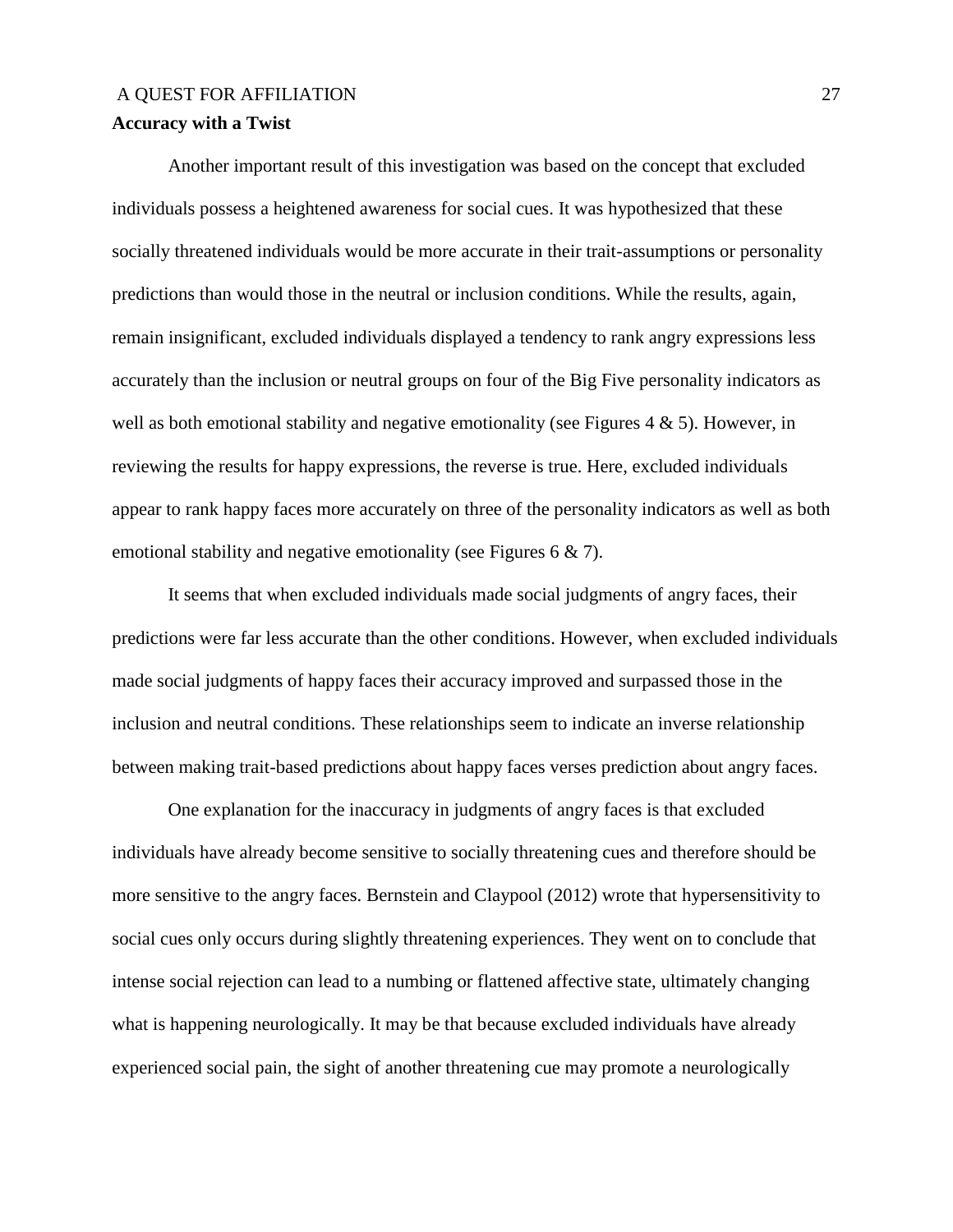analgesia (i.e., pain inhibitor) than inhibits the hypersensitive effects predicted in the hypothesis. In short, seeing another angry face raises the intensity of the socially threatening situation inhibiting the hypersensitive response.

Another congruent explanation takes into account the accuracy of predicted trait-based judgments elicited in the happy expression photos. In this case, excluded individuals were far more accurate in their personality assumptions of others. First, this may be because the intensity of the social exclusion manipulation remained low allowing for the heightened state of awareness. Second, excluded individuals may be demonstrating a conservation of resources. In the cases of angry faces, the potential for a positive social interaction is low. Therefore, tapping into this heightened awareness, which occurs to promote reconnection, would be an inefficient use of resources (Wesselmann et al., 2012). However, when viewing a happy expression, the potential for positive interaction is higher and may promote the use of this unique social facilitating skill (i.e. hypersensitivity to social cues). Indeed, both speculations provide evidence for this phenomenon and support further research.

#### **Limitations**

The main limitation to this investigation was a lack of power for the between-subjects analysis, providing an opportunity for a type one error. Despite pre-investigation power analysis, it becomes difficult to make conclusions based on the lack of significance for many of the hypotheses without a sufficient observed power. Future studies should take this into consideration and increase the sample size to meet at least the minimum requirements of 30 participants per cell.

Another limitation was the study's length. While participants were well informed that the study would take between 20 and 30 minutes (with many requiring less time) participants often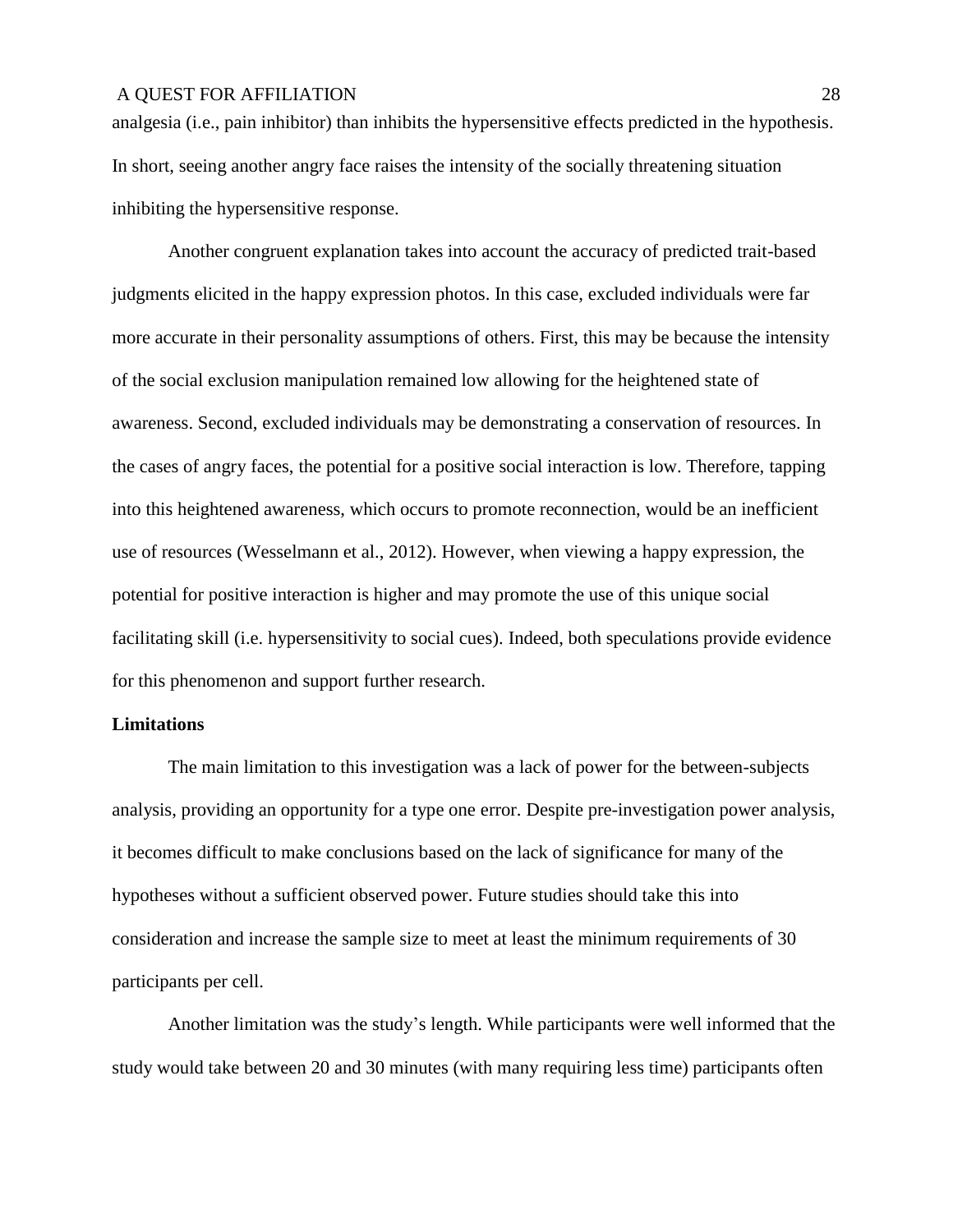became restless during the last half of the experiment. A few (3 total, 2 in the neutral condition, 1 in the exclusion condition) even inquired as to how many more pictures they would have to look at until the end. It may be that the first stimuli are more reliable based on attention than the last (although with random assignment it is impossible to differentiate time order).

One other limitation to the study is that only one form of exclusion was tested using the Exclusion-Relived paradigm. Differences in exclusion intensity and type of exclusion have been reported to elicit different effects based on social pain experiences (Bernstein & Claypool, 2012). While the Exclusion-Relived is reported to elicit a hypersensitive state, comparing this form of manipulation to another one may provide a more detailed description of what is occurring. Specifically, by comparing one form of exclusion to another, the analysis could control for exclusion intensity and provide a better understanding of what the excluded individuals are experiencing as a consequence to social threat in comparison to the inclusion or neutral conditions.

#### **Future Directions**

Future research should, first, move to clarify the above hypotheses either validating the insufficient findings or providing new evidence for the unique consequences of exclusion. Second, researchers should begin to investigate the consequences of social threat and how rejected individuals form new impressions based on more social information. Specifically, researchers can begin analyzing rejected individuals' social judgments of full body pictures instead of facial stimuli alone. This will help to understand whether non-verbal body language cues are also easier to detect post-exclusion.

Further research can advance to social slices of information. Investigating behavioral information may also be a productive direction for this research in which short clips (e.g., 30 sec)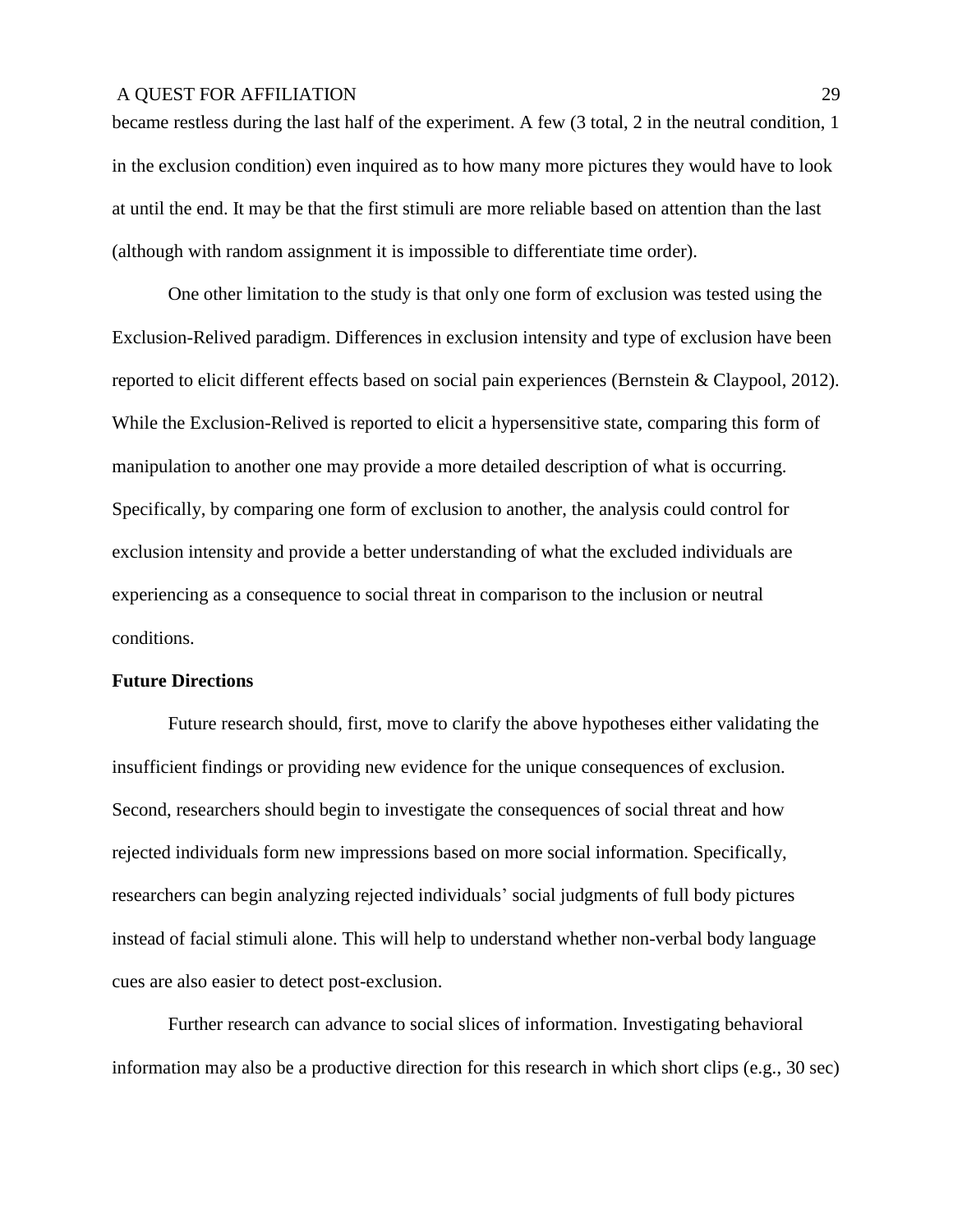of humans actually moving could be assessed. Finally, researchers should consider investigating real world situations in which recently rejected individuals are meeting new people and interacting in a social environment. Singles only gatherings, AA meetings, and in-school detention rooms may provide a vast array of knowledge about how ostracism actually effects impression formation in the real world.

Possible other future directions for this study, outside of additional social information, include alternative stimuli. Research using female faces instead of male faces is a possible direction. Female faces can provide a vast amount of information and may further influence an excluded individual's first impression of the given stimuli. Similarly, investigating gender differences in social judgments may reveal interesting findings. Are females more accurate than males at impressions, or vice versa? Third, a study which identifies whether females or males are more accurate in their social judgments, when viewing female or male faces would be very revealing. Understanding whether gender plays a significant role in the pain management system and consequently influences the way we interpret facial stimuli is one possible future direction.

#### **Conclusion**

This investigation sought to elucidate the relationship between the psychological consequences of social exclusion and the resulting quest for reconnection. Specifically, this research strives to understand the physiological pain-management system and how the resulting behaviors, cognitions, and emotions influence the interpretation of our social world. Despite the knowledge that excluded individuals possess a desire for social connection, a hypersensitive ability to detect social cues, and a preference toward positive information, results continue to remain inconclusive. Results revealed that excluded individuals are more confident in their social judgments but failed to show threatened individuals are more accurate in their personality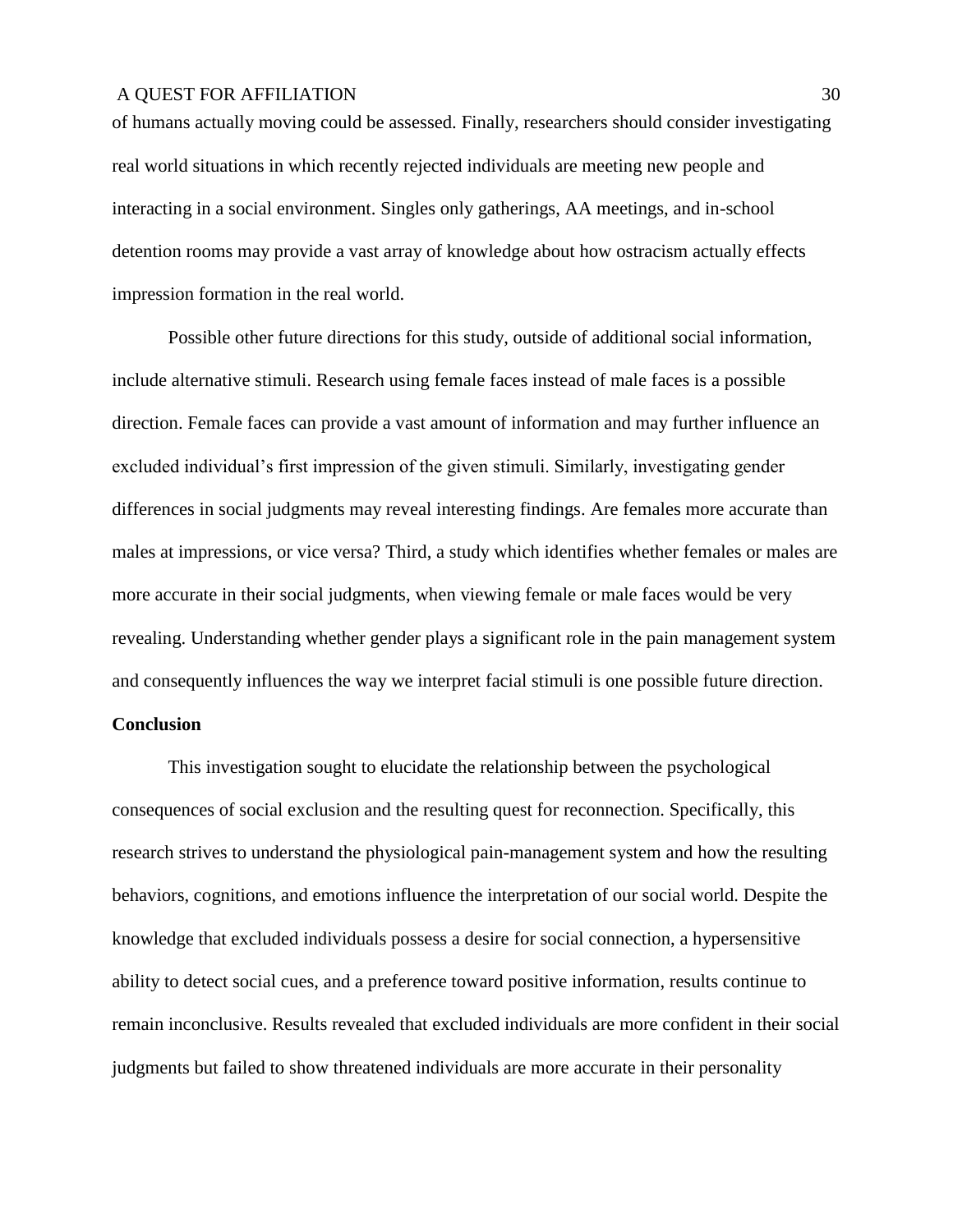predictions. Future research, which seeks to further understand how social pain influences

impression formation, is encouraged.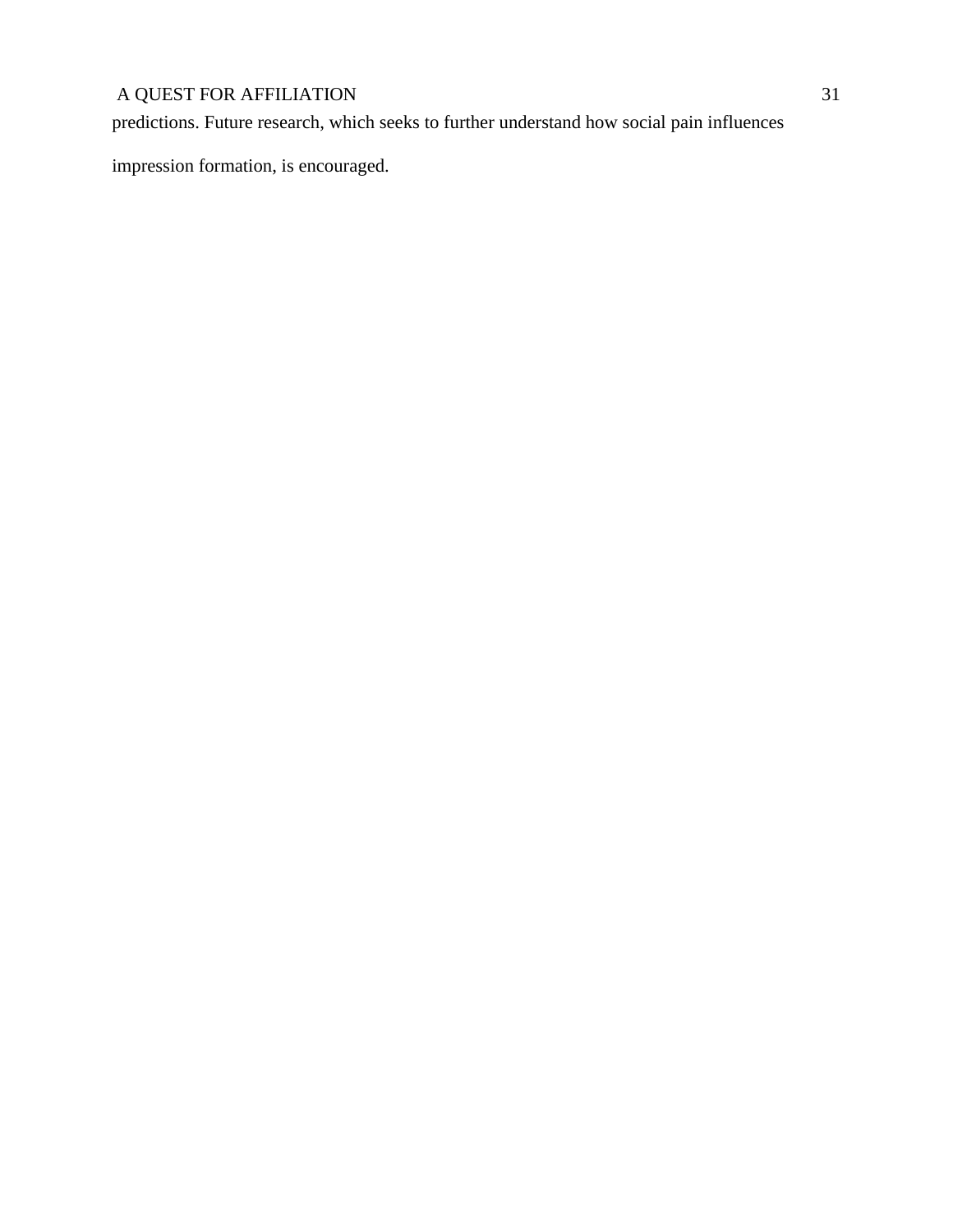#### **References**

Allport, G. W. *The nature of prejudice.* Reading, Mass.: Addison-Wesley, 1954.

- Asch, S. E. (1946). Forming impressions of personality. *Journal of Abnormal and Social Psychology, 41,* 258-290.
- Balaban, M. T. (1995). Affective Influences on Startle in Five‐Month‐Old Infants: Reactions to Facial Expressions of Emotion. *Child Development*, *66(1),* 28-36.
- Baumeister, R. F., & Leary, M. R. (1995). The need to belong: Desire for interpersonal attachments as a fundamental human motivation. *Psychological Bulletin, 117*, 497-529. doi: 10.1037/0033-2909.117.3.497
- Bernstein, M. J., & Claypool, H. M. (2012). Social exclusion and pain sensitivity: Why exclusion sometimes hurts and sometimes numbs. *Personality and Social Psychology Bulletin*, *38,* 185-196. doi:10.1177/0146167211422449
- Bernstein, M. J., Young, S. G., Brown, C. M., Sacco, D. F., & Claypool, H. M. (2008). Adaptive responses to social exclusion: Social rejection improves detection of real and fake smiles. *Psychological Science*, *19,* 981-983.
- Berry, D. S., & McArthur, L. Z. (1986). Perceiving character in faces: The impact of age-related craniofacial changes on social perception. *Psychological bulletin*, *100(1),* 3-18.
- Braje, W. L., Kersten, D., Tarr, M. J., & Troje, N. F. (1998). Illumination effects in face recognition. *Psychobiology, 26(4),* 371-380.
- Cacioppo S., & Cacioppo J. T. (2012). Decoding the invisible forces of social connections. *Frontiers Integrated Neuroscience, 6,* 51. doi: 10.3389/fnint.2012.00051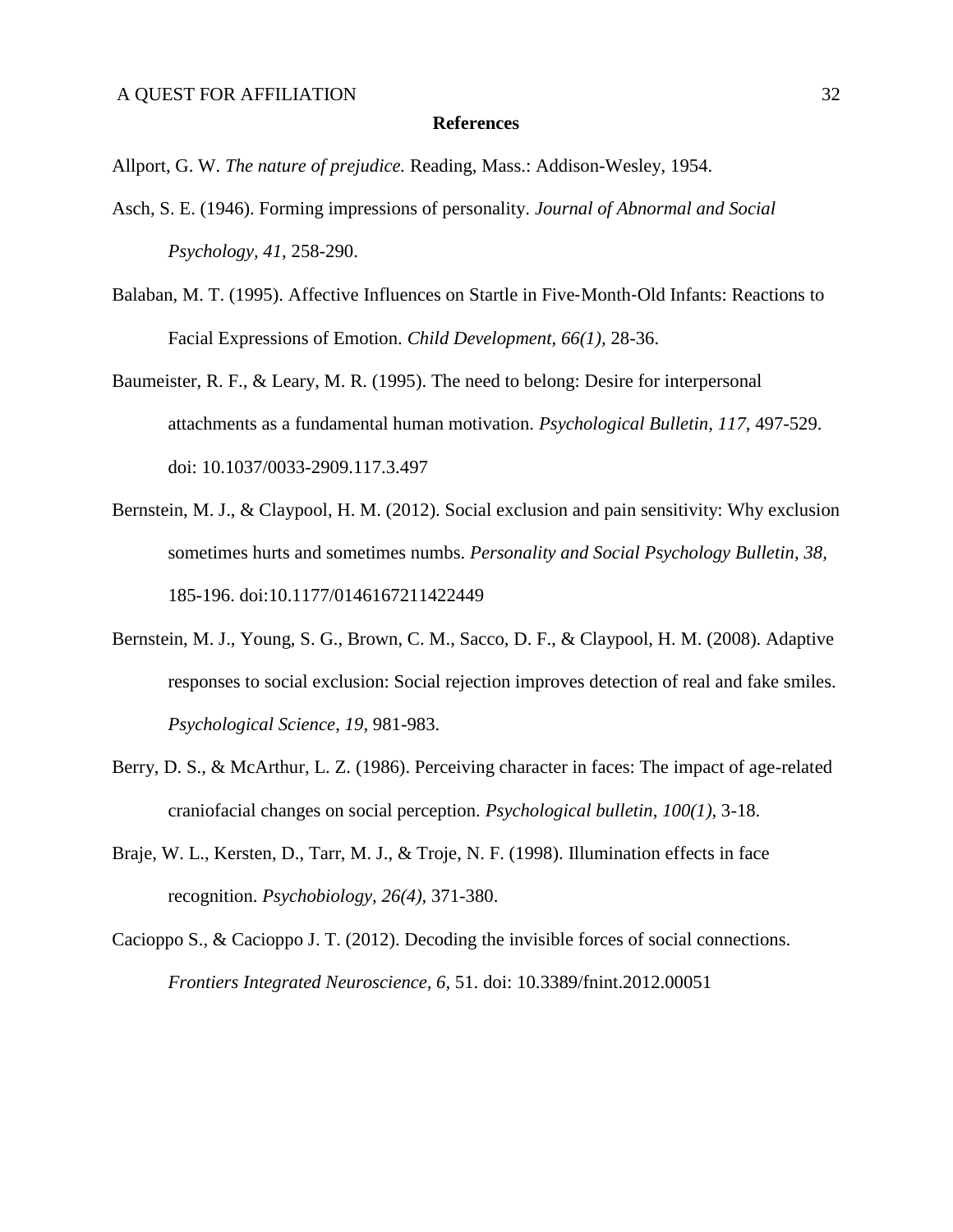- Chen, Z., Williams, K. D., Fitness, J., & Newton, N. C. (2008). When hurt will not heal exploring the capacity to relive social and physical pain. *Psychological Science*, *19*(8), 789-795.
- Curran, M. A. (2005). "Candidate Appearance, Traits, and Feeling Thermometer Ratings: The Roots of Likeability" Paper presented at the annual meeting of the Midwest Political Science Association, Palmer House Hilton, Chicago, Illinois.

Cohen, J. (1992). A power primer. *Psychological Bulletin, 112(1),* 155-159.

- DeWall, N. C., & Baumeister, R. F. (2006). Alone but feeling no pain: Effects of social exclusion on physical pain tolerance and pain threshold, affective forecasting, and interpersonal empathy. *Journal of Personality and Social Psychology*, *91,* 1-15. doi:10.1037/0022-3514.91.1.1
- DeWall, C. N., Twenge, J. M., Koole, S. L., Baumeister, R. F., Marquez, A., & Reid ,M. W. (2011). Automatic emotion regulation after social exclusion: Tuning to positivity. *Emotion, 11,* 623–636. doi: 10.1037/a0023534
- Eisenberger, N. I. (2012). The pain of social disconnection: Examining the shared neural underpinnings of physical and social pain. *Nature Reviews Neuroscience*, *13*(6), 421-434.
- Eisenberger, N. I., & Lieberman, M. D. (2005). Why it hurts to be left out: The neurocognitive overlap between physical and social pain. In K. D. Williams, J. P. Forgas, & W. von Hippel (Eds.), *The social outcast: Ostracism*, *social exclusion*, *rejection*, *and bullying*  (pp. 109-130). New York, NY: Psychology Press.
- Eisenberger, N. I., Lieberman, M. D., & Williams, K. D. (2003). Does rejection hurt? An fMRI study of social exclusion. *Science*, *302,* 290-292. doi:10.1126/science.1089134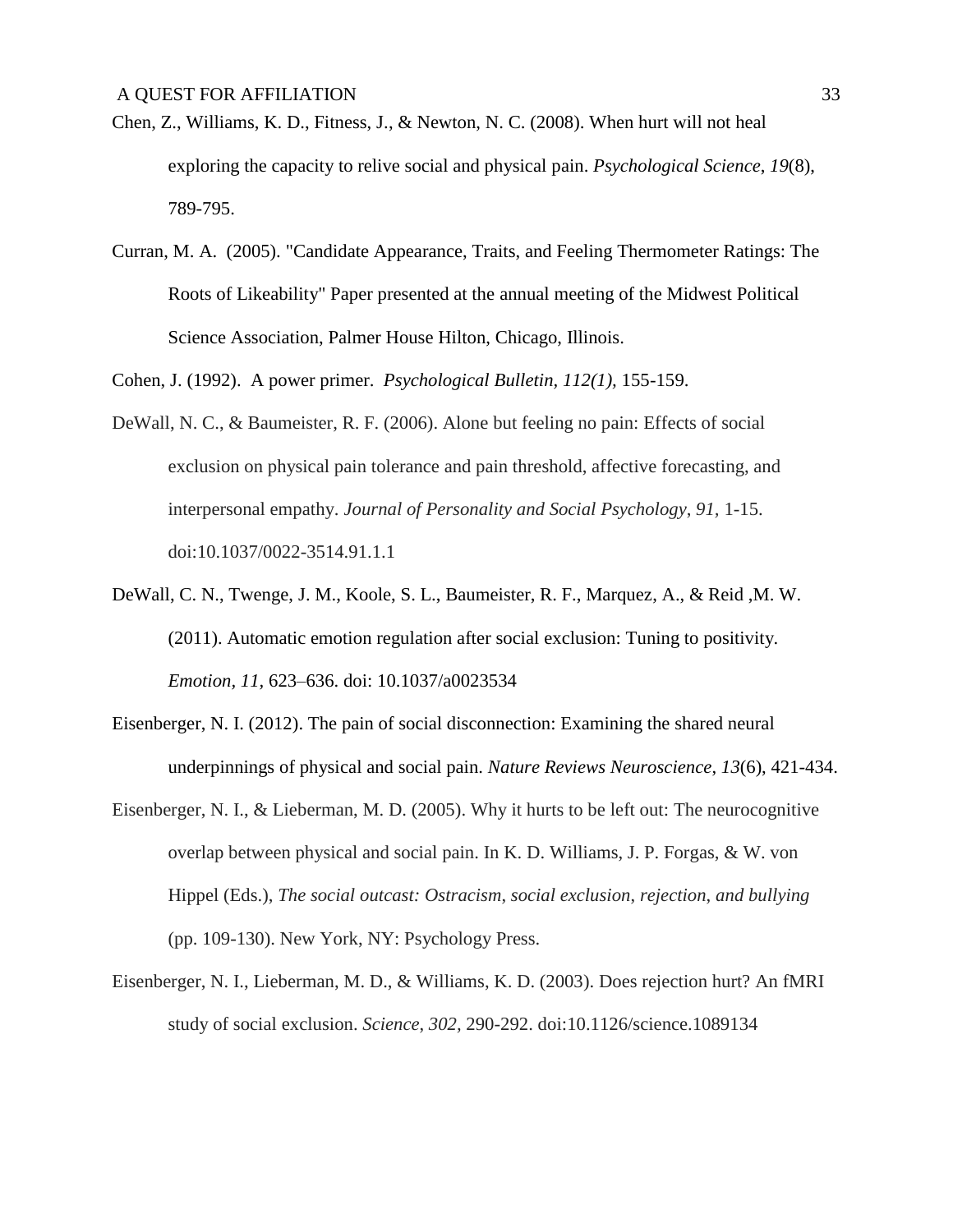- Enlow, D. H., Meyers, R. E., Merow, W. W., & Poston, W. R. (1975). *Handbook of facial growth*. 192-214. Philadelphia: Saunders.
- Festinger, L. (1954). A theory of social comparison processes. *Human relations*, *7*(2), 117-140.
- Gerber, J., & Wheeler, L. (2005). On being rejected: A meta-analysis of experimental research on rejection. *Perspectives on Psychological Science, 4(5),* 468-488.
- Gibson, J. J. (1979). *The ecological approach to visual perception. Boston*: Houghton Mifflin
- Gilbert, D. T., Pelham, B. W., & Krull, D. S. (1988). On cognitive busyness when person perceivers meet persons perceived. *Journal of Personality and Social Psychology,* 54(5), 733-740.
- Gosling, S. D., Rentfrow, P. J., & Swann, W. B., Jr. (2003). A very brief measure of the Big Five personality domains. *Journal of Research in Personality, 37, 504-528.*
- Higgins, E. T., Rholes, W. S., & Jones, C. R., (1977). Category accessibility and impression formation. *Journal of Experimental Social Psychology, 13,* 141-154
- John, O. P., & Srivastava, S. (1999). The Big-Five trait taxonomy: History, measurement, and theoretical perspectives. In L. A. Pervin & O. P. John (Eds.), *Handbook of Personality: Theory and Research, 2,* 102–138. New York: Guilford Press.
- Lakin, J. L., & Chartrand, T. L. (2005). Exclusion and nonconscious behavioral mimicry. In K.D. Williams, J. P. Forgas, & W. von Hippel (Eds.), *The social outcast: Ostracism, social exclusion, rejection, and bullying* (pp. 279–296). New York: Psychology Press.
- Lakin, J. L., Chartrand, T. L., & Arkin, R. M. (2008). I am too just like you: Nonconscious mimicry as an automatic behavioral response to social exclusion. *Psychological Science, 19*, 816-822.
- Ligget, J. (1974). The human face. *Stein and Day, New York*.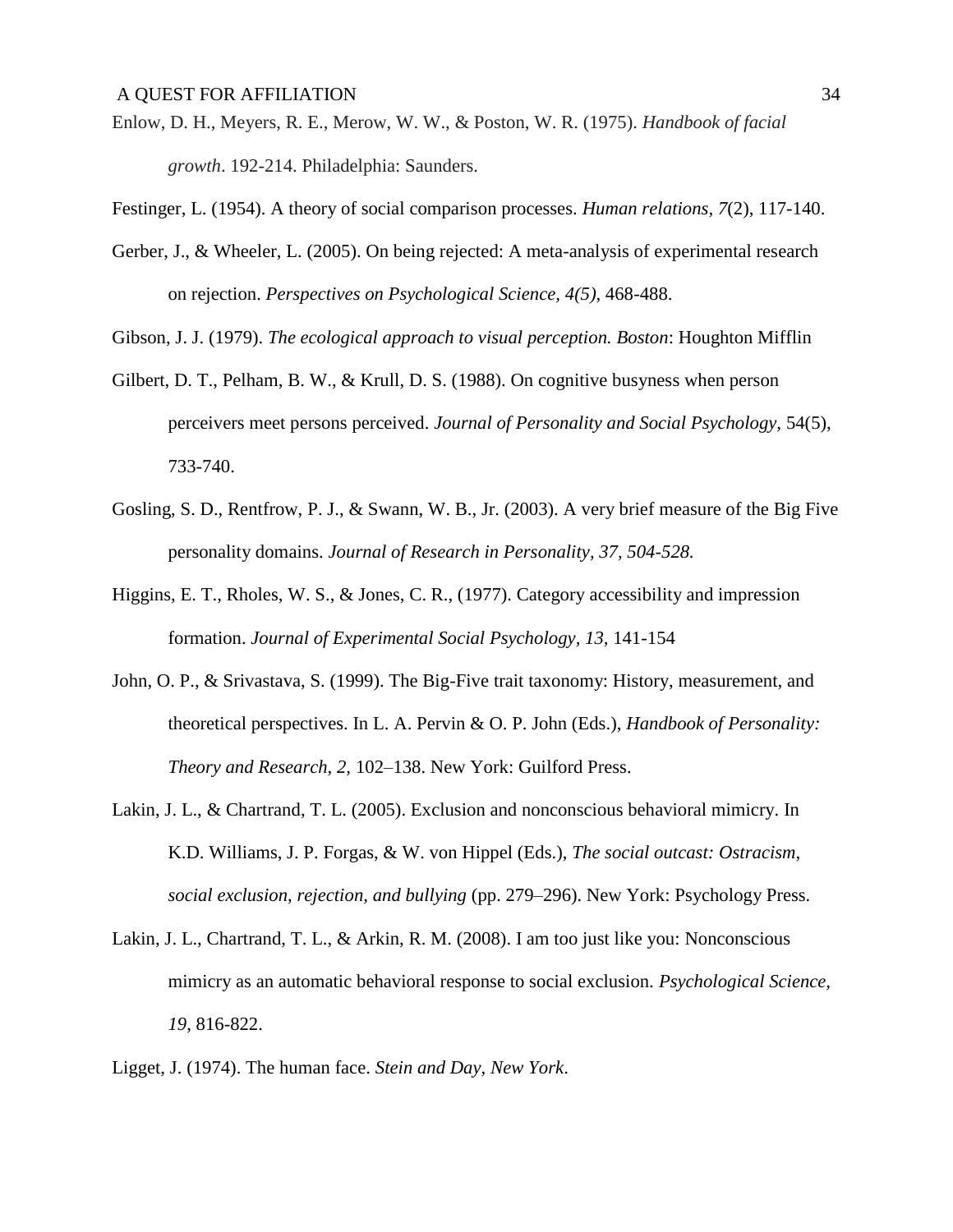- Maner, J. K., DeWall, C. N., Baumeister, R. F., & Schaller, M. (2007). Does social exclusion motivate interpersonal reconnection? Resolving the "porcupine problem". *Journal of Personality and Social Psychology*, *92,* 42–55. doi: 10.1037/0022-3514.92.1.42
- MacDonald, G., & Leary, M. R. (2005). Why does social exclusion hurt? The relationship between social and physical pain. *Psychological Bulletin, 131,* 202-223. doi: 10.1037/0033-2909-131.2.202
- Molden, D. C., Lucas, G. M., Gardner, W. L., Dean, K., & Knowles, M. L. (2009). Motivations for prevention or promotion following social exclusion: being rejected versus being ignored. *Journal of Personality and Social Psychology*,*96*(2), 415.
- Pickett, C. L., & Gardner, W. L. (2005). The social monitoring system: Enhanced sensitivity to social cues and information as an adaptive response to social exclusion and belonging need. In K.D. Williams, J. P. Forgas, & W. von Hippel (Eds.), *The social outcast: Ostracism, social exclusion, rejection, and bullying* (pp. 213–226). New York: Psychology Press.
- Pickett, C. L., Gardner, W. L., & Brewer, M. B. (2004). Social exclusion and selective memory: How the need to belong influences memory for social events. *Personality and Social Psychology Bulletin*, *26,* 486–496.
- Pickett ,C. L., Gardner, W. L., & Knowles, M. (2004). Getting a cue: The need to belong and enhanced sensitivity to social cues. *Personality and Social Psychology Bulletin*, *30,* 1095–1107. doi: 10.1177/0146167203262085
- Riva, P., Wirth, J. H., & Williams, K. D. (2011). The consequences of pain: The social and physical pain overlap on psychological responses. *European Journal of Social Psychology*, *41*(6), 681-687.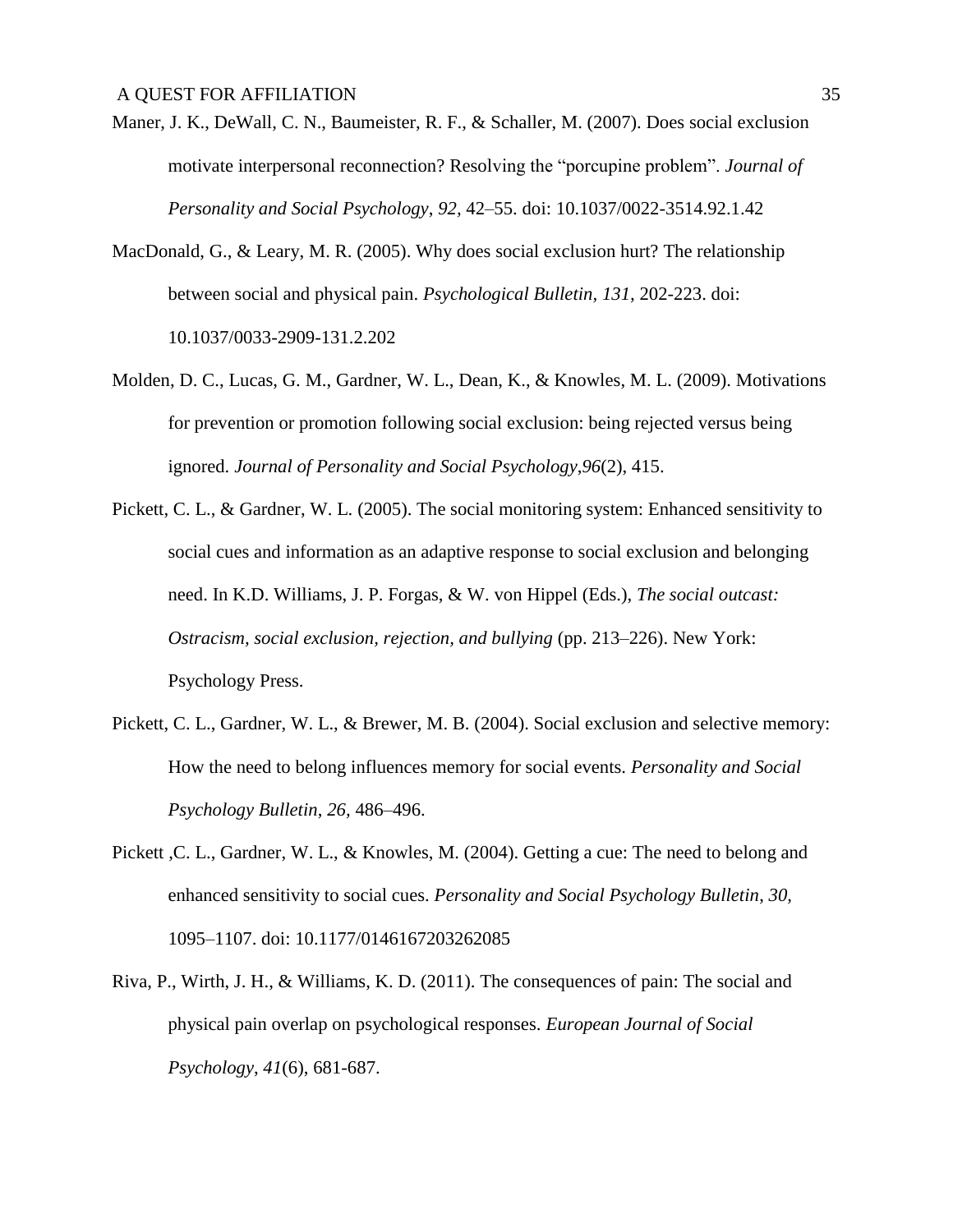- Robins, R. W., Spranca, M. D., & Mendelsohn, G. A. (1996). The actor-observer effect revisited: Effects of individual differences and repeated social interactions on actor and observer attributions, *71(2),* 375-389.
- Sacco, D. F., Hugenberg, K., & Sefcek, J. A. (2009). Sociosexuality and face perception: Unrestricted sexual orientation facilitates sensitivity to female facial cues. *Personality and Individual Differences*, *47(7),* 777-782.
- Said, C. P., Sebe, N., & Todorov, A. (2009). Structural resemblance to emotional expressions predicts evaluation of emotionally neutral faces. *Emotion*, *9(2),* 260.
- Swann, W. B. Jr., Griffen, J. J. Jr., Predmore, S. C., & Gaines, B. (1987). The cognitive-affective crossfire: When self-consistency confronts self-enhancement. *Journal of Personality and Social Psychology*, *52(5),* 881-889.
- Taylor, S. E., & Lobel, M. (1989). Social comparison activity under threat: Downward evaluation and upward contacts. *Psychological Review*, 96 (4), 569-575.
- Tottenham, N., Tanaka, J. W., Leon, A. C., McCarry, T., Nurse, M., Hare, T. A., ... & Nelson, C. (2009). The NimStim set of facial expressions: judgments from untrained research participants. *Psychiatry Research*, *168(3),* 242.Waggoner, A. S., Smith, E. R., & Collins, E. C. (2009). Person perception by active versus passive perceivers. *Journal of Experimental Social Psychology*, *45*, 1028-1031
- Wesselmann, E. D., Nairne, J. S., & Williams, K. D. (2012). An evolutionary social psychological approach to studying the effects of ostracism. *Journal of Social, Evolutionary, and Cultural Psychology*, *6(3),* 309-328.
- Williams, K. D. (2001). *Ostracism: The power of silence*. New York, NY: Guilford Publications Williams, K. D., (2007). Ostracism. *Annual Review of Social Psychology, 58, 425-452.*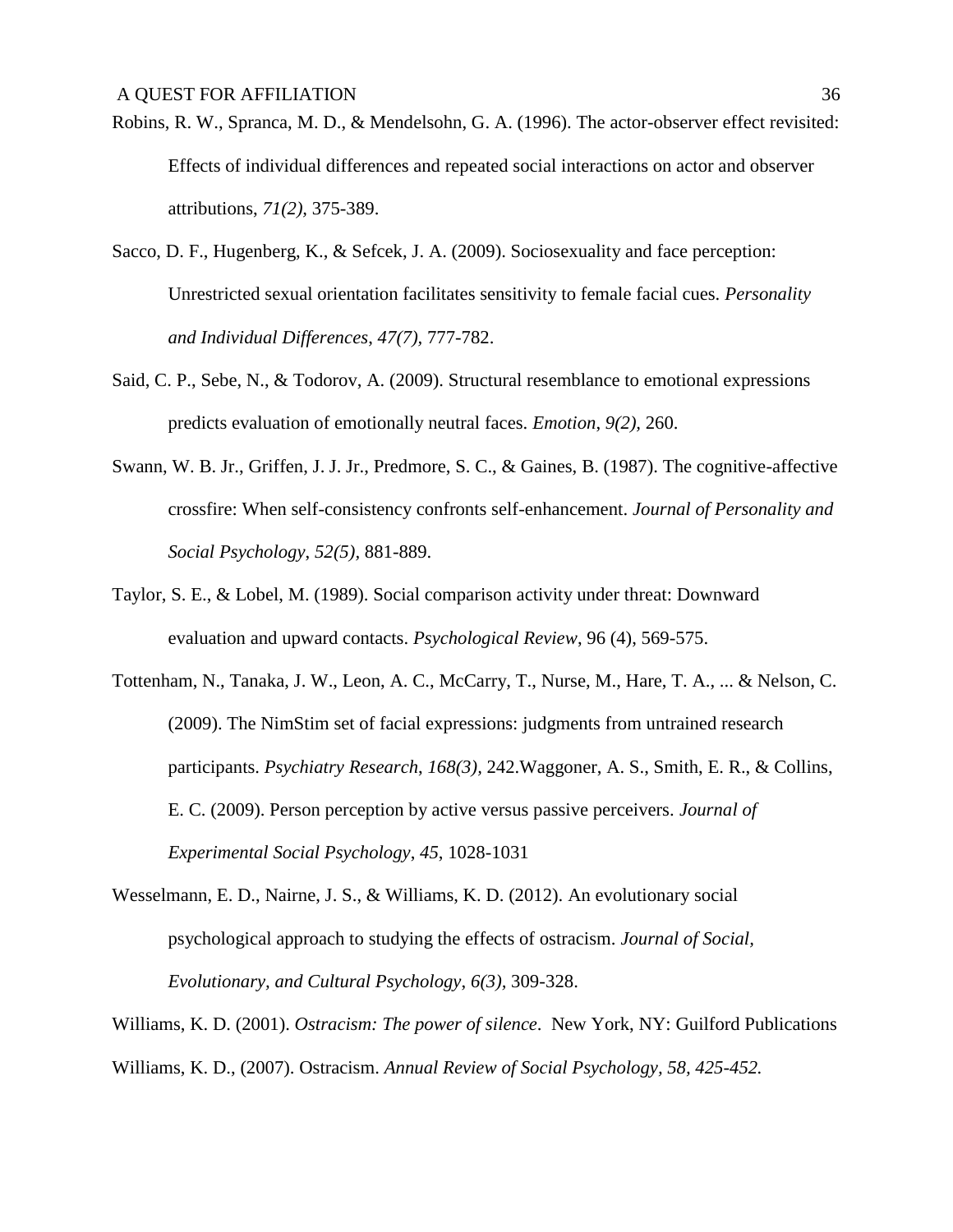Williams, K. D. (2009). Ostracism: Effects of being excluded and ignored. *In M. Zanna (Ed.), Advances in Experimental Social Psychology* (pp. 275-314). New York: Academic Press.

Williams, K. D., Cheung, C. K. T., & Choi, W. (2000). Cyberostracism: Effects of being ignored over the Internet. *Journal of Personality and Social Psychology*, *79,* 748-762.

doi:10.1037//0022-3514.79.5.748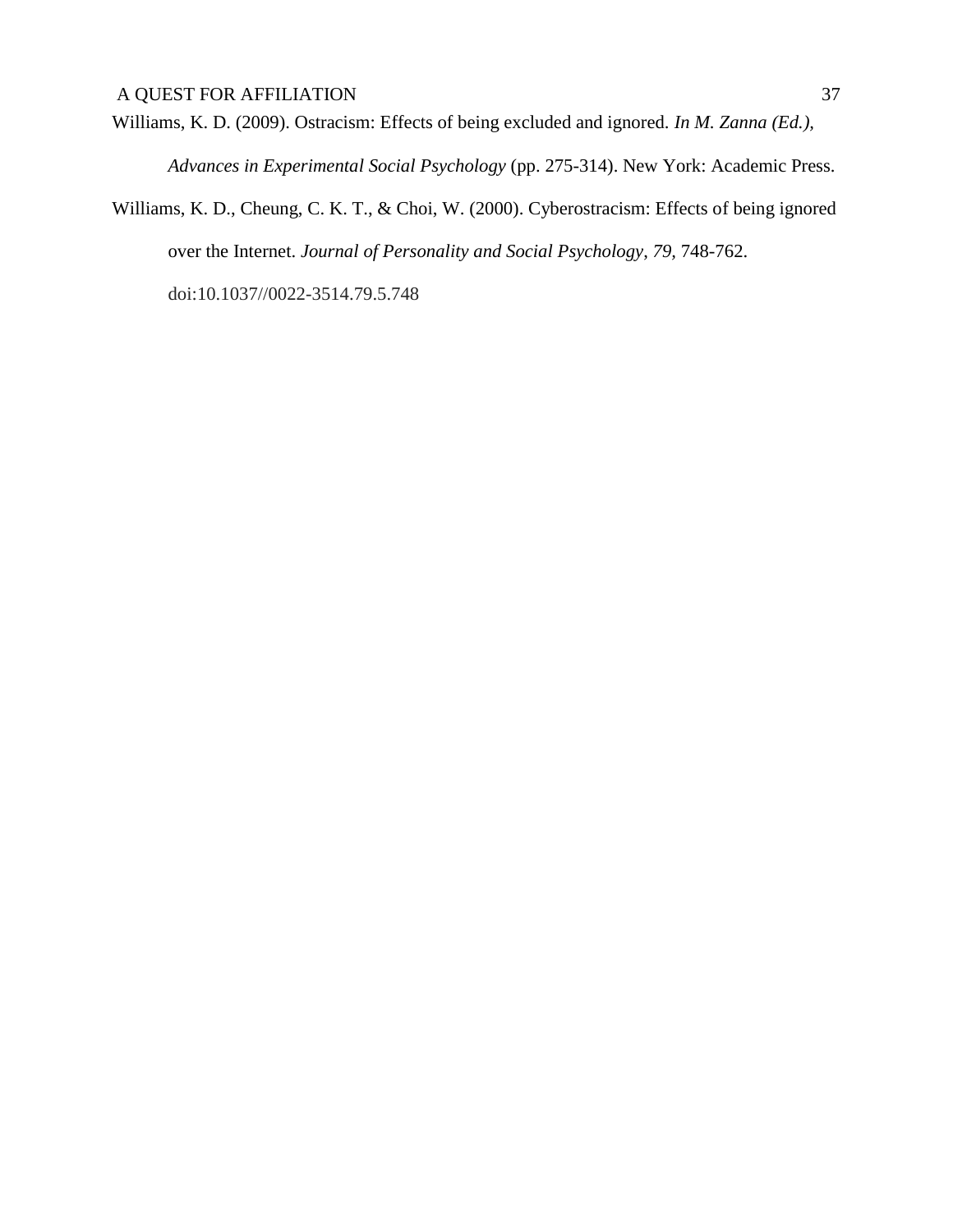Table A

| Variable                          | $\boldsymbol{n}$ | $\boldsymbol{M}$ | <b>SD</b> | <b>Actual Range</b> |  |  |
|-----------------------------------|------------------|------------------|-----------|---------------------|--|--|
| The Big Five                      |                  |                  |           |                     |  |  |
| Extraversion (E)                  |                  |                  |           |                     |  |  |
| E - Happy Expression              | 57               | 4.61             | .69       | 3.00-6.00           |  |  |
| E - Neutral Expression            | 57               | 2.89             | .51       | 1.67-4.17           |  |  |
| E - Angry Expression              | 57               | 3.18             | .76       | 1.50-4.33           |  |  |
| Agreeableness (A)                 |                  |                  |           |                     |  |  |
| A - Happy Expression              | 57               | 4.18             | .70       | 2.50-5.83           |  |  |
| A - Neutral Expression            | 57               | 3.45             | .45       | 2.00-4.17           |  |  |
| A - Angry Expression              | 57               | 2.61             | .78       | 1.00-4.33           |  |  |
| Conscientiousness (C)             |                  |                  |           |                     |  |  |
| C - Happy Expression              | 57               | 3.93             | .80       | 2.67-5.83           |  |  |
| C - Neutral Expression            | 57               | 3.68             | .52       | $2.33 - 5.00$       |  |  |
| C - Angry Expression              | 57               | 3.24             | .78       | 1.33-4.83           |  |  |
| Neuroticism (N)                   |                  |                  |           |                     |  |  |
| N - Happy Expression              | 57               | 4.25             | .78       | $2.33 - 6.00$       |  |  |
| N - Neutral Expression            | 57               | 3.80             | .60       | 2.17-5.17           |  |  |
| N - Angry Expression              | 57               | 2.84             | .77       | 1.17-4.33           |  |  |
| Openness (O)                      |                  |                  |           |                     |  |  |
| O - Happy Expression              | 57               | 4.23             | .74       | $2.50 - 6.00$       |  |  |
| O - Neutral Expression            | 57               | 3.52             | .67       | 1.50-4.83           |  |  |
| O - Angry Expression              | 57               | 3.13             | .58       | 1.00-4.17           |  |  |
| Positivity/Negativity             |                  |                  |           |                     |  |  |
| <b>Emotional Stability (ES)</b>   |                  |                  |           |                     |  |  |
| ES - Happy Expression             | 57               | 3.62             | .29       | 3.06-4.22           |  |  |
| <b>ES</b> - Neutral Expression    | 57               | 3.44             | .36       | 2.89-4.00           |  |  |
| <b>ES</b> - Angry Expression      | 57               | 3.34             | .23       | 2.17-4.06           |  |  |
| <b>Negative Emotionality (NE)</b> |                  |                  |           |                     |  |  |
| NE - Happy Expression             | 57               | 3.32             | .45       | 2.00-4.42           |  |  |
| NE - Neutral Expression           | 57               | 3.96             | .46       | 2.75-5.08           |  |  |
| NE - Angry Expression             | 57               | 3.32             | .43       | 2.42-4.42           |  |  |

*Psychometric Properties of Ten-Item Personality Indicator (TIPI) Variables*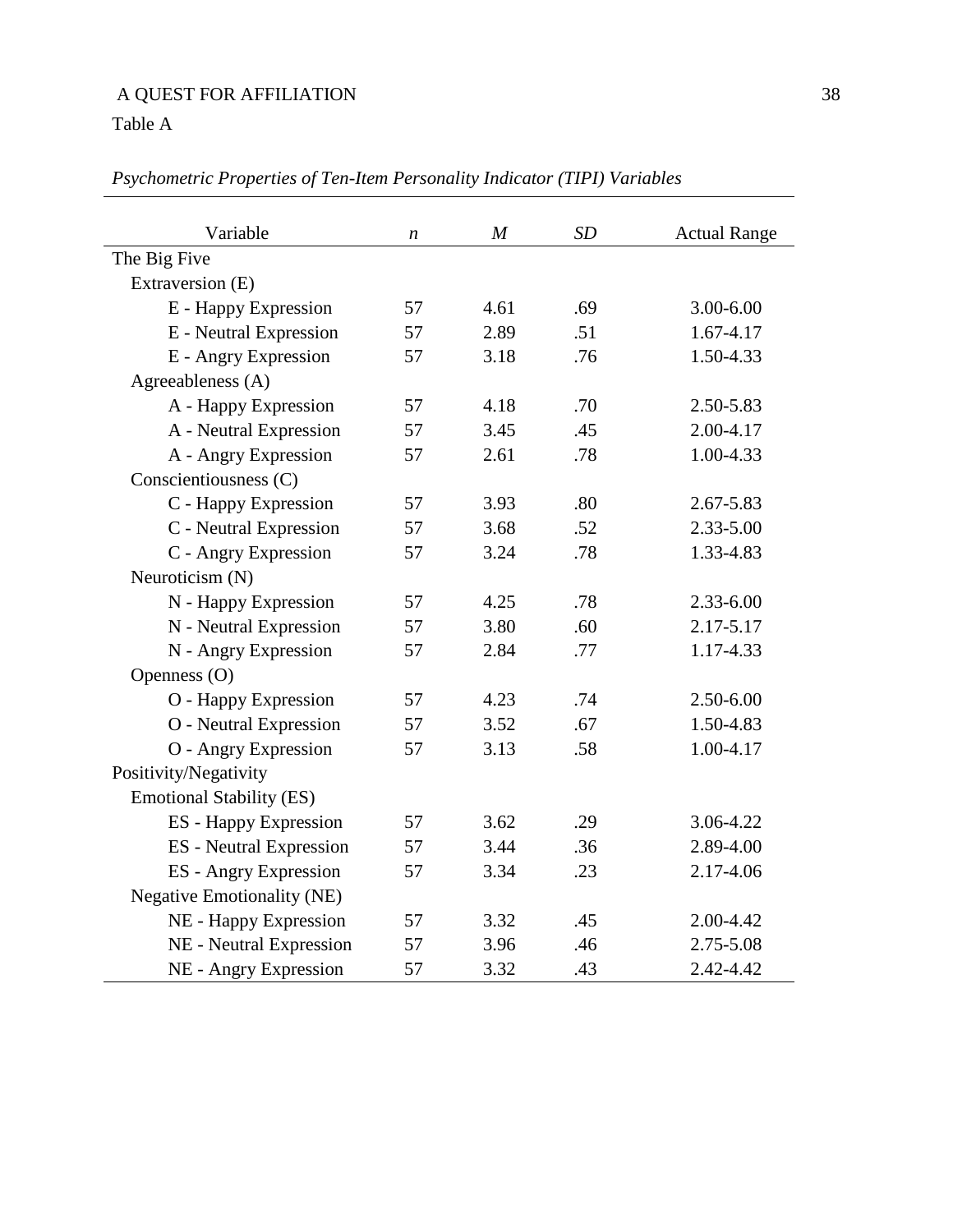# Table B

| Variable                |                  |                  |      |                     |  |  |
|-------------------------|------------------|------------------|------|---------------------|--|--|
|                         | $\boldsymbol{n}$ | $\boldsymbol{M}$ | SD   | <b>Actual Range</b> |  |  |
| Confidence (CF)         |                  |                  |      |                     |  |  |
| CF - Happy Expression   | 57               | 3.78             | 1.11 | 1.00-5.33           |  |  |
| CF - Neutral Expression | 57               | 3.23             | 1.08 | 1.00-5.67           |  |  |
| CF - Angry Expression   | 57               | 3.24             | 1.11 | 1.00-5.33           |  |  |
| Affiliation (AF)        |                  |                  |      |                     |  |  |
| AF - Happy Expression   | 57               | 3.71             | 1.18 | $1.00 - 6.00$       |  |  |
| AF - Neutral Expression | 57               | 3.10             | .99  | 1.00-6.00           |  |  |
| AF - Angry Expression   | 57               | 2.59             | .98  | 1.00-4.67           |  |  |
| Similarity $(S)$        |                  |                  |      |                     |  |  |
| S - Happy Expression    | 57               | 3.35             | .98  | 1.00-5.33           |  |  |
| S - Neutral Expression  | 57               | 2.74             | .91  | 1.00-4.67           |  |  |
| S - Angry Expression    | 57               | 2.25             | .93  | 1.00-4.67           |  |  |
| Likability $(L)$        |                  |                  |      |                     |  |  |
| L - Happy Expression    | 57               | 6.34             | 1.09 | $3.67 - 8.67$       |  |  |
| L - Neutral Expression  | 57               | 5.21             | .91  | 2.67-7.33           |  |  |
| L - Angry Expression    | 57               | 4.22             | 1.35 | 1.33-6.67           |  |  |

# *Psychometric Properties of Relational Interpretation Variables*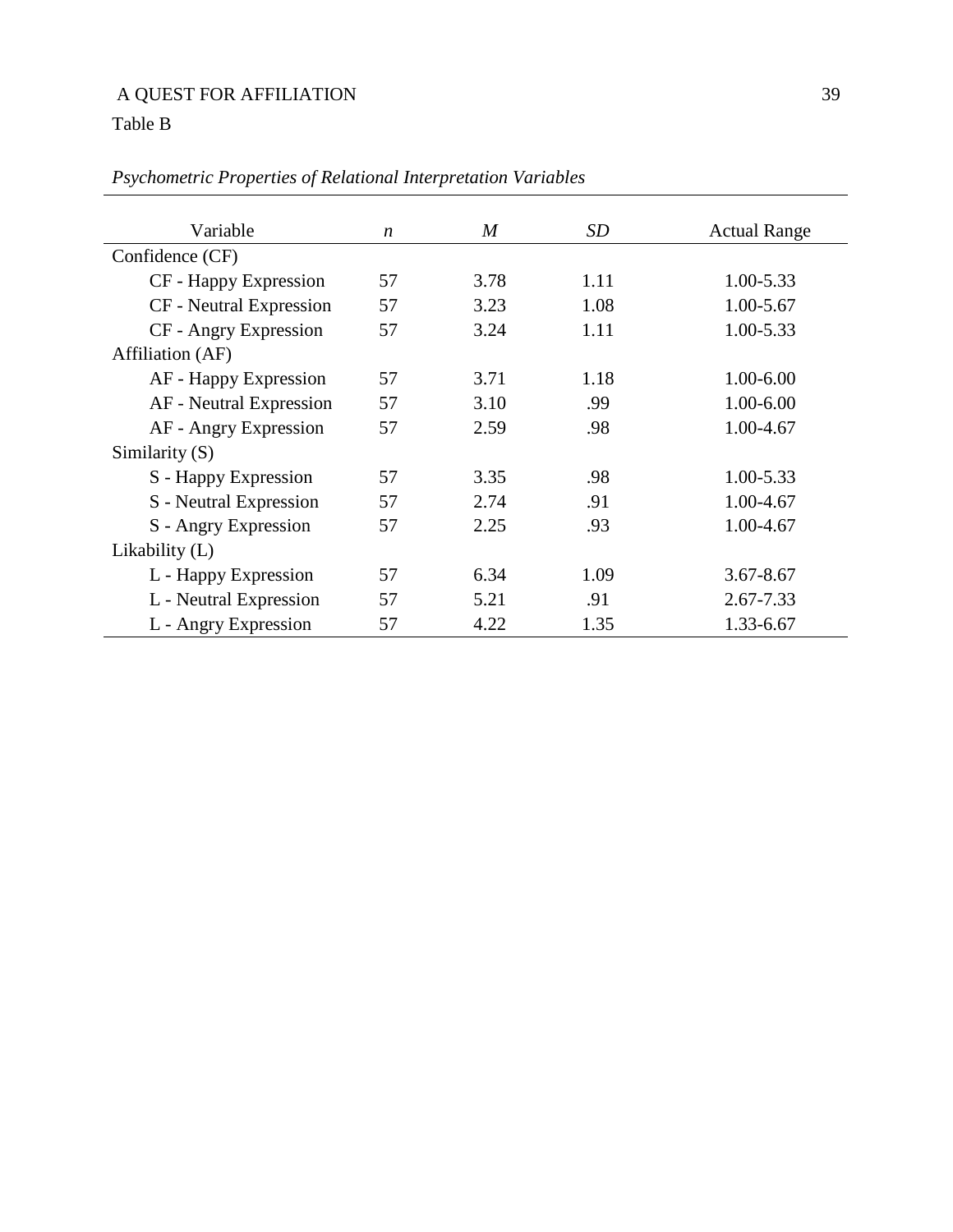Table C

| Variable                        | $\boldsymbol{n}$ | $\boldsymbol{M}$ | SD  | <b>Actual Range</b> |
|---------------------------------|------------------|------------------|-----|---------------------|
| The Big Five                    |                  |                  |     |                     |
| Extraversion (E)                |                  |                  |     |                     |
| E - Happy Expression            | 57               | 1.71             | .40 | $.83 - 2.63$        |
| E - Neutral Expression          | 57               | 1.79             | .41 | $.83 - 2.50$        |
| E - Angry Expression            | 57               | 1.77             | .54 | .83-3.33            |
| Agreeableness (A)               |                  |                  |     |                     |
| A - Happy Expression            | 57               | 1.12             | .41 | $.25 - 2.33$        |
| A - Neutral Expression          | 57               | 1.31             | .48 | $.22 - 2.33$        |
| A - Angry Expression            | 57               | 1.85             | .63 | $.67 - 3.33$        |
| Conscientiousness (C)           |                  |                  |     |                     |
| C - Happy Expression            | 57               | 1.44             | .34 | $.75 - 2.33$        |
| C - Neutral Expression          | 57               | 1.64             | .36 | $.83 - 2.33$        |
| C - Angry Expression            | 57               | 1.54             | .44 | $.67 - 2.67$        |
| Neuroticism (N)                 |                  |                  |     |                     |
| N - Happy Expression            | 57               | 1.03             | .47 | $.33 - 2.17$        |
| N - Neutral Expression          | 57               | 1.14             | .42 | $.17 - 2.17$        |
| N - Angry Expression            | 57               | 1.40             | .63 | .17-3.17            |
| Openness (O)                    |                  |                  |     |                     |
| O - Happy Expression            | 57               | 1.53             | .44 | $.67 - 2.67$        |
| O - Neutral Expression          | 57               | 1.72             | .44 | $.83 - 2.67$        |
| O - Angry Expression            | 57               | 1.72             | .50 | .83-2.83            |
| Positivity/Negativity           |                  |                  |     |                     |
| <b>Emotional Stability (ES)</b> |                  |                  |     |                     |
| <b>ES</b> - Happy Expression    | 57               | 1.15             | .33 | $.72 - 2.17$        |
| <b>ES</b> - Neutral Expression  | 57               | 1.36             | .29 | $.83 - 2.11$        |
| <b>ES</b> - Angry Expression    | 57               | 1.60             | .48 | .78-3.06            |
| Negative Emotionality (NE)      |                  |                  |     |                     |
| NE - Happy Expression           | 57               | 1.43             | .44 | .58-2.67            |
| NE - Neutral Expression         | 57               | 1.47             | .34 | $.83 - 2.25$        |
| NE - Angry Expression           | 57               | 1.59             | .50 | $.67 - 2.92$        |

*Psychometric Properties of Actor-Observer Discrepancy Variables*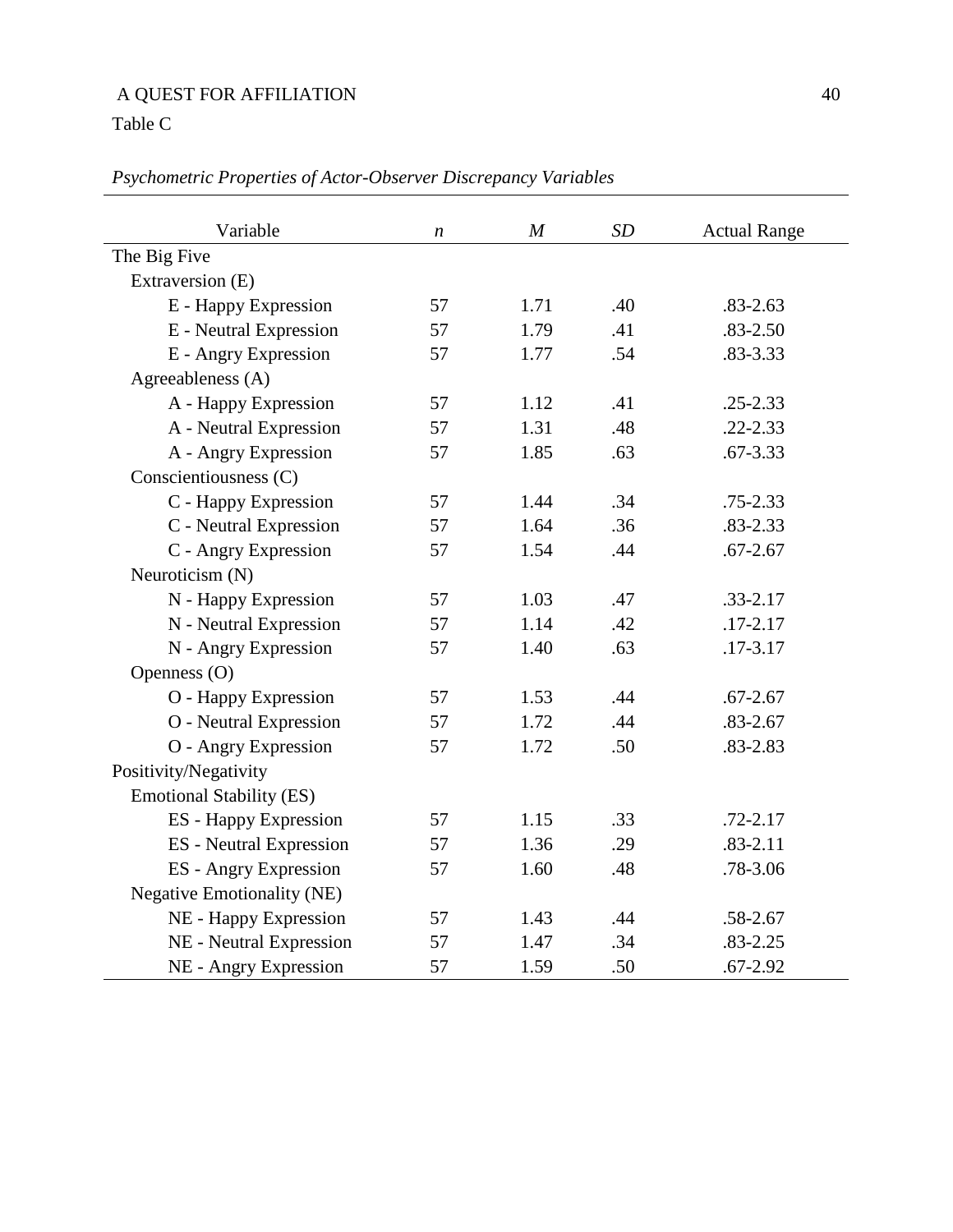## Table D

|                                             | Inclusion      |           | Control        |           |      | Exclusion |                |          |
|---------------------------------------------|----------------|-----------|----------------|-----------|------|-----------|----------------|----------|
|                                             | Condition      |           | Condition      |           |      | Condition |                |          |
| Variable                                    | $\overline{M}$ | <b>SD</b> | $\overline{M}$ | <i>SD</i> | M    | SD        | $\overline{F}$ | $\eta_p$ |
| <b>Emotional Stability</b>                  | 3.43           | .04       | 3.51           | .04       | 3.47 | .04       | .93            | .03      |
| Affiliation                                 | 3.13           | .21       | 2.99           | .22       | 3.24 | .20       | .90            | .02      |
| Similarity                                  | 2.73           | .16       | 2.72           | .16       | 2.89 | .16       | .37            | .01      |
| Accuracy of<br><b>Emotional Stability</b>   | 1.36           | .07       | 1.27           | .07       | 1.47 | .06       | $2.30^{+}$     | .08      |
| Accuracy of<br><b>Negative Emotionality</b> | 1.52           | .06       | 1.42           | .07       | 1.54 | .06       | 1.03           | .04      |
| Confidence                                  | 3.37           | .22       | 2.73           | .22       | 3.79 | .21       | $.93***$       | .03      |

*Factorial Design Repeated Measures ANOVA Between-Subjects Descriptive Statistics*

*Note. <sup>+</sup>*denotes *p*<.10, \* *p*<.05, \*\**p*<.01\*\*\* *p*<.001.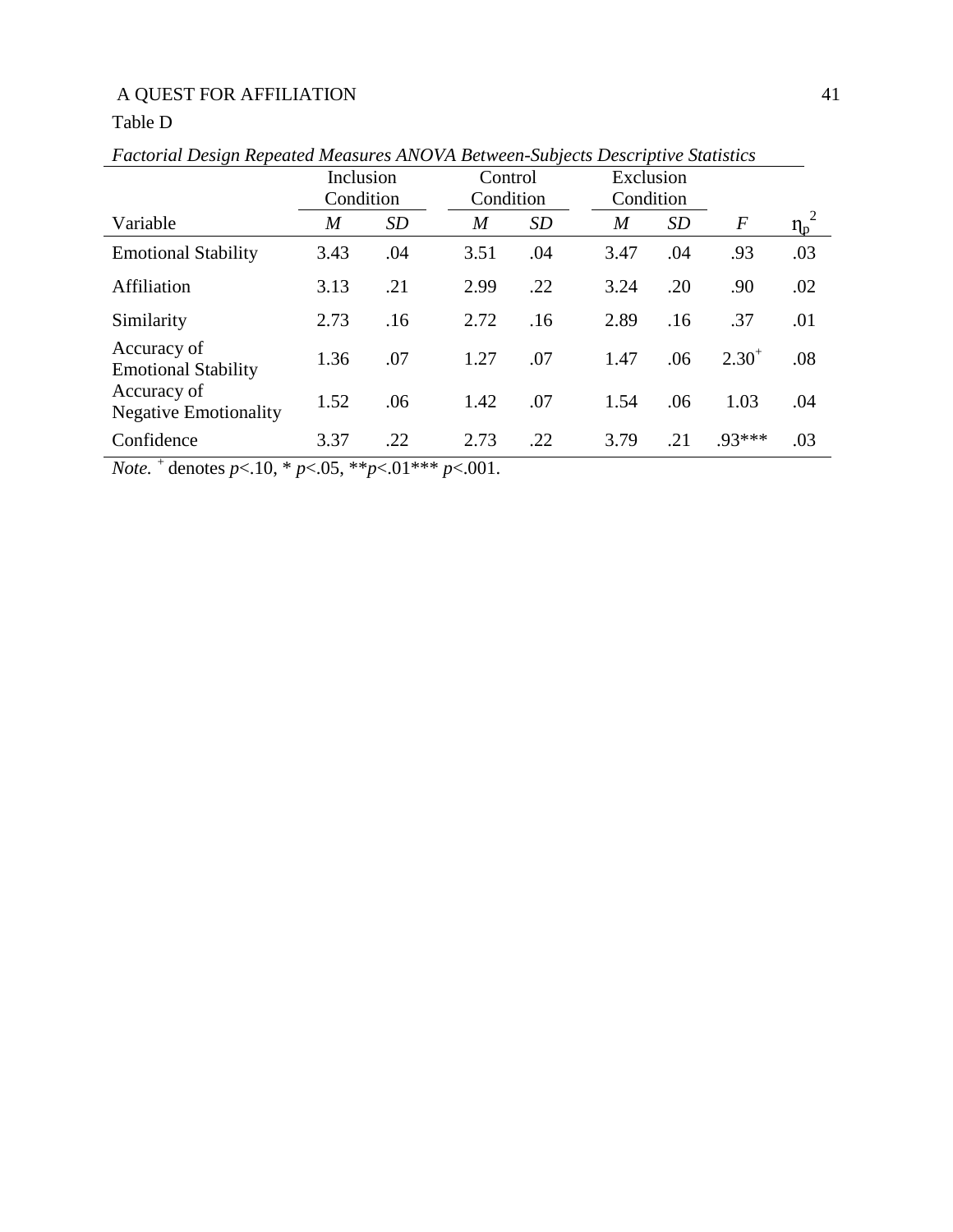

shoot of the displayed experiment and do not reflect the actual size or shape of the picture. During actual experiment size and shape were uniform throughout the picture format.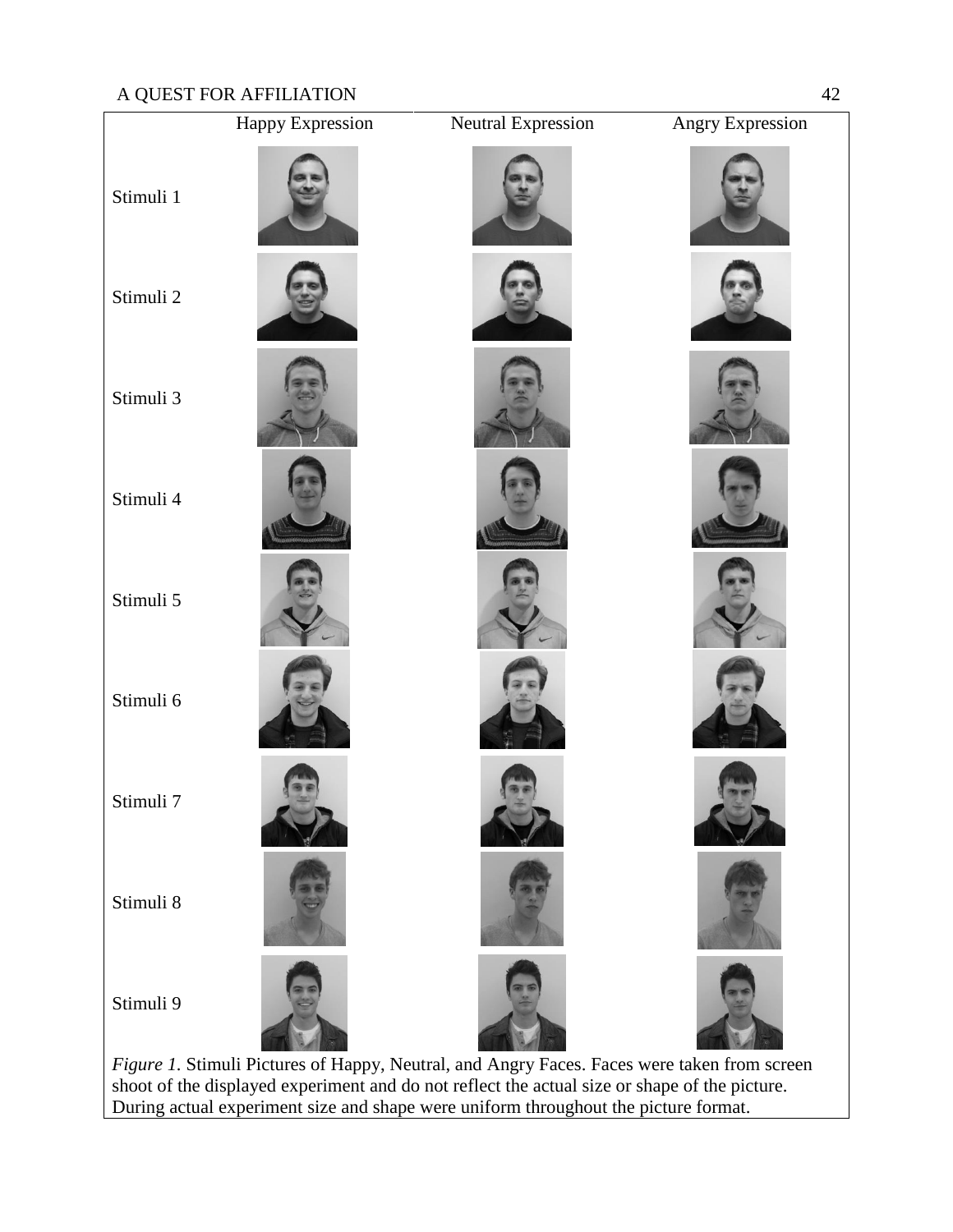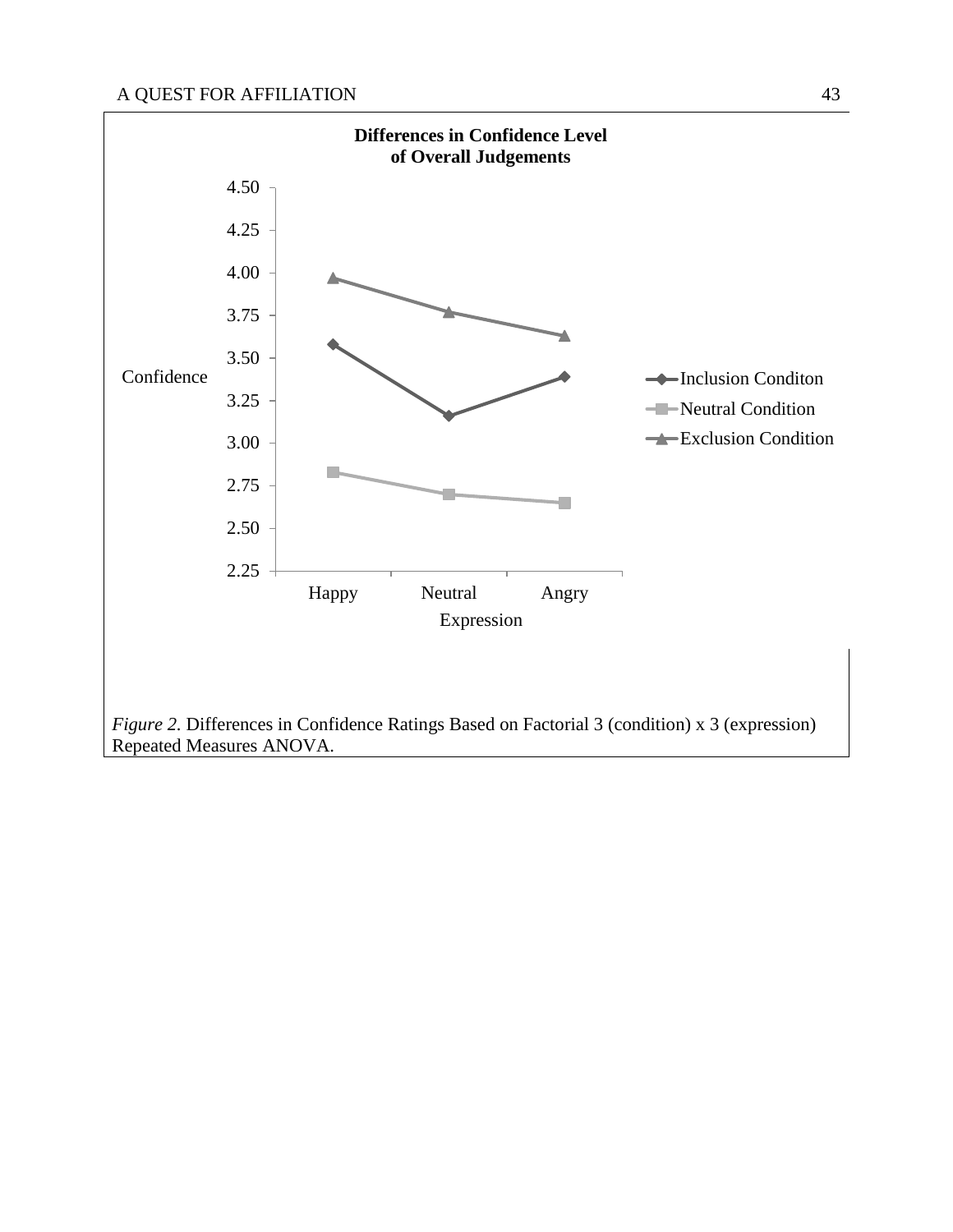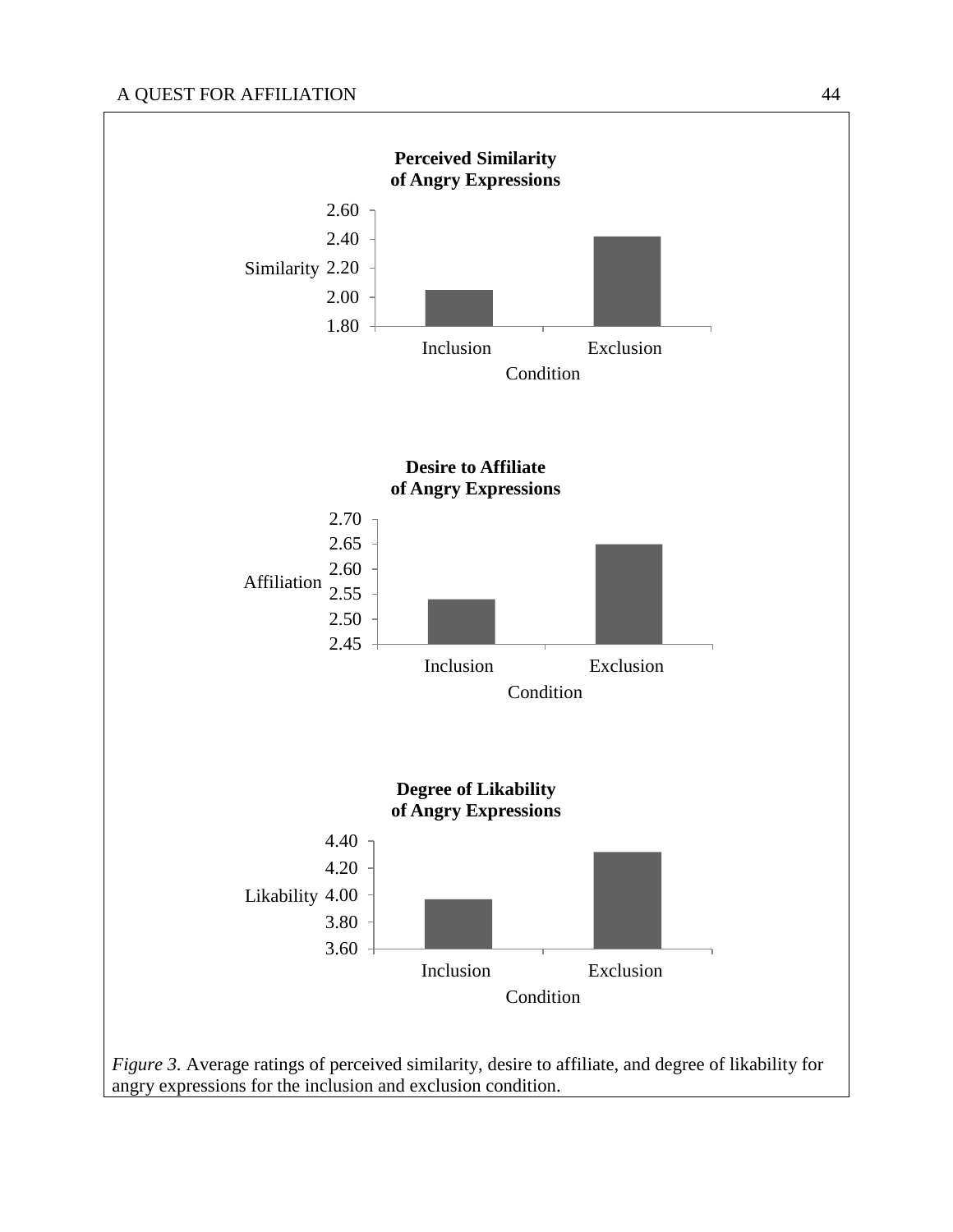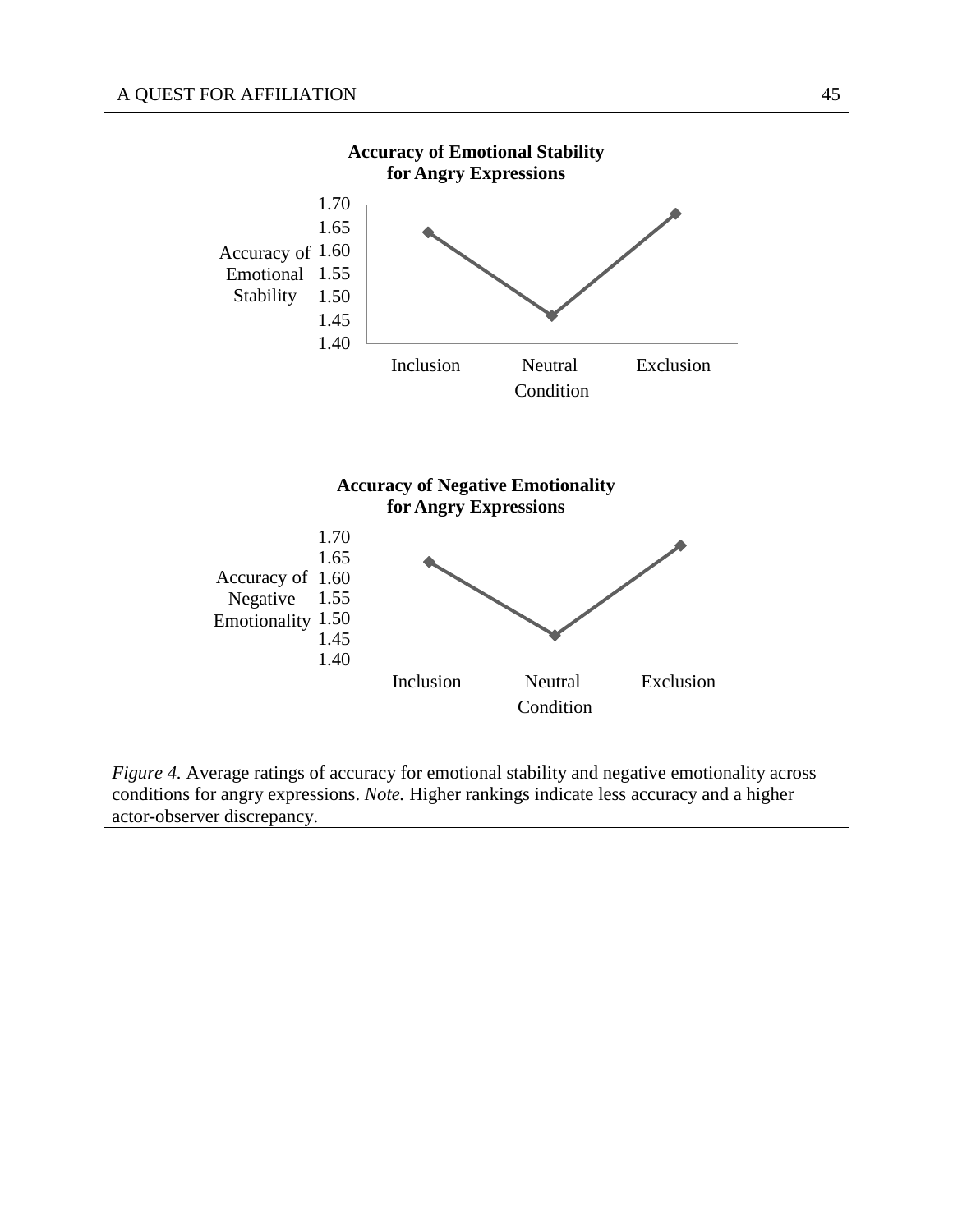

neuroticism, conscientiousness, and extraversion) across all three conditions for angry faces. *Note.* Higher rankings indicate less accuracy and a higher actor-observer discrepancy.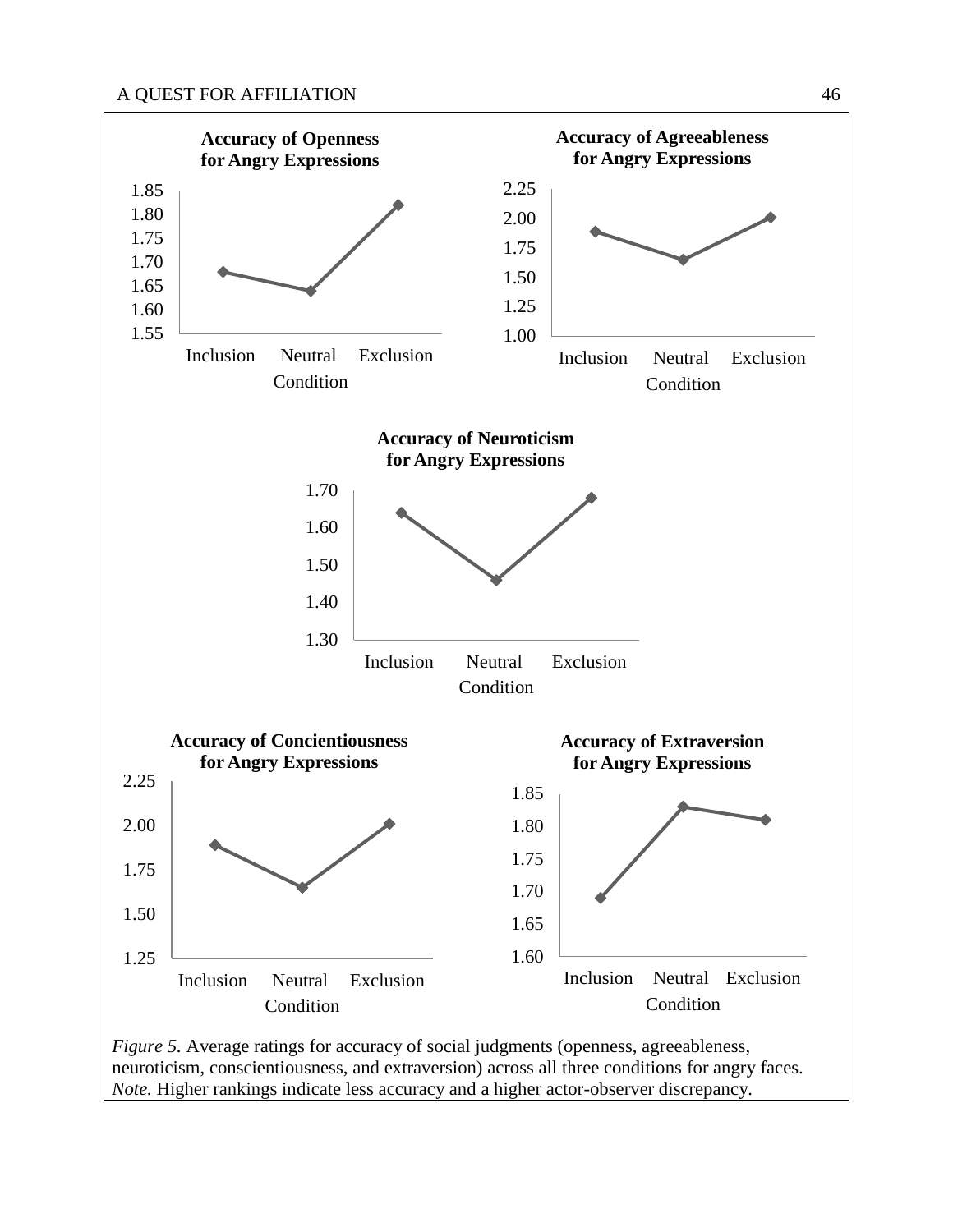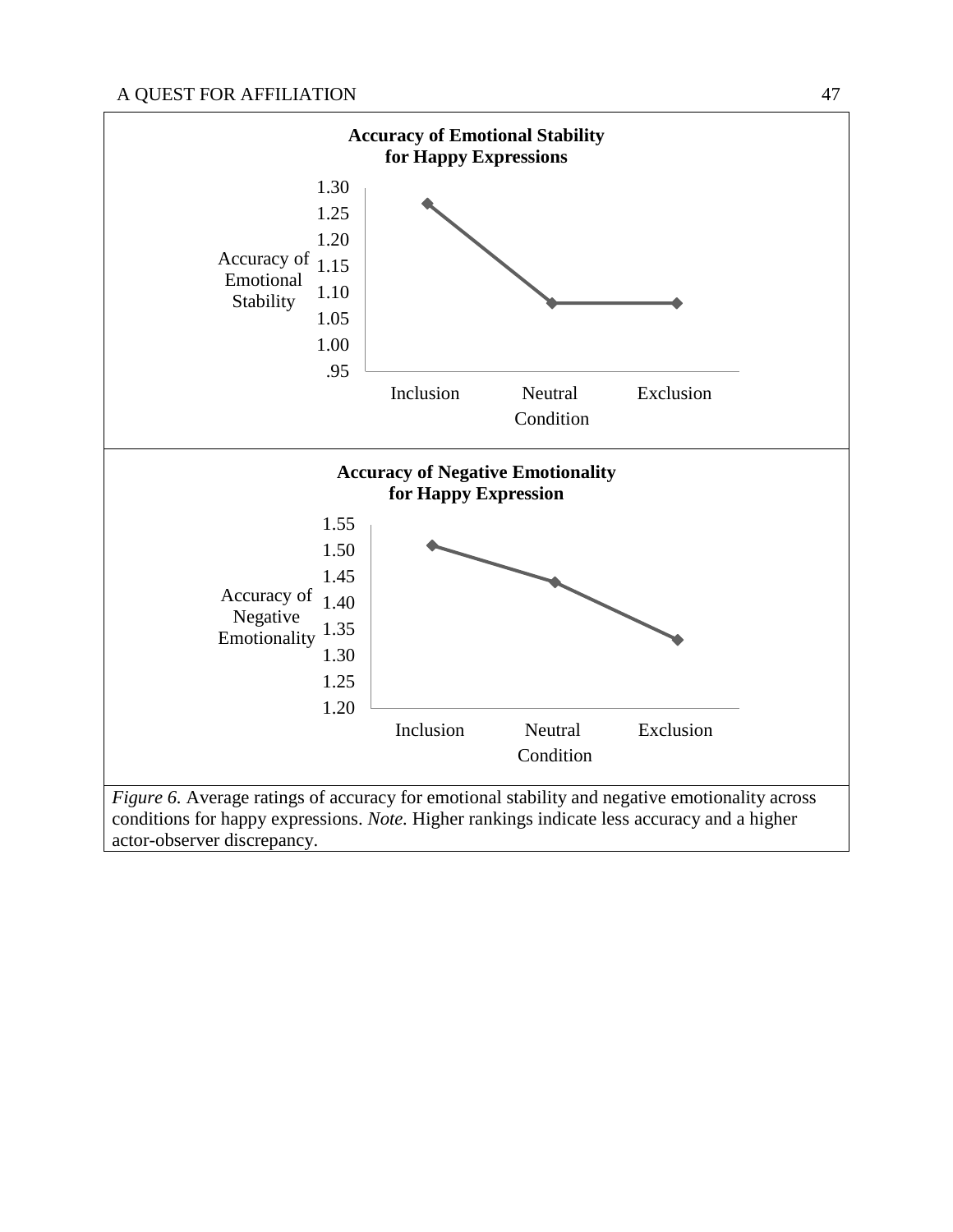

neuroticism, conscientiousness, and extraversion) across all three conditions for happy faces. *Note.* Higher rankings indicate less accuracy and a higher actor-observer discrepancy.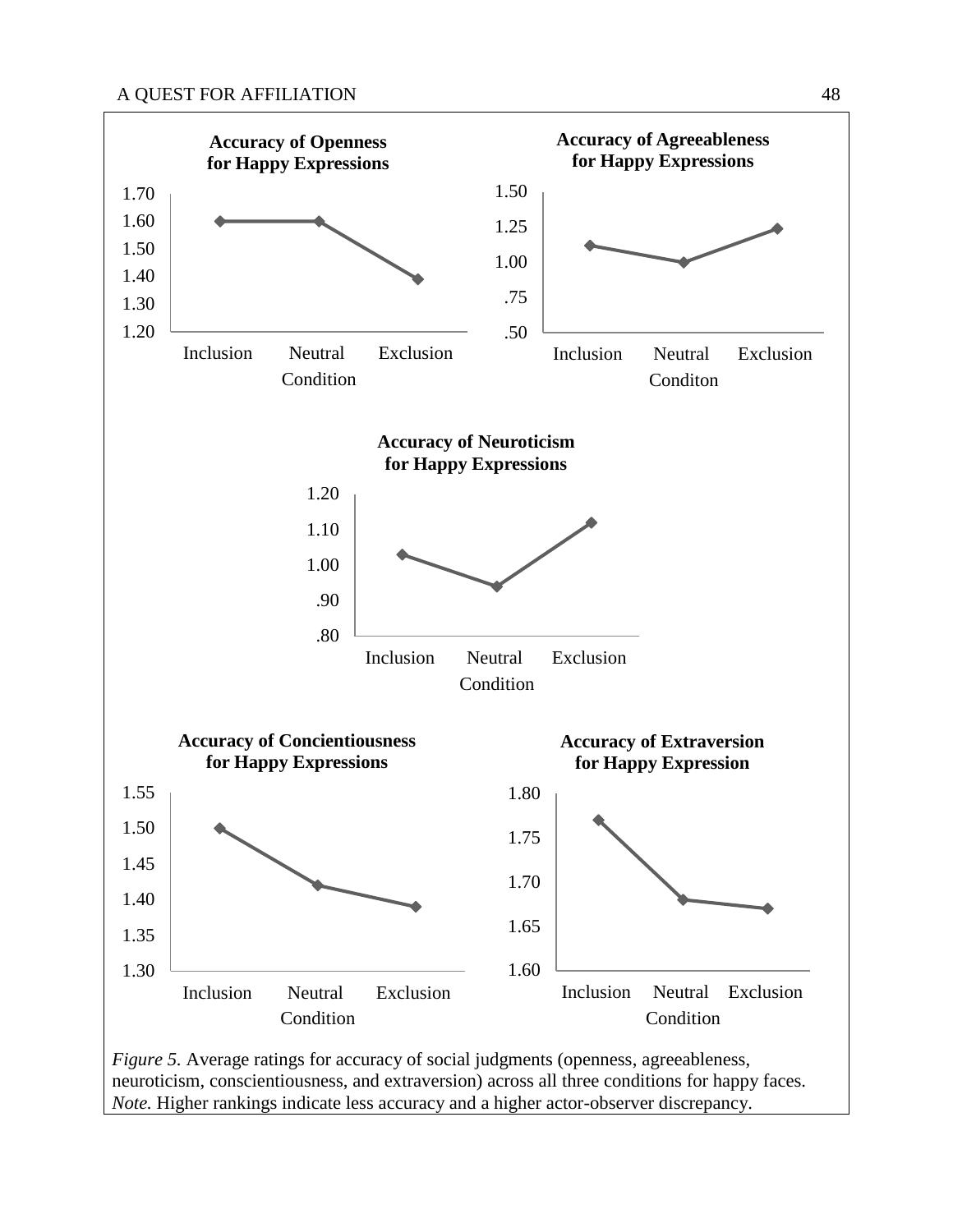#### Appendix A

## Ten-Item Personality Inventory-(TIPI)

**DIRECTIONS:** PLEASE CIRCLE THE DEGREE TO WHICH YOU THINK EACH TRAIT *APPLIES TO THE PERSON IN THE PICTURE*. USE YOUR BEST JUDGMENT. 1 Strongly Disagree 2 Moderately Disagree 3 Mildly Disagree 4 Mildly Agree 5 Moderately Agree 6 Strongly Agree Extraverted, enthusiastic.  $\begin{vmatrix} 1 & 2 & 3 & 4 & 5 \end{vmatrix}$  6 Critical, quarrelsome.  $\begin{vmatrix} 1 & 2 & 3 & 4 & 5 \end{vmatrix}$  6 Dependable, self-<br>disciplined. disciplined. <sup>1</sup> <sup>2</sup> <sup>3</sup> <sup>4</sup> <sup>5</sup> <sup>6</sup> Anxious, easily upset.  $\begin{array}{|c|c|c|c|c|c|c|c|c|} \hline 1 & 2 & 3 & 4 & 5 & 6 \ \hline \end{array}$ Open to new experiences, open to hew experiences,  $\begin{vmatrix} 1 & 2 & 3 \\ 4 & 5 \end{vmatrix}$  6 Reserved, quiet. 1 1 2 3 4 5 6 Sympathetic, warm. 1 2 3 4 5 6 Disorganized, careless.  $\begin{vmatrix} 1 & 2 & 3 & 4 & 5 \end{vmatrix}$  6 Calm, emotionally stable.  $\begin{vmatrix} 1 & 2 & 3 & 4 & 5 \end{vmatrix}$  6 Conventional, uncreative 1 2 3 4 5 6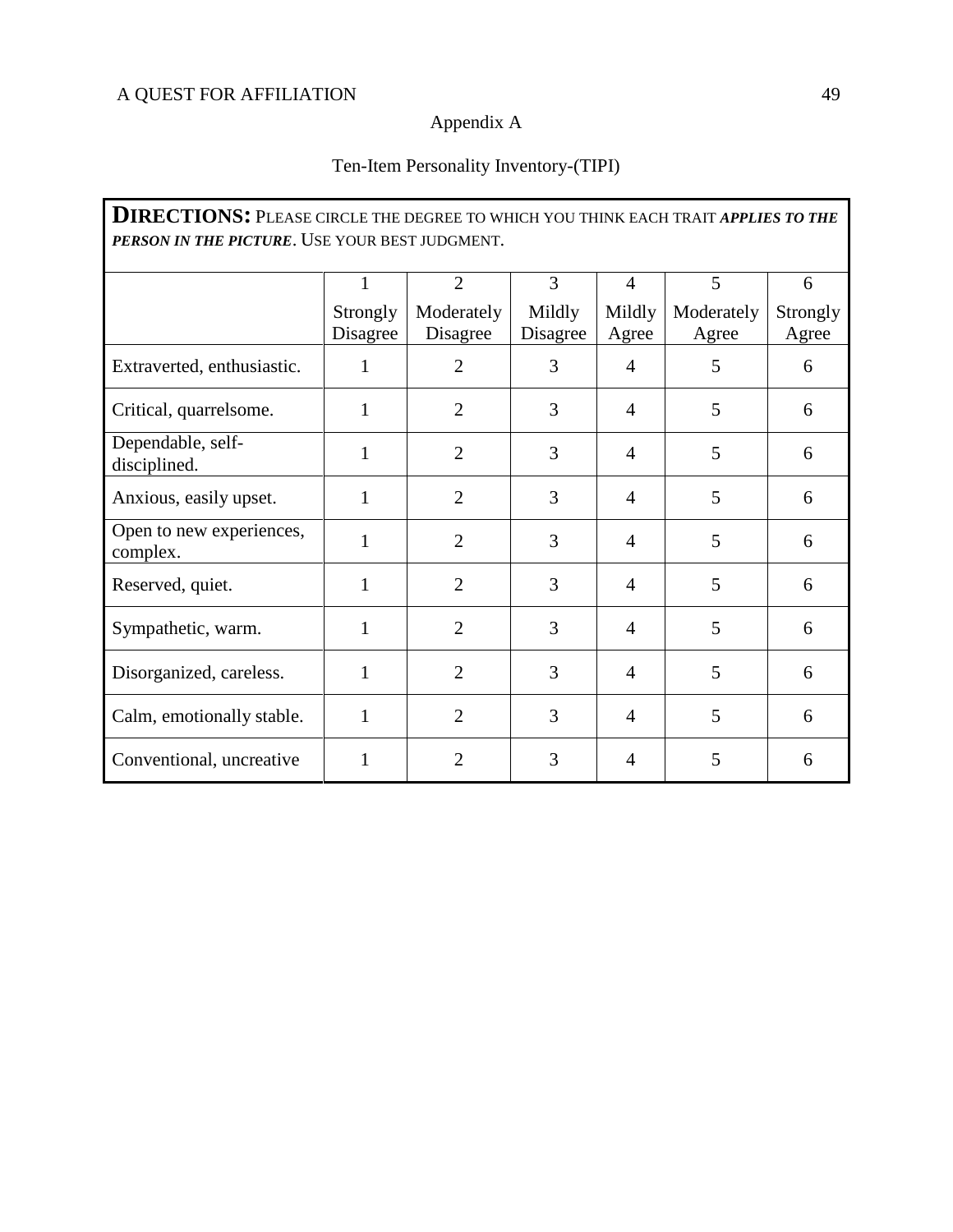# Appendix B

# Post Stimulus Questionnaire

| <b>DIRECTIONS:</b> PLEASE ANSWER THE FOLLOWING QUESTIONS REGARDING THE CURRENT FACE<br>ON THE SCREEN BY CIRCLING YOUR ANSWER.                                                                                                                                                                                                                                                                                                                                                   |                                                                                  |                                        |                                     |                            |                      |  |  |  |  |  |
|---------------------------------------------------------------------------------------------------------------------------------------------------------------------------------------------------------------------------------------------------------------------------------------------------------------------------------------------------------------------------------------------------------------------------------------------------------------------------------|----------------------------------------------------------------------------------|----------------------------------------|-------------------------------------|----------------------------|----------------------|--|--|--|--|--|
| 1) How confident are you in your personality assessment of this person?                                                                                                                                                                                                                                                                                                                                                                                                         |                                                                                  |                                        |                                     |                            |                      |  |  |  |  |  |
| 3<br>$\overline{2}$<br>5<br>1<br>4<br>6                                                                                                                                                                                                                                                                                                                                                                                                                                         |                                                                                  |                                        |                                     |                            |                      |  |  |  |  |  |
| Very                                                                                                                                                                                                                                                                                                                                                                                                                                                                            | Moderately<br>Mildly<br>Mildly<br>Moderately                                     |                                        |                                     |                            |                      |  |  |  |  |  |
| Uncertain<br>Confident<br>Confident<br>Confident<br>Uncertain<br>Uncertain                                                                                                                                                                                                                                                                                                                                                                                                      |                                                                                  |                                        |                                     |                            |                      |  |  |  |  |  |
|                                                                                                                                                                                                                                                                                                                                                                                                                                                                                 | 2) If given the opportunity, how interested would you be in meeting this person? |                                        |                                     |                            |                      |  |  |  |  |  |
| $\mathbf{1}$                                                                                                                                                                                                                                                                                                                                                                                                                                                                    | $\overline{2}$                                                                   | 3                                      | $\overline{4}$                      | 5                          | 6                    |  |  |  |  |  |
| Very                                                                                                                                                                                                                                                                                                                                                                                                                                                                            | Moderately                                                                       | Mildly                                 | Mildly                              | Moderately                 | Very                 |  |  |  |  |  |
| Uninterested                                                                                                                                                                                                                                                                                                                                                                                                                                                                    | Uninterested                                                                     | Uninterested                           | Interested                          | Interested                 | Interested           |  |  |  |  |  |
| $\mathbf{1}$<br>Very<br>Dissimilar                                                                                                                                                                                                                                                                                                                                                                                                                                              | $\overline{2}$<br>Moderately<br>Dissimilar                                       | $\overline{3}$<br>Mildly<br>Dissimilar | $\overline{4}$<br>Mildly<br>Similar | 5<br>Moderately<br>Similar | 6<br>Very<br>Similar |  |  |  |  |  |
|                                                                                                                                                                                                                                                                                                                                                                                                                                                                                 |                                                                                  |                                        |                                     |                            |                      |  |  |  |  |  |
| I'd like to get your feelings toward this person. Please rate this person using something<br>4)<br>we call the feeling thermometer.<br>50 DEGREES 100 DEGREES means that you feel favorable and warm toward the person.<br>0 DEGREES 50 DEGREES means that you don't feel favorable toward the person and that you<br>don't care too much for that person.<br>You would rate the person at the 50 DEGREE mark if you don't feel particularly warm or cold<br>toward the person. |                                                                                  |                                        |                                     |                            |                      |  |  |  |  |  |
| 100 Degrees Very warm or favorable feeling<br>_85 Degrees Quite warm or favorable feeling<br>_70 Degrees Fairly warm or favorable feeling<br>60 Degrees A bit more warm or favorable than cold feeling<br>_50 Degrees No feeling at all<br>_40 Degrees A bit more cold or unfavorable feeling<br>_30 Degrees Fairly cold or unfavorable feeling<br>_15 Degrees Quite cold or unfavorable feeling<br>_0 Degrees Very cold or unfavorable feeling                                 |                                                                                  |                                        |                                     |                            |                      |  |  |  |  |  |